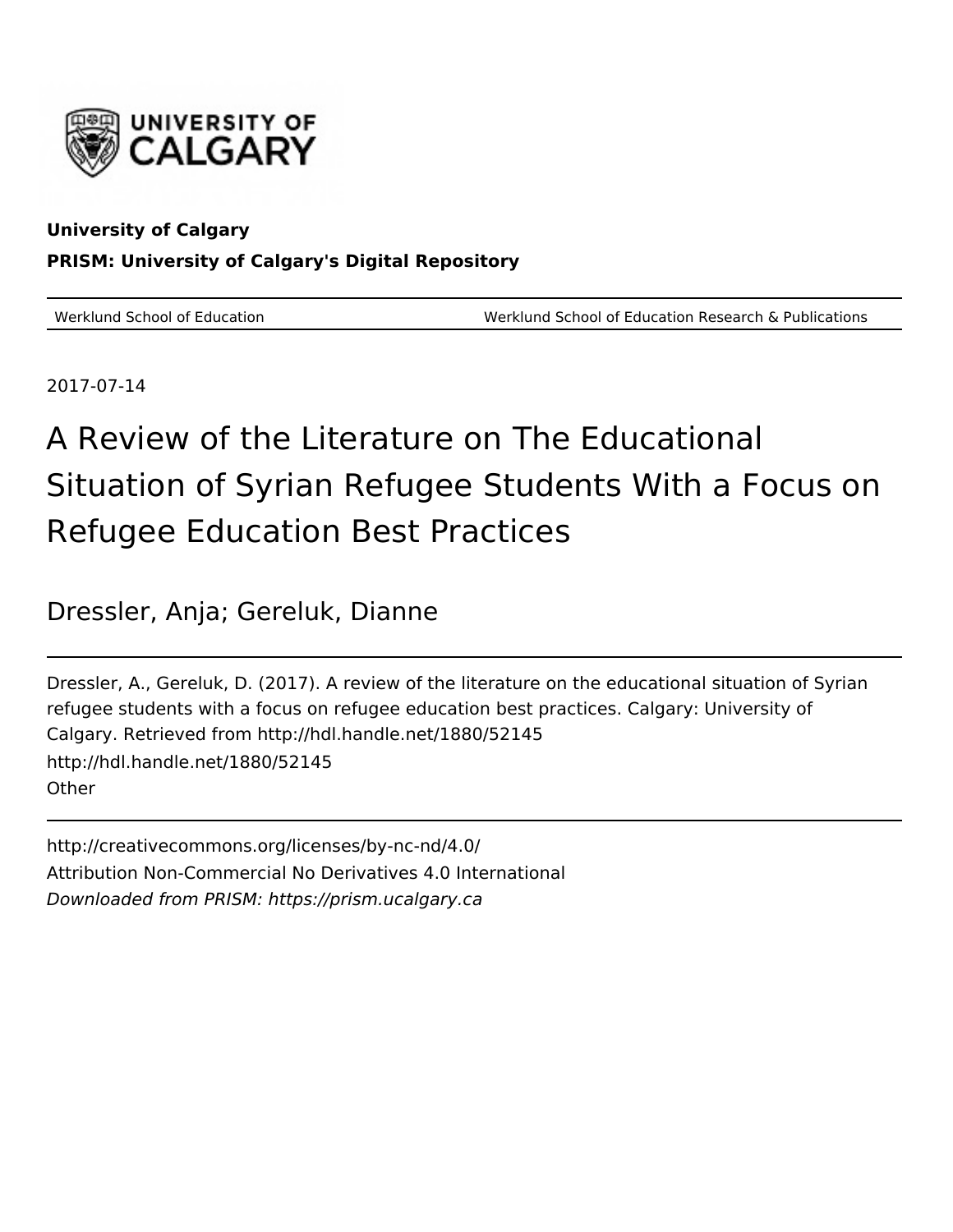

**A Review of the Literature on The Educational Situation of Syrian Refugee Students With a Focus on Refugee Education Best Practices** 

> **Anja Dressler Dianne Gereluk Werklund School of Education University of Calgary**

> > **July, 2017**

### **How to cite this report (APA 6th ed.):**

Dressler, A., Gereluk, D. (2017). *A review of the literature on the educational situation of Syrian refugee students with a focus on refugee education best practices.* Calgary: University of Calgary. Retrieved from<http://hdl.handle.net/1880/52145>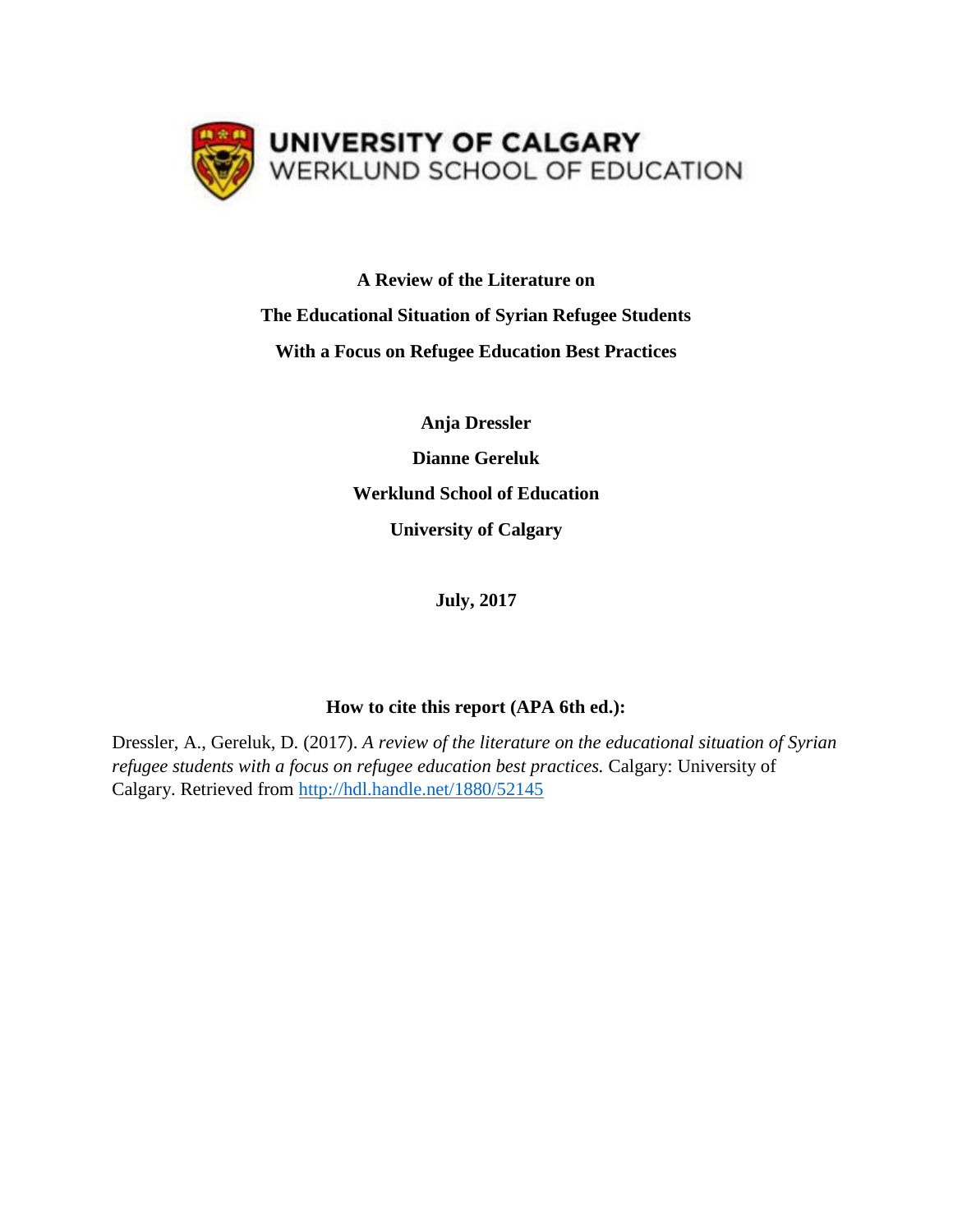i,

| <b>Table of Contents</b> |
|--------------------------|
|--------------------------|

|                                                                                        | $\overline{2}$ |
|----------------------------------------------------------------------------------------|----------------|
|                                                                                        |                |
|                                                                                        |                |
|                                                                                        |                |
|                                                                                        |                |
| 1.                                                                                     |                |
| Community and Partnership Support for Alternative Education Programs for Refugee<br>2. |                |
|                                                                                        |                |
| 3.                                                                                     |                |
| 4.                                                                                     |                |
|                                                                                        |                |
|                                                                                        |                |
|                                                                                        |                |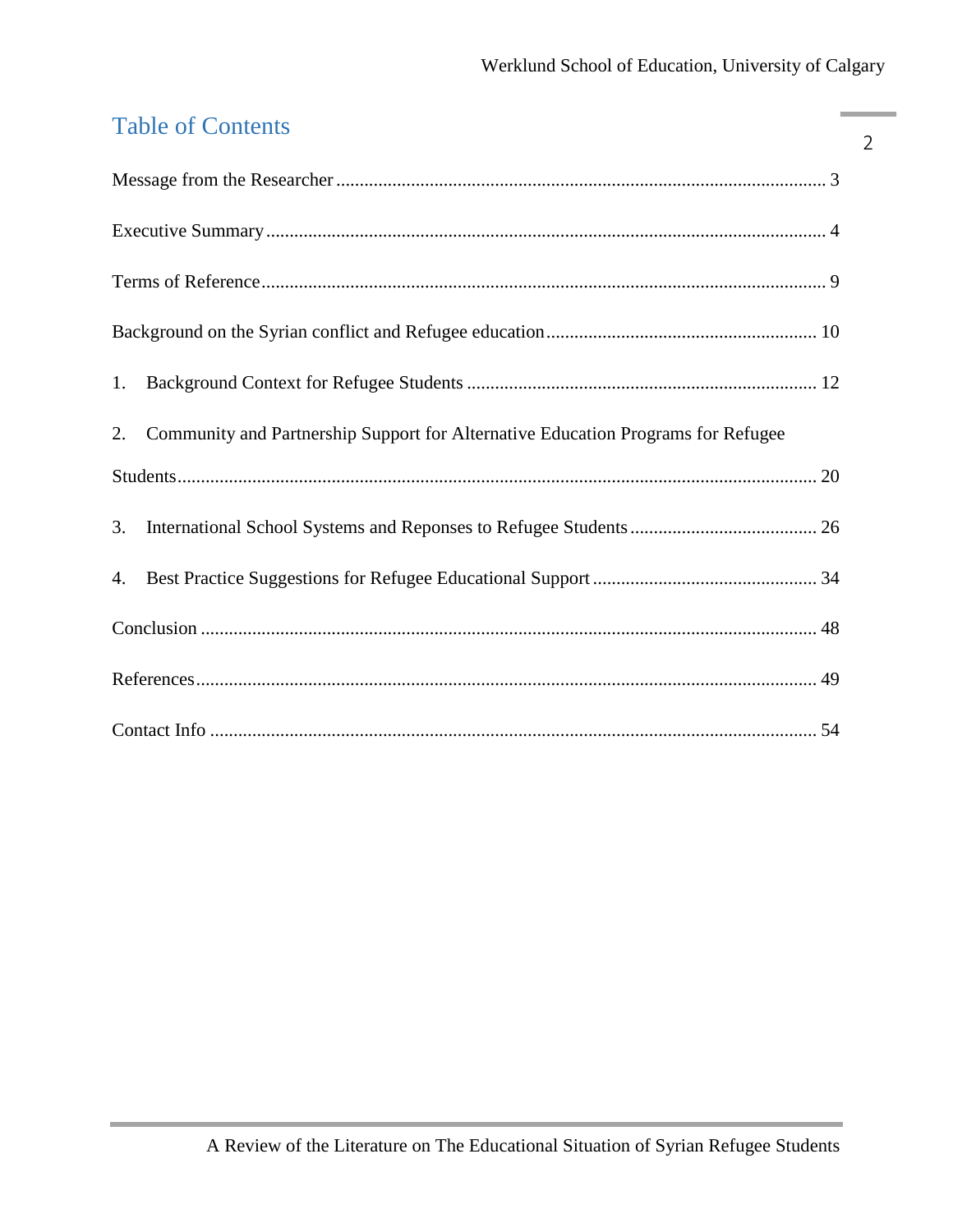#### <span id="page-3-0"></span>Message from the Researcher

The research team has written a review of the literature on Syrian Refugee Education focussing on refugee education best practices around the world. We have focused our review on four (4) key topic areas. Some relate directly to Syrian refugees, however research written about other refugee groups or refugees in general was included in order to summarize full extent of the variety of practices available. We attempted to capture broader debate around refugee education with this broad approach.

Due to the recent nature of this topic and difficulty in documenting a vulnerable population, a large range of literature was surveyed. Included in this literature review are peer-reviewed academic journals, books, government reports, reports from non-profit organizations and online materials. While the effort was made to summarize authors' work and research with precision, readers who have an interest are advised to read the original labours. Naturally, when working on a summary of such a complex topic, some details had to be left out.

We would like to thank the University of Calgary for the PURE Award (Program for Undergraduate Research Experience) to Anja Dressler which provided us the means to complete this literature review. This literature review uses the format from *A review of the literature on rural and remote pre-service teacher preparation with a focus on blended and elearning models* (Eaton, Dressler, Gereluk, & Becker, 2015), so many thanks to the Rural Education Research Team for their work. We also offer our gratitude to those colleagues who have supported us in this current work and offered us guiding advice in this research.

Anja Dressler, B.A., Werklund School of Education

Dianne Gereluk, Ph.D., Werklund School of Education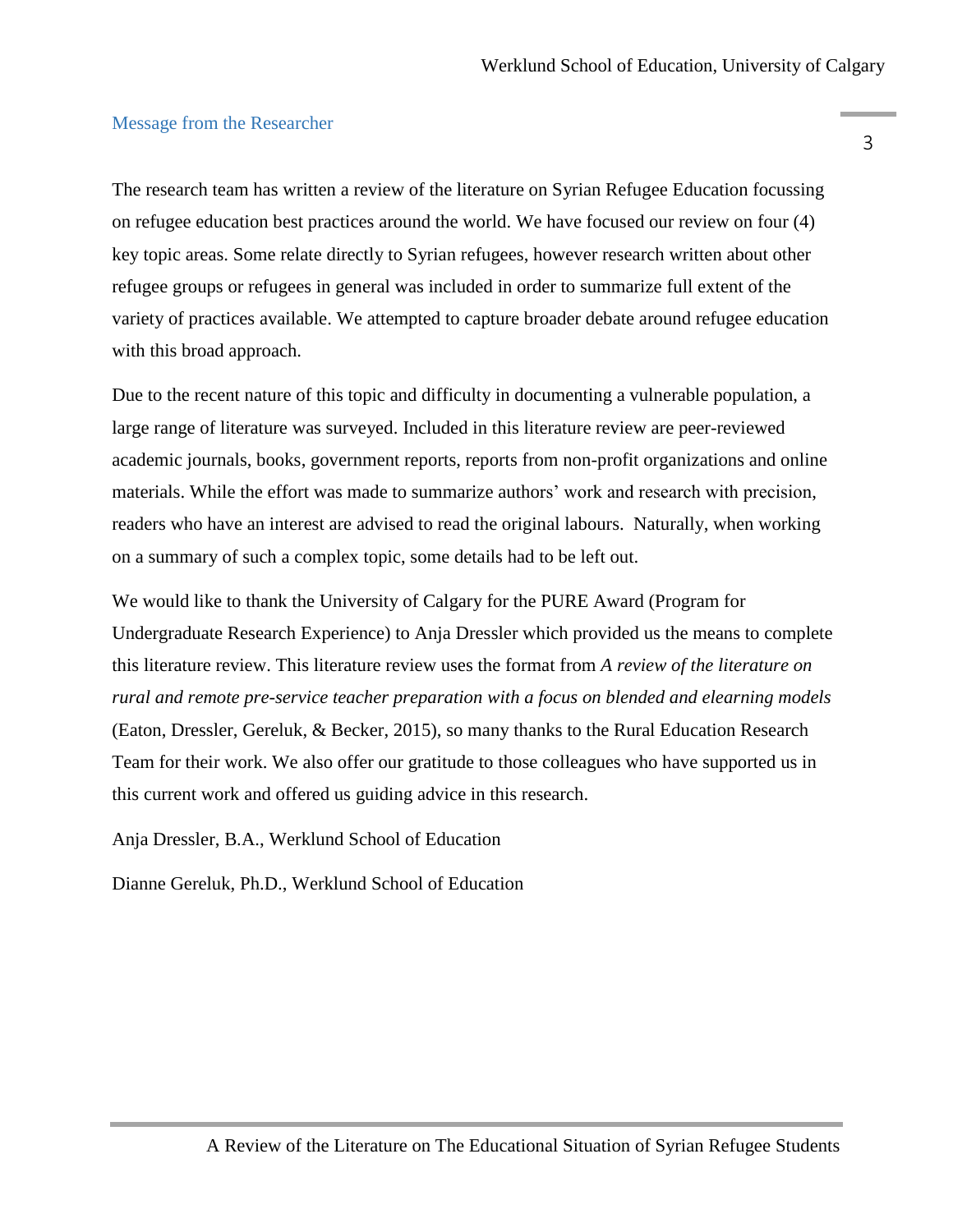#### <span id="page-4-0"></span>Executive Summary

- **1. Background Context for Refugee Students**
- Refugee children face many unique challenges such as, trauma, displacement, PTSD, anxiety, lack of literacy, interrupted physical and emotional development.
- Many refugee students can be classified as SLIFE (Students with Limited or Interrupted Formal Education). While fleeing, students have no access to schooling and familial needs, such as working to provide food for money, frequently take precedence over going to school. Girls often do not attend school due to cultural expectations of women and entering marriages at a young age.
- Refugee camps often face funding challenges which make providing necessities for children difficult. Children often go without proper nutrition and education, as well as not feeling secure enough to develop normally as children.
- School enrollment in countries neighbouring Syria and in refugee camps is low and frequently is without accreditation. International legal frameworks, such as within the 1951 Convention Relating to the Status of Refugees, ensure the right of all children to education. However, due to limited resources to support refugees, education is severely lacking and international communities are unlikely to step in to enforce the expectations.
- All of the above challenges separate refugee students from economic immigrant students and necessitate that the education for refugee students treats them as more than merely English Language Learners.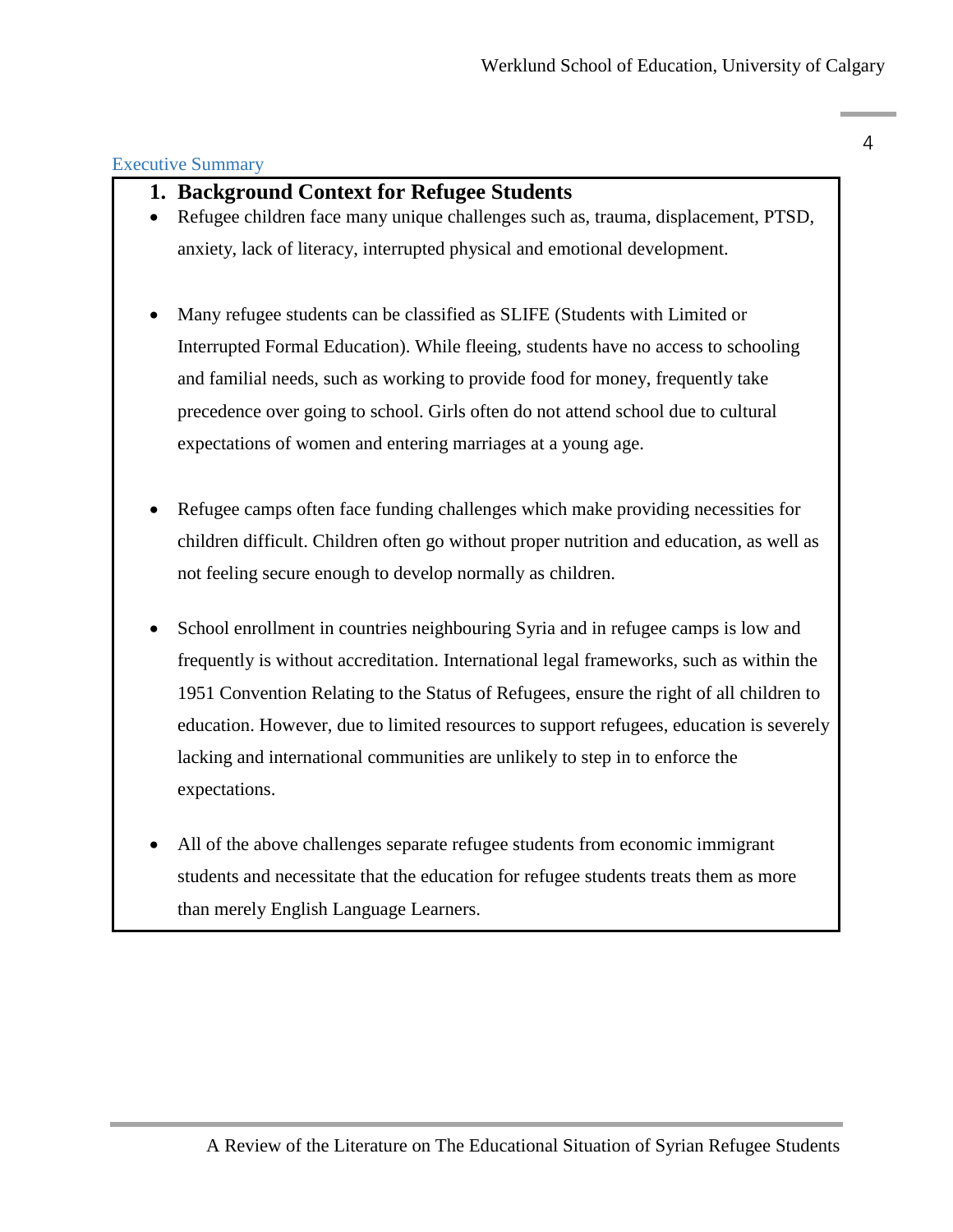# **2. Community and Partnership Support for Alternative Education Programs for Refugee Students**

- Community and partnership support serves to bring together the refugee population and those in the area in which they have settled. By creating personal relationships with refugees, the people involved in the organizations gain an understanding of the realities for refugees and are able to act as advocates and fight negative stereotypes.
- Refugee families involved in alternative education programs gain social capital to help their family and are empowered. Families learn how the host society functions, how to navigate the culture, and can therefore better make decisions to guide their family.
- Community and alternative education programs can fill in gaps of the public education system when serving refugee students and provide more individualized support for the whole family. In cases where there is no education opportunity for refugee students, the alternative education organizations may provide the only schooling currently feasible for the children.
- Partaking in informal education organizations can provide important experience for those who will later be able to utilize specialized knowledge of refugees. This includes pre-service teachers, who are frequent volunteers in such programs. They will later be able to support refugee students in their classrooms.
- Organizations are best when they are culturally responsive and do not place refugees in the position of victims. This includes providing language support whenever possible, and including refugees in the organization to empower them and to act as cultural brokers.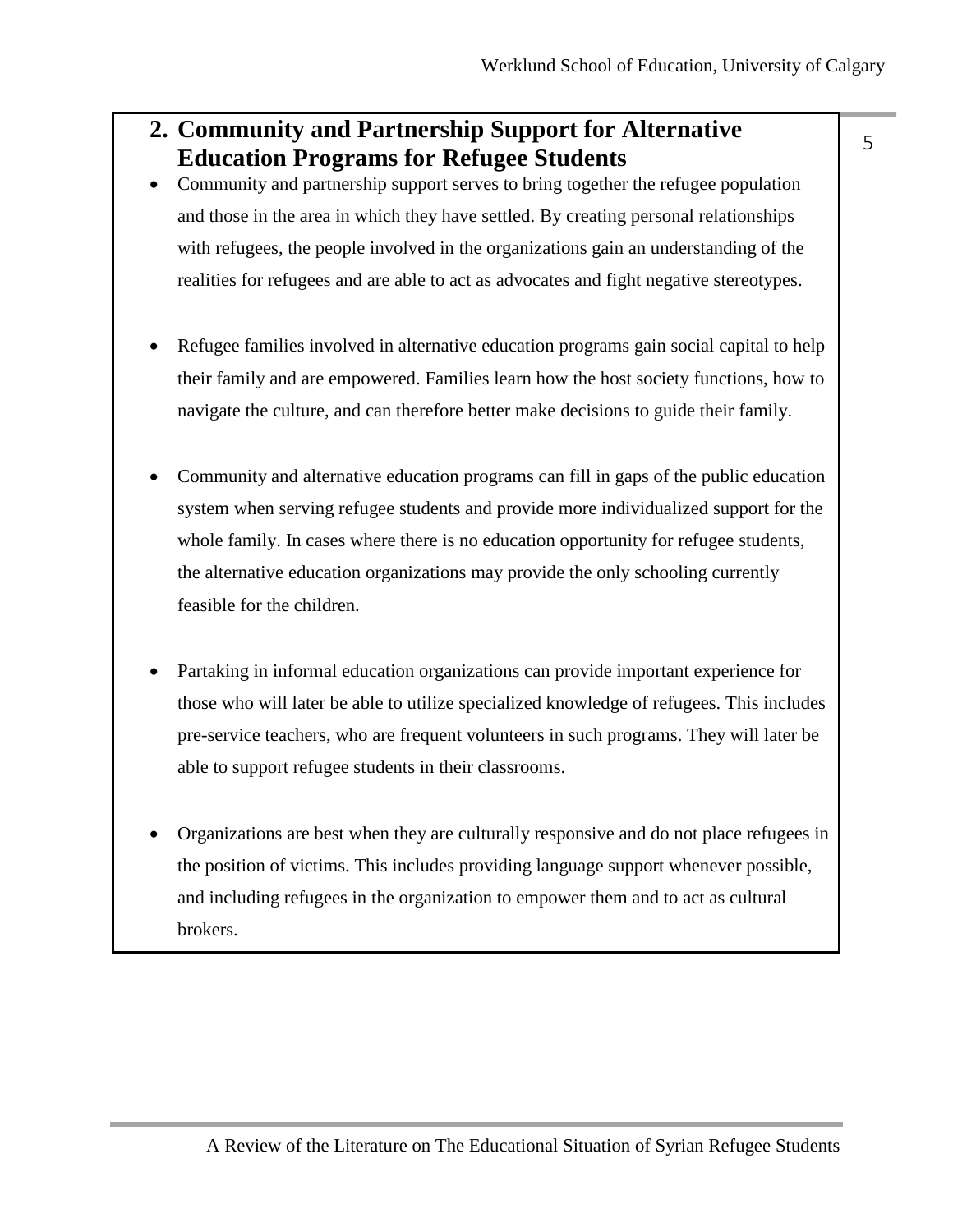# **3. International School Systems and Responses to Refugee Students**

- Common amongst various countries is placing new refugee and immigrant students into intensive language classes, which do not follow the typical curriculum for a short period of time, to give students a chance to acclimatize. Unfortunately, these programs can serve to physically and racially isolate the newcomers, sometimes making it harder for them to fit in.
- Despite the benefits of an intensive language program to start, small budgets mean that students frequently are transitioned into mainstream classes before they are fully prepared. In mainstream classes the students receive significantly less support and typically struggle.
- Many programs and schools utilize some form of language or cultural broker. These support staff typically serve the families by acting as translators or explaining the system as needed. Some literature looks at programs that do no have access to such service, but instead indicates a desire for that support.
- Many programs choose to use either a Trauma-Informed Practice approach, a culturally response approach, or a blend of the two. All programs designed specifically for refugee students attempt to address trauma, language, and cultural differences in some way.
- Whenever possible, schools try to connect refugee students and families to extra education experiences and support in the greater community. Whole school and whole community approaches are common and emphasize integrating the refugees into a bigger whole to prevent isolation. Homework help and enrichment opportunities also enhance the refugee students' learning.
- Schools often partner with mental health services to provide clinical help to support the refugee students suffering from and working through trauma.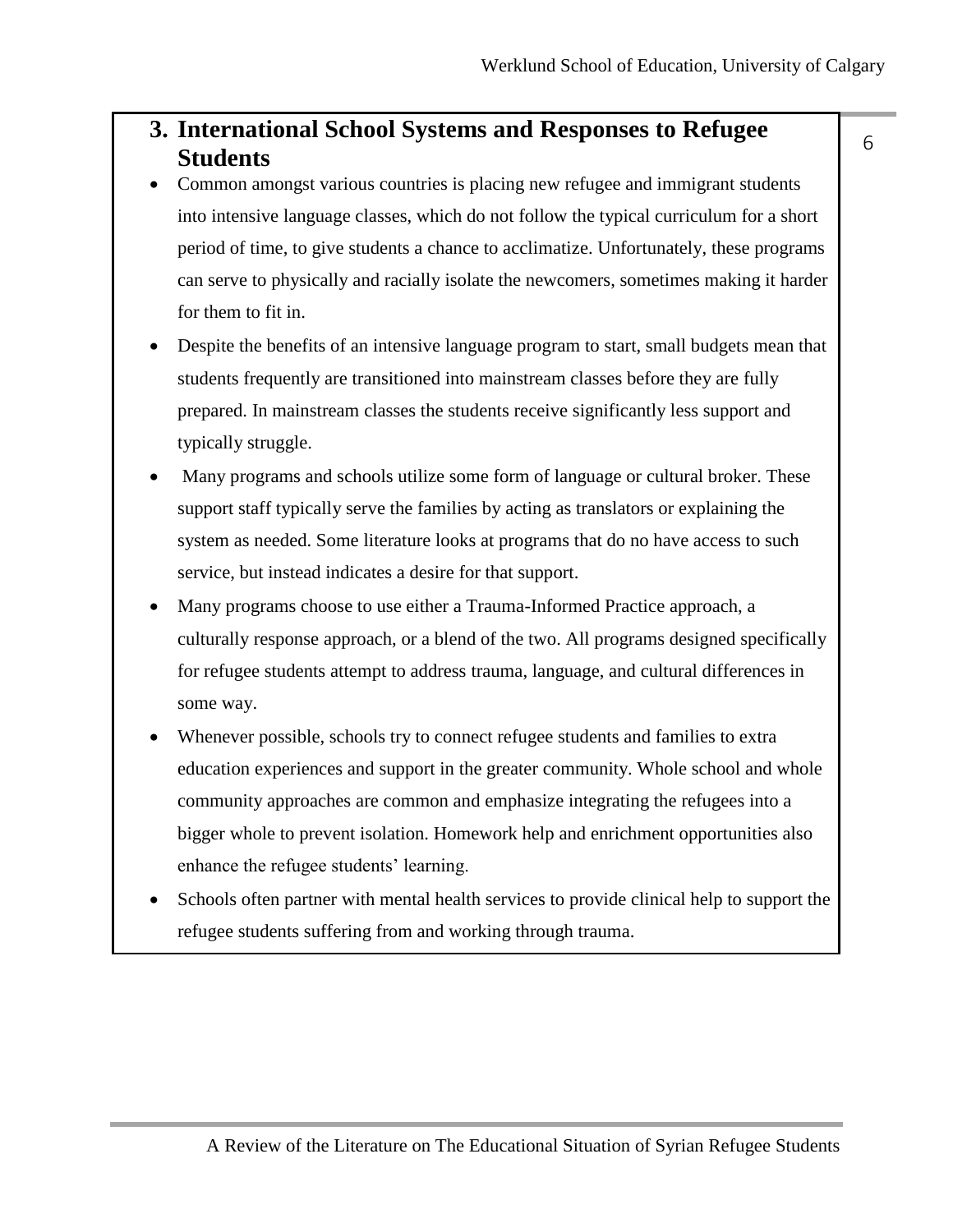# **4. Best Practice Suggestions for Refugee Educational Support**

- Overall, teachers feel overwhelmed and under-prepared to teach refugee students. Facing children with limited English and academic skills, at the same time as dealing with trauma, leaves teachers desiring professional development to help them best serve the refugee students in their classrooms.
- Refugee students differentiate themselves both from regular Canadian students, but also from immigrant students because they need to learn the language, culture, academic content, and trauma coping skills simultaneously. Frequently these refugees also are Students with Interrupted or Limited Formal Education (SLIFE).
- Refugee students need culturally relevant pedagogy. This is teaching that takes the culture differences into account and works to bridge the gap in order to respect Syrian culture while still teaching about Canadian culture.
- A caring environment that is supportive and secure is important for refugee students. Unfortunately, this is becoming more difficult to provide due to strenuous curriculum expectations and increasingly tighter budgets.
- Refugee students need to have environments and teachers that are capable of addressing their trauma and helping them work through it. One such method to do so is Trauma-Informed Practice. This method focuses on safety, connections, and emotional self regulation so that students are properly supported.
- Relationships are crucial to the success of refugee students. Teachers must form meaningful and trusting relationships with students, families must be included in their children's education, and the community surrounding the school has to be given positive experiences with refugees.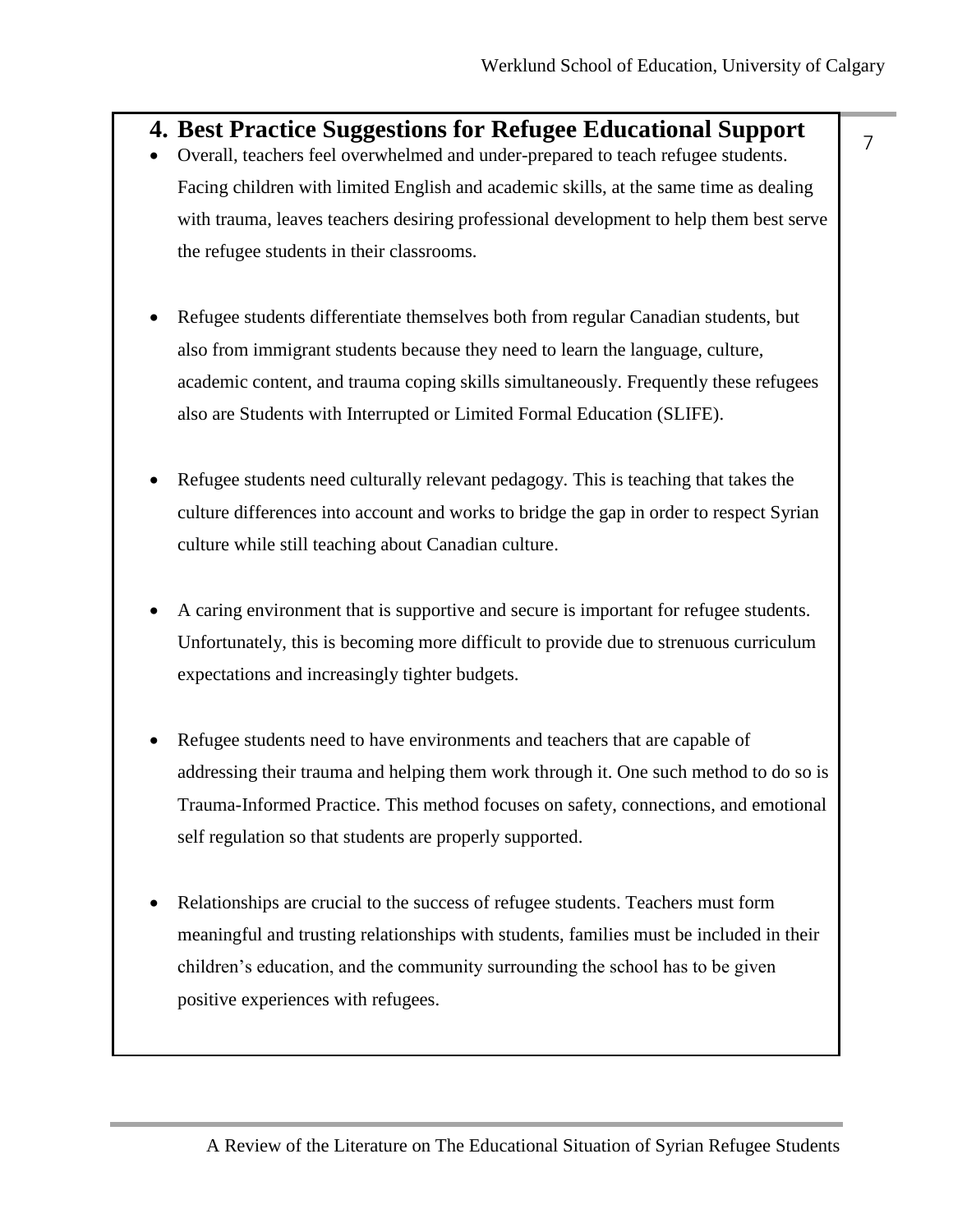8

• Due to the turmoil of transitions the refugee students experienced before resettlement, schools must provide an environment where expectations are explicit, routines are steady, and students are addressed using a strength-based approach.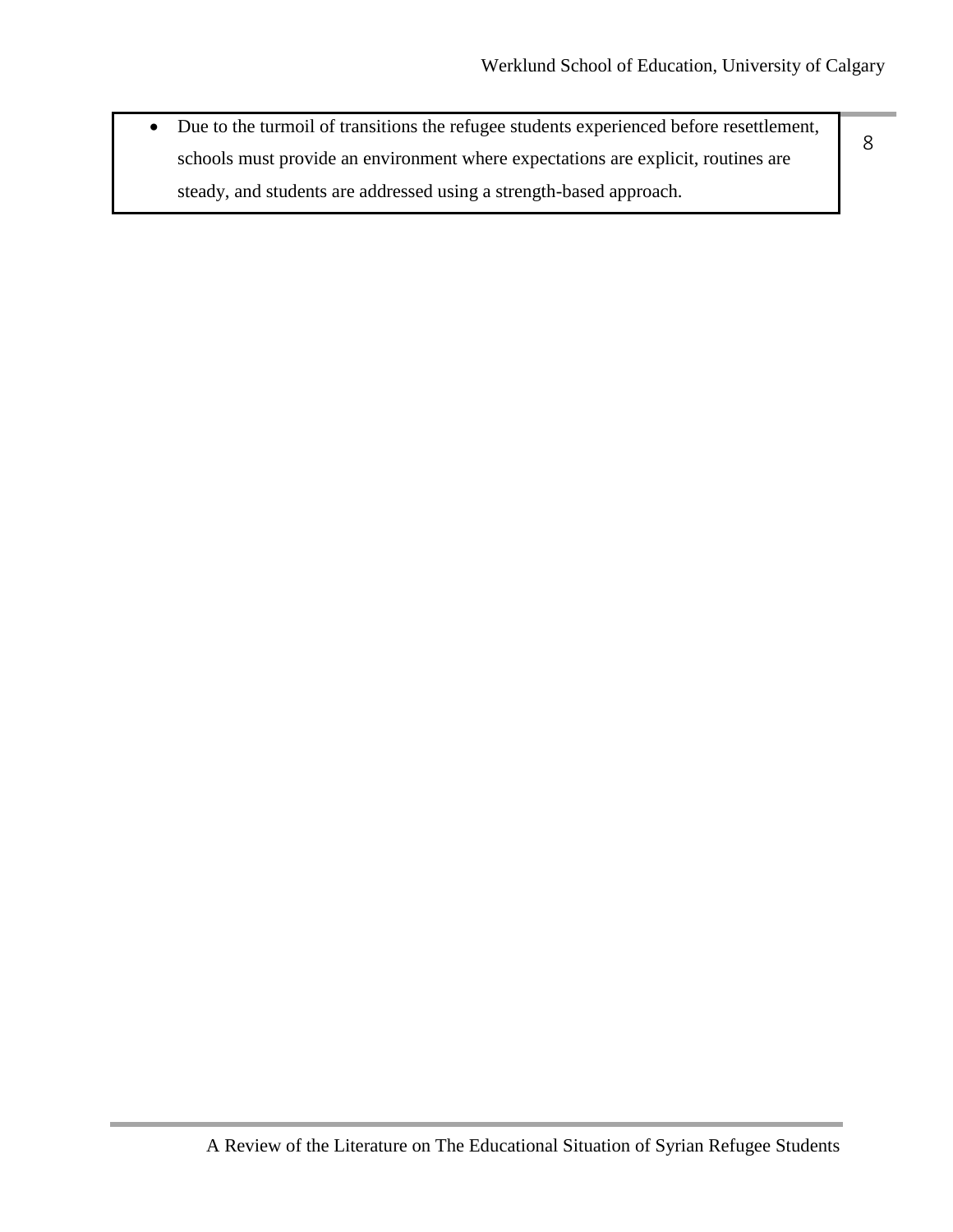### <span id="page-9-0"></span>Terms of Reference

This report provides an overview of the current literature relating to the refugee education of Syrian and other refugee groups across a variety of themes:

- 1. Background context for refugee students
- 2. Community and partnership support for alternative education programs for refugee students
- 3. International school systems and responses to refugee students
- 4. Best practice suggestions for refugee student support

First the Syrian crisis as it pertains to refugee education and education in refugee camps is detailed in section one (1) to provide the background information necessary to understand this unique population. Afterwards the community and partnerships organizations working to provide alternative education for refugee students is outlined in section two (2) because they typically act as a middle ground of informal education that is not yet at the same level of education provided by governmental school boards. How different countries are integrating Syrian refugee students into their school systems is contained in section three (3) because this is where refugee teaching practice is generated and tested. Finally, section four (4) details the frameworks and models current researchers feel are valuable to be implemented in classrooms with refugees to best support them.

This report is funded by the generous support of a PURE Award in Summer 2017.

The intent of this report is to provide a general overview of the key themes, but the review of the literature is neither exhaustive nor exclusive.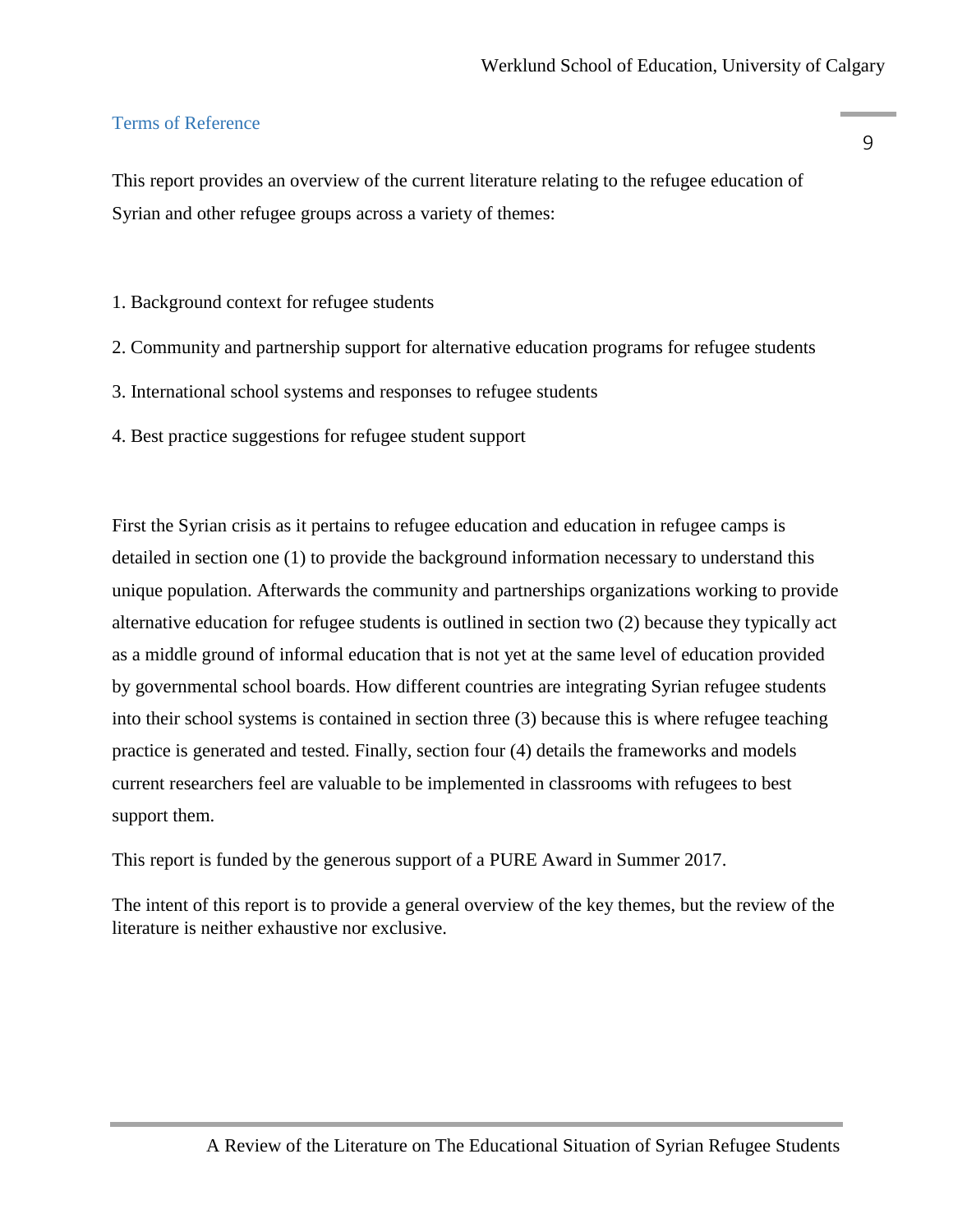### <span id="page-10-0"></span>Background on the Syrian conflict and Refugee education

The concept of refugees is important to begin with because of how they are differentiated from immigrants. Unlike immigrants, refugees,

owing to well-founded fear of being persecuted for reasons of race, religion, nationality, membership of a particular social group or political opinion, is outside the country of his nationality and is unable or, owing to such fear, is unwilling to avail himself of the protection of that country; or who, not having a nationality and being outside the country of his former habitual residence as a result of such events, is unable or, owing to such fear, is unwilling to return to it. (UNHCR, 2010, p. 14)

Refugees settle into a country not by choice, but by necessity. They come to Canada after a long journey of hardships and trauma, in need of a safe place to live and raise their families. One such group coming to Canada are the Syrians fleeing conflict in their country. A brief outline of this crisis is outlined next.

Starting in 2011, a governmental backlash against citizens demanding democracy led to a civil war in Syria. Fleeing this war, Syrians became the world's largest refugee population (Warner, 2017). A civil war between different groups broke out and has been fought primarily in urban centres, leading to devastating damage to the infrastructure. Various international stakeholders backed the different sides of the conflict and as the fighting continued, millions of refugees fled Syria to seek refuge in surrounding countries such as Lebanon, Turkey, Iraq, and Jordan. Many refugees have applied to be resettled in a third country, which led to the Canadian government pledging to accept 25,000 Syrian refugees (Skidmore, 2016). A large number of these refugees are school-aged children and need quality education ("Research by Selcuk Sirin finds Syrian refugee children encountering significant trauma and education disruptions," 2015; Skidmore, 2016; Zong & Batalova, 2017). By the time Syrian refugee children settle in a country, they are likely to be missing years of schooling and will have witnessed and been the victims of brutal violence and abuse before fleeing Syria (O'Rourke, 2014).

The right of refugee children to education is written into international agreements. The 1951 United Nations Convention on the Status of Refugees states that countries "shall accord to refugees the same treatment as is accorded to nationals with respect to elementary education"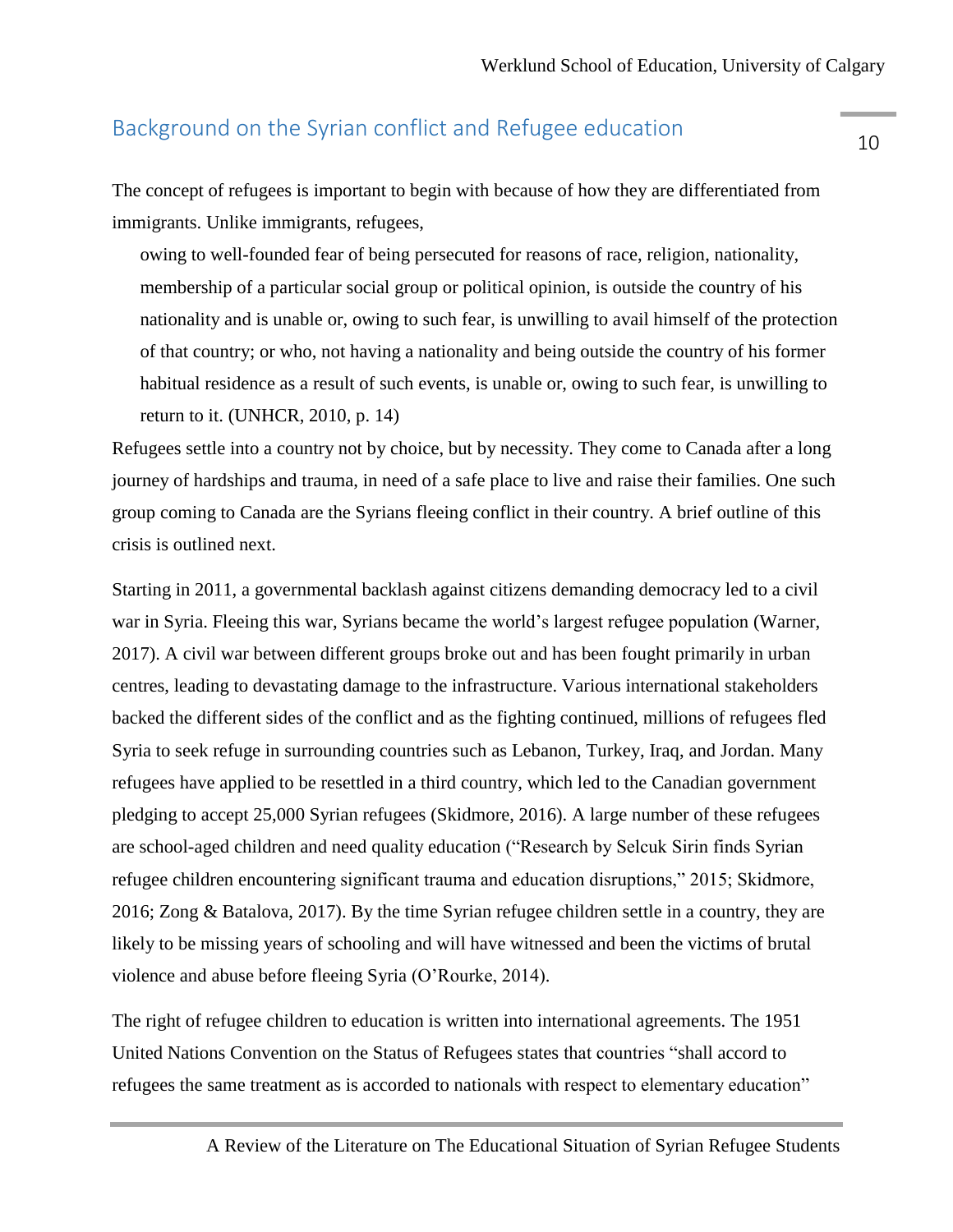(UNHCR, 2010, p. 24). The 1948 Declaration of Human Rights also includes the right to education for refugees (O'Rourke, 2014). This important educational right is essential to the support of Syrian refugees during this conflict (Ficarra, 2017; McCall & Vang, 2012; O'Rourke, 2014; Warner, 2017). While the legal right to education only calls for the same treatment as nationals of the country receive, the best practice for refugee students includes attending to their specific unique needs. For example, "all students have a legal right to an education in order to succeed in life without requiring them to relinquish their cultural identity" (McCall & Vang, 2012, p. 33).

The aim is that Syrian refugee children need to be supported and educated so that at some point they would be able to resettle the country from which they fled and be successful despite the situation they were born into. Refugee students need help with trauma, language, and culture in their new country. Different countries around the world have responded to educating Syrian refugee children with various frameworks and methods. These international responses are detailed in section 3, and the best practices identified in the literature in general are outlined in section 4.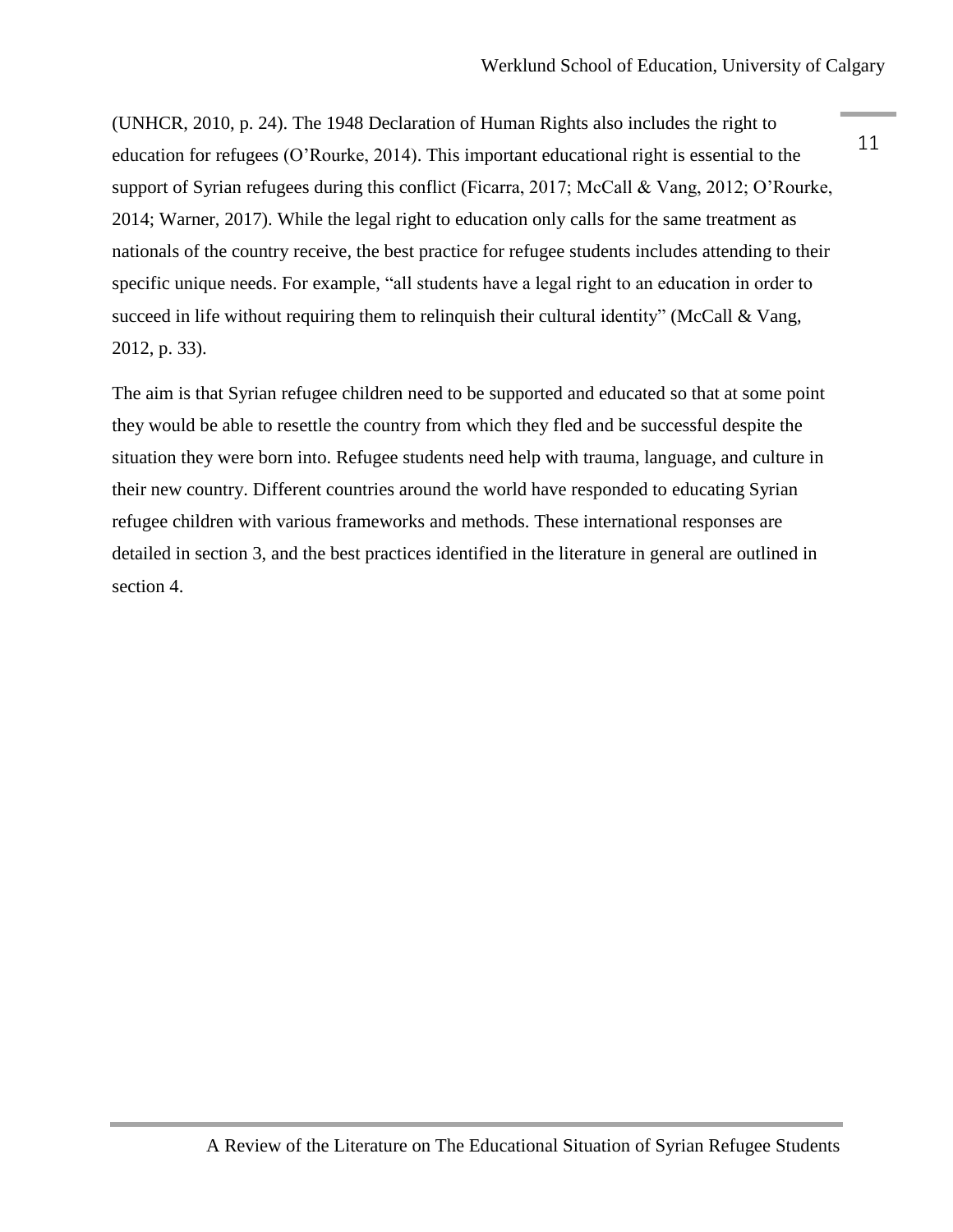# <span id="page-12-0"></span>1. Background Context for Refugee Students

This section surveys literature focused on the situations and realities of Syrian refugees in refugee camps, the countries neighbouring Syria, and the emotional and physical challenges of these children. Commonalities between refugee populations are included to provide breadth.

- Refugee children face many unique challenges such as, trauma, displacement, PTSD, anxiety, lack of literacy, interrupted physical and emotional development.
- Many refugee students can be classified as SLIFE (Students with Limited or Interrupted Formal Education). While fleeing, students have no access to schooling and familial needs, such as working to provide food for money, frequently take precedence over going to school. Girls often do not attend school due to cultural expectations of women and entering marriages at a young age.
- Refugee camps often face funding challenges which make providing necessities for children difficult. Children often go without proper nutrition and education, as well as not feeling secure enough to develop normally as children.
- School enrollment in countries neighbouring Syria and in refugee camps is low and frequently is without accreditation. International legal frameworks, such within the 1951 Convention Relating to the Status of Refugees, ensure the right of all children to education. However, due to limited resources to support the refugees, education is severely lacking and the international community is unlikely to step in to enforce the expectations.
- All of the above challenges separate refugee students from economic immigrant students and necessitate that the education for refugee students treats them as more than merely English Language Learners.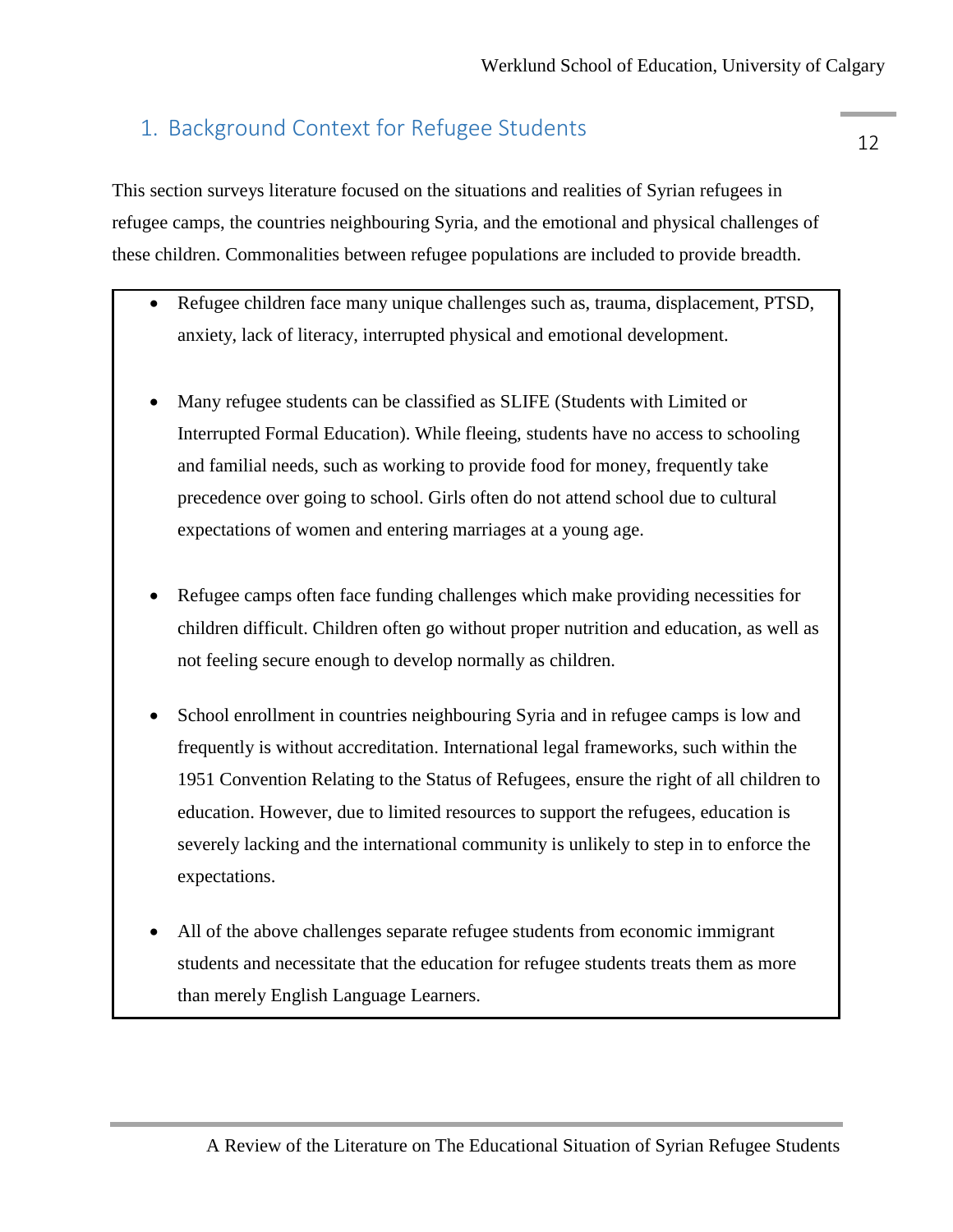Bircan, T., & Sunata, U. (2015). Educational assessment of Syrian refugees in Turkey. *Migration Letters, 12*(3), 226–237. Retrieved from [http://search.proquest.com.resources.library.brandeis.edu/docview/1718580495?rfr\\_id=in](http://search.proquest.com.resources.library.brandeis.edu/docview/1718580495?rfr_id=info:xri/sid:primo) [fo:xri/sid:primo](http://search.proquest.com.resources.library.brandeis.edu/docview/1718580495?rfr_id=info:xri/sid:primo)

This article focuses primarily on identifying the state of education for Syrian refugee children in Turkey as of July, 2015. Data for the educational assessment were gathered from the United Nations High Commissioner for Refugees, Syrian Regional Refugee Response, and Turkey's Disaster and Emergency Management Authority. Nearly 40% Syrian refugees in Turkey are under 18 years of age and half of these are estimated to be out of school. This becomes important when one realizes that, "international legal framework [includes the] right to education for all persons of school age around the world, regardless of their migrant status, . . . protected by the related state" (p. 228). Syrian refugee children in and out of refugee camps have access to school through various means, however, 70% of Syrian children living outside the refugee camps in 2014 did not have access to basic education. High school-aged children are seen to be the most vulnerable, as they are the hardest to integrate into schools and face pressures to work long hours to get married young. This article identifies Syrian children with special needs (including, importantly, mental health) as needing immediate support, due to the fact that there is currently a shortage of options for them. The authors suggest that partnerships with local institutions and pedagogy supporting varying needs are crucial next steps for Syrian refugee students in Turkey and refugee camps.

Clark-kasimu, N. (2015). Serving refugee students and unaccompanied minors: More than just learning english. *Voices in Urban Education, 41*, 20–25.

Coming from the perspective of nonprofit in San Francisco, called Refugee Transitions, which partners with area high schools to serve immigrant and refugee students, this author details the challenges and issues of educating refugee students. This article serves to educate as to the nuanced and multifaceted nature of refugee students. Refugee students are more than English as an Additional Language Learners; they have unique needs far beyond the language component of their education. Refugee students bring with them trauma and abuse which led them to need to flee. Many are unaccompanied minors without regular parent support and have experienced

A Review of the Literature on The Educational Situation of Syrian Refugee Students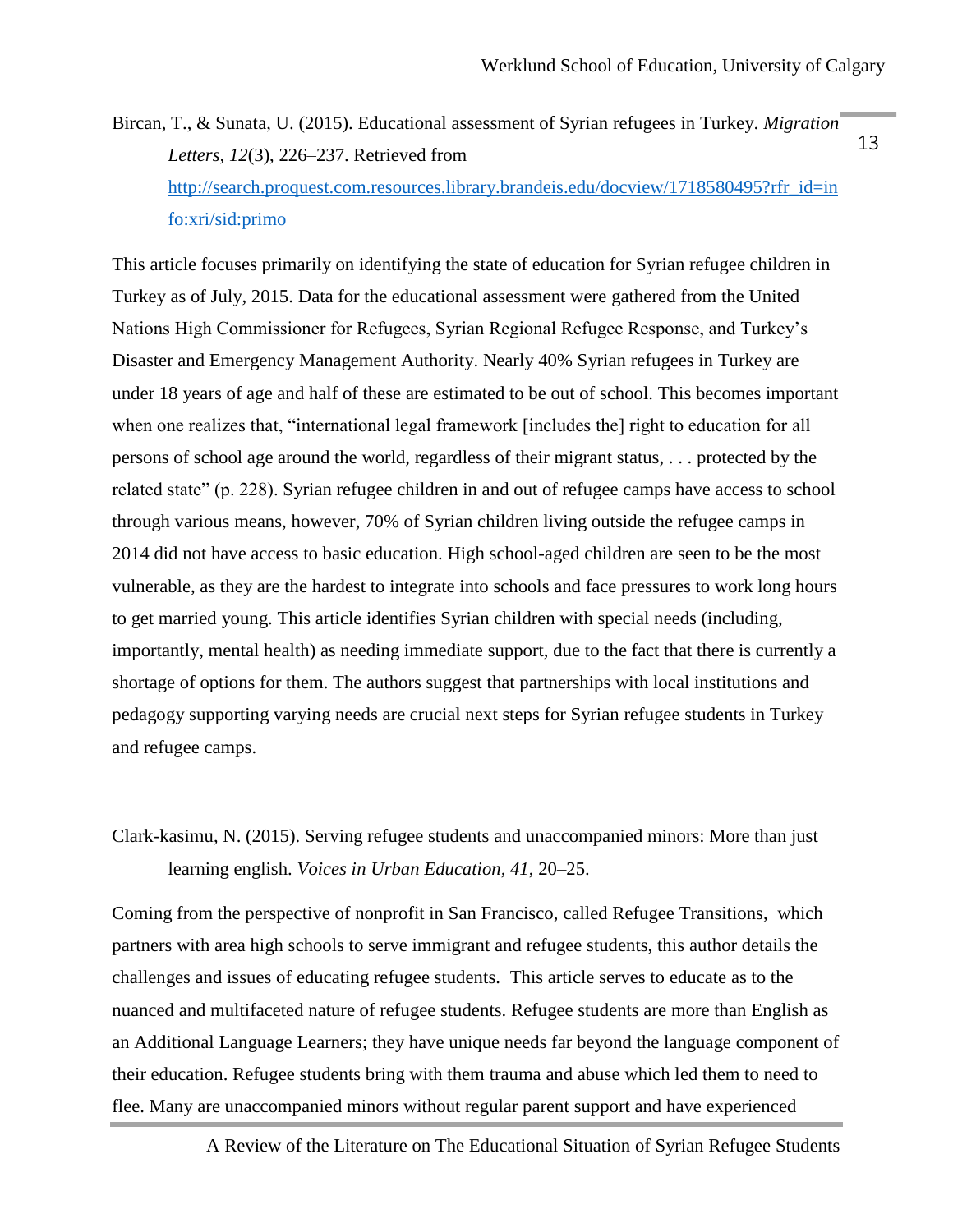interrupted or no formal education. Due to these and other issues, "our traditional model of how we expect families to access schooling . . . is rarely the case for these students" (p. 24). In order to properly support refugee students, schools must find a new and unique way of addressing these students in order to meet their needs.

Jabbar, S. A., & Zaza, H. I. (2014). Impact of conflict in Syria on Syrian children at the Zaatari refugee camp in Jordan. *Early Child Development and Care, 184* (February), 1507–1530. <http://doi.org/10.1080/03004430.2014.916074>

This article looks at the negative effects of living in a refugee camp on Syrian refugee children. The camp studied is the Zaatari refugee camp in Jordan with over 80,000 refugees. When children are displaced, teaching and schooling are interrupted, which results in poor school performance in the future. Unfortunately, only 2% of humanitarian aid in emergencies goes to education. In refugee camps, only 45% of children are enrolled in school. Overall, "the provision of support for the psychological and social well-being and recovery of children (psychosocial support) has been inadequate" (p. 1512) during the Syrian refugee crisis. This study looked at 120 Syrian refugee children ages 7-12. Jabber and Zaza found that children in this camp suffered from depression and anxiety, with older children possessing worse symptoms. The difficult reality is that "for many children the right to grow in safety, the right to nutrition, water, the right to play and development as healthy allround individuals are all rights that are daily denied to the refugees in camps" (p. 1523). With Syrian refugee students coming from such a difficult background in camps, it means that they require extensive support when they settle into a subsequent country.

Lăzăroiu, G. (2015). The educational status of refugee youth from Syria. *Educational Philosophy and Theory, 47* (13–14), 1383–1384.<http://doi.org/10.1080/00131857.2015.1108608>

This response details the great issues surrounding the education of Syrian refugees. In refugee camps what little educational opportunities are available are all without accreditation and thus ensuing negative consequences occur. The educational setback of refugee students with limited or interrupted formal education often bars them from post-secondary and career opportunities. In regions most affected by violence, where educational institutions no longer stand, children are pushed into child labor, premature marriage, and radicalized groups. Education for refugee students must respond to the various unique needs: "various education levels, language demands,

A Review of the Literature on The Educational Situation of Syrian Refugee Students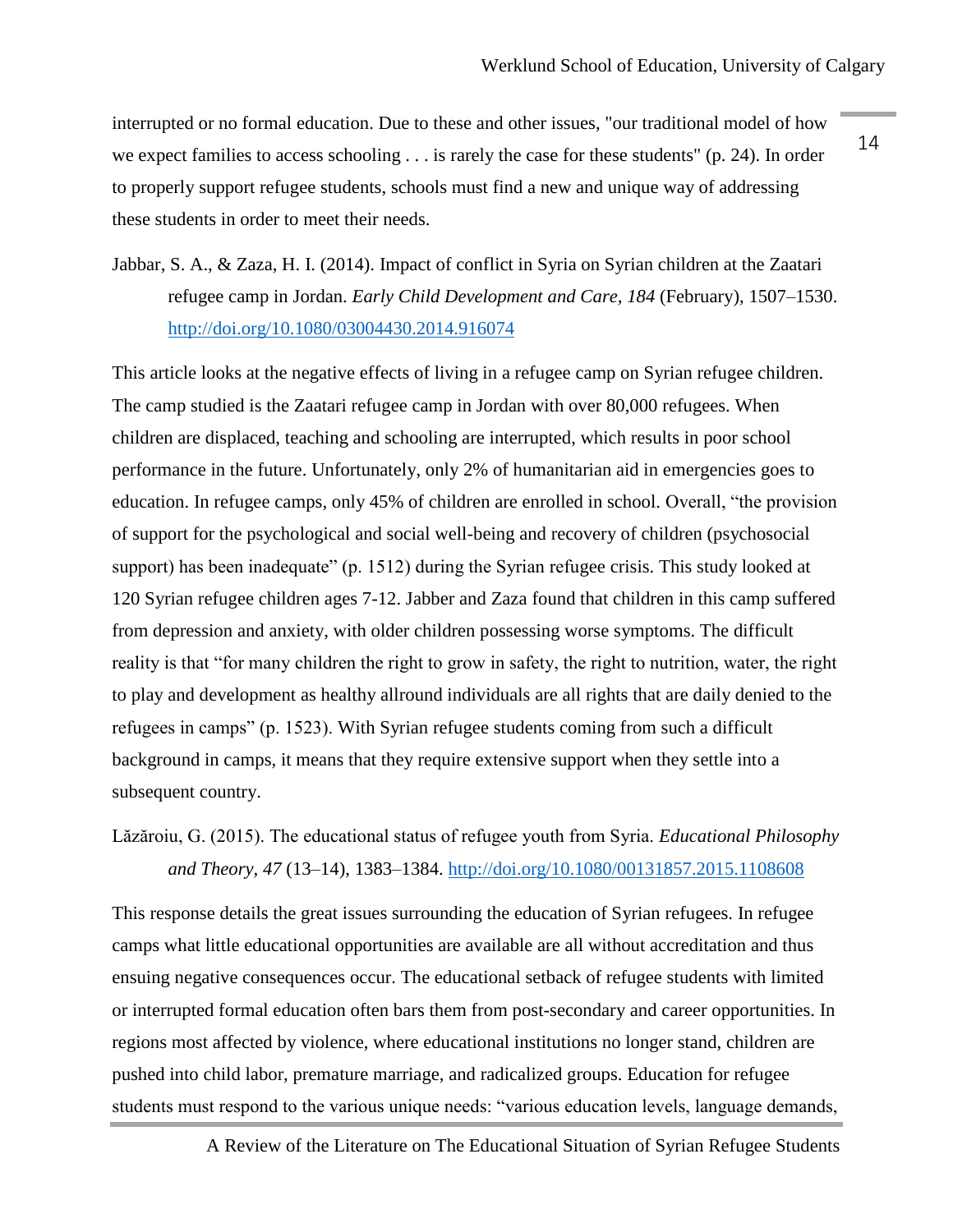and psychosocial matters both within and outside the schoolroom" (p. 13). This response concludes that access to education is essential for refugee students.

Mareng, C. D. (2010). Reflections on refugee students' major perceptions of education in Kakuma Refugee Camp, Kenya. *Intercultural Education, 21*(5), 473–481. <http://doi.org/10.1080/14675986.2010.521392>

This article contains the perspective of a Canadian researcher on the education in an African refugee camp. The obstacles to refugee camp education are well documented, and serve to be virtually universal across various refugee camps. There are common physical barriers to education in refugee camps, such as a lack of physical buildings, or students needing to walk very long distances to arrive at school. Curriculum is often a disputed topic: it is in question which country's curriculum should be taught and why. Due to language and qualification issues, finding appropriate teachers to teach the programs can be difficult. Education can be a highly valued commodity, but at times survival in refugee camps and having food to eat must come first. In many cases young girls are denied access to school because of cultural and familial beliefs.

O'Rourke, J. (2014). Education for Syrian refugees: the failure of second-generation human rights during extraordinary crises. *Albany Law Review, 78*(2), 711–738.

From an international law perspective, O'Rourke details the obligations of nations surrounding the education of refugee students and the reality of the situation in the countries neighbouring Syria. By the time Syrian refugee children settle in a country, they are likely to be missing years of schooling. These children both will have witnessed and been the victims of brutal violence and abuse before fleeing Syria. Despite not taking part in the 1951 Convention Relating to the Status of Refugees, the countries surrounding Syria took in large numbers of refugees, to the strain of their social systems. Half of Syrian children are out of school. These host countries all have dealt with the influx of refugee students in their systems in similar ways. The situations include: strained educational systems, equivalency tests to combat missing documentation, scarcity of familiar languages for refugee students, and low school attendance rates for refugee children. Arguably, a generation lacking education could be one of the most damaging aspects of the Syrian civil war. Even though the right to education is enforceable through certain international agreements, "the human right to education is merely an aspirational right" (p. 730),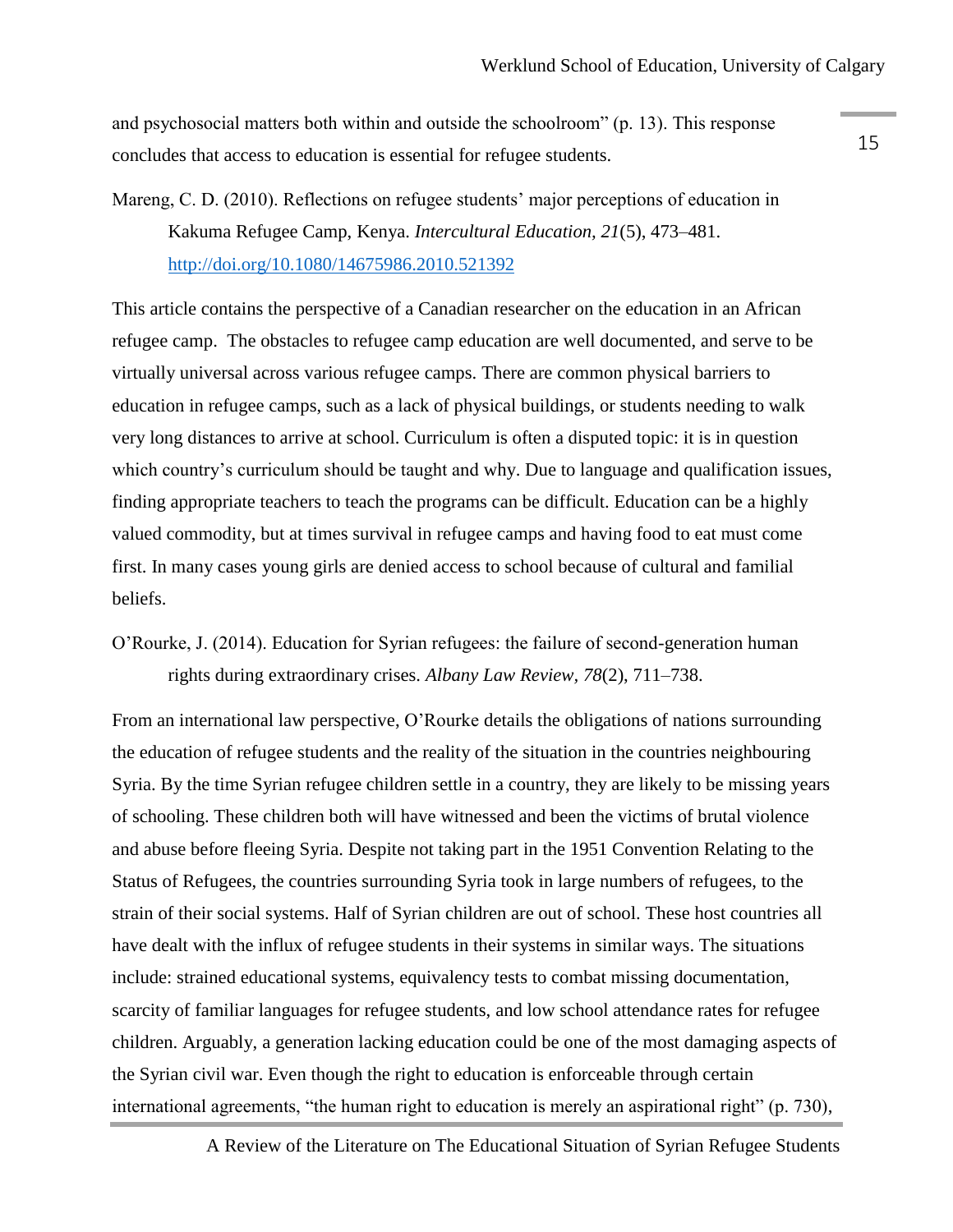because it is rarely enforced. While Syrian refugee children in neighbouring countries are not being educated in the highest quality, there are definite efforts to accommodate them to the best of the countries' abilities and it is unlikely that the right to a better education will be enforced.

Ostrand, N. (2015). The Syrian Refugee Crisis: A Comparison of Responses by Germany, Sweden, the United Kingdom, and the United States. *Journal on Migration and Human Security, 3*(3), 255–279.<http://doi.org/10.14240/jmhs.v3i3.51>

This empirical studies examines the financial contributions and resettlement statistics to explain the various roles countries have played in alleviating the effects of the Syrian refugees worldwide. Overall, countries in the region surrounding Syria (i.e. Jordan, Lebanon, Egypt, Iraq, and Turkey) bear the mass majority of the burden. These countries have opened their social services to the refugees and are suffering adverse social and economic costs, especially in the case of trying to provide education for Syrian refugee children. Countries outside the region surrounding Syria have only pledged to take roughly 2% of refugees living in the region, which has little overall impact. Wealthier countries have contributed significant amounts of financial aid; however, it still was not enough to keep humanitarian services running smoothly and various organizations have been forced to periodically shut down providing help. Overall, it is necessary that countries outside of the region commit to more resettlement opportunities or financial support in order to alleviate the burden off of the mainly poor communities which are currently housing the majority of the refugees.

Research by Selcuk Sirin finds Syrian refugee children encountering significant trauma and education disruptions. (2015). Retrieved May 17, 2017, from [http://steinhardt.nyu.edu/site/ataglance/2015/10/research-by-selcuk-sirin-finds-syrian](http://steinhardt.nyu.edu/site/ataglance/2015/10/research-by-selcuk-sirin-finds-syrian-refugee-children-encountering-significant-trauma-and-education-disruptions.html)[refugee-children-encountering-significant-trauma-and-education-disruptions.html](http://steinhardt.nyu.edu/site/ataglance/2015/10/research-by-selcuk-sirin-finds-syrian-refugee-children-encountering-significant-trauma-and-education-disruptions.html)

This short news article from NYU Steinhardt briefly outlines the new findings from researchers Sirin and Rogers-Sirin about the status of Syrian refugee children. Of more than four million refugees, 40% are children under twelve. Of these children, many have disrupted education and only half are enrolled in school. Girls are less likely than boys to go to school as refugees, and those children who are enrolled face a myriad of challenges. Overall, Syrian refugee children have encountered much trauma and 45% display symptoms of Post-Traumatic Stress Disorder. Meeting the educational and emotional needs of Syrian refugee children will require significant

A Review of the Literature on The Educational Situation of Syrian Refugee Students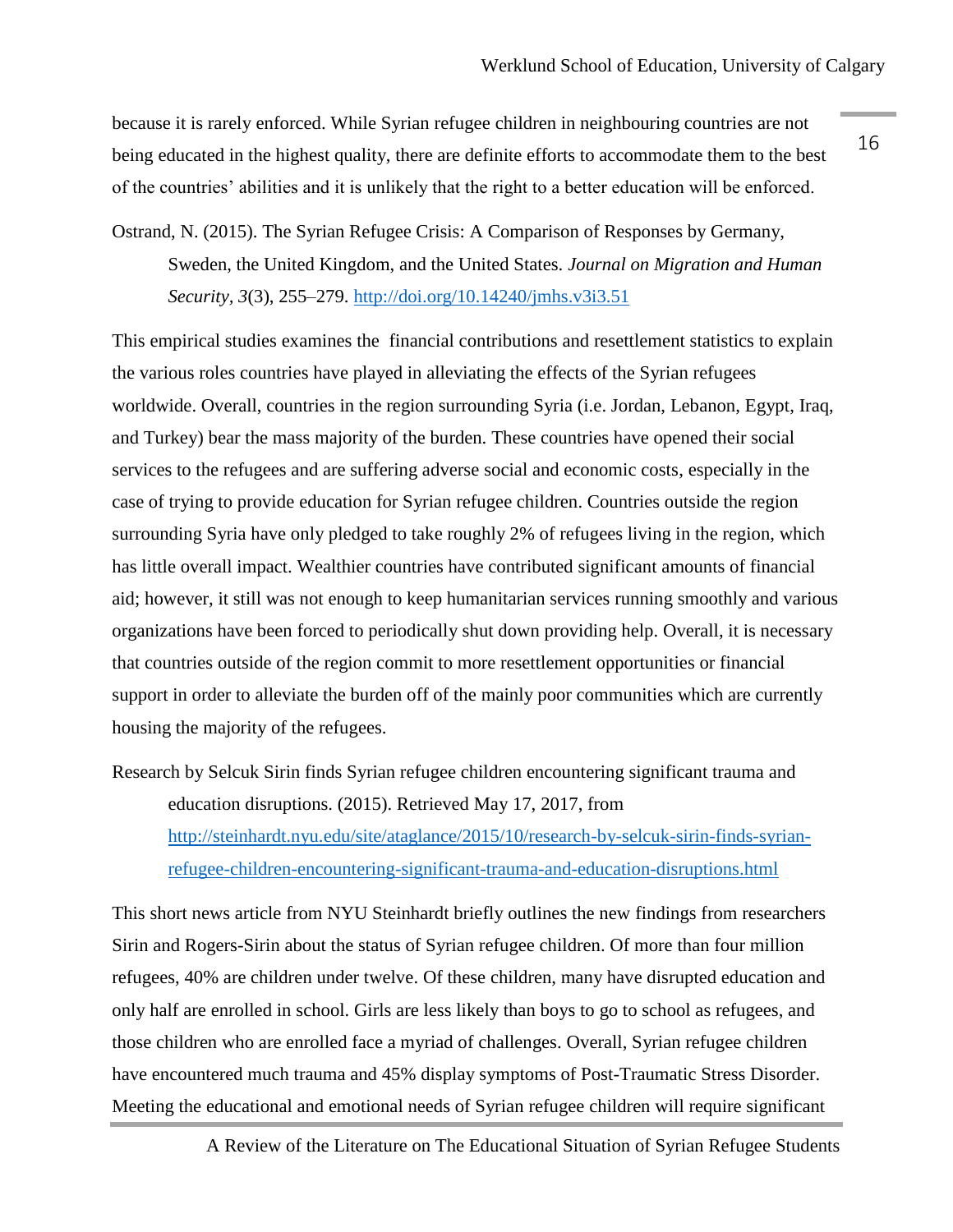resources and must follow culturally appropriate means so that children can both embrace their new host culture, but also keep their Syrian identity intact.

Tavares, T., & Slotin, I. (2012). Effects of war and resettlement. In Life after war: Education as a healing process for refugee and war-affected children (pp. 15–40). Winnipeg: Manitoba Education.

This chapter details the common challenges and experiences of refugee children before and during resettlement. Most refugees have experienced war and other atrocities, leading to chronic traumatic stress. Symptoms of a chronic traumatic situation include, but are not limited to, low academic performance and troubles with relationships. Resilience is affected by factors such as duration and intensity of trauma, the age and personality of the child, as well as the quality of care. Access to love and care is crucial in the development of a child. In the process of resettlement children will have frequently been without basic necessities and will have experienced a range of "disruption, trauma, and stress" (p. 20). During their time in refugee camps, families will have suffered due to camps only "offer[ing] minimal services and support" (p. 20), which includes lacking adequate education. Once refugees have settled in Canada, it is common for them to feel responsibility and grief for those they had to leave behind. In general, the four common challenges to refugee children coming to Canada are: interrupted schooling, exposure to trauma, loss, and difficult transitions. It is important to keep all of these factors in mind when thinking about Syrian Refugee children.

Warner, J. (2017). *No lost generations: Refugee children and their human right to education, from the holocaust to the Syrian civil war* (Order No. 10261472). Available from ProQuest Dissertations & Theses Global. (1886442883). Retrieved from [http://ezproxy.lib.ucalgary.ca/login?url=http://search.proquest.com/docview/1886442883](http://ezproxy.lib.ucalgary.ca/login?url=http://search.proquest.com/docview/1886442883?accountid=9838) [?accountid=9838](http://ezproxy.lib.ucalgary.ca/login?url=http://search.proquest.com/docview/1886442883?accountid=9838)

This recent master's thesis proposes education as a "4th pillar of humanitarian aid" and uses the case studies of Jewish children after the Holocaust, Syrian refugee children, and current refugee students in the United States to discuss important themes in educating refugee children. These three themes are: accessibility, teacher training, and community benefit. A program for refugee children is only considered successful if these factors are in place. The 1948 Declaration of Human Rights, article 26, states that every child has the right to education, however this plays

A Review of the Literature on The Educational Situation of Syrian Refugee Students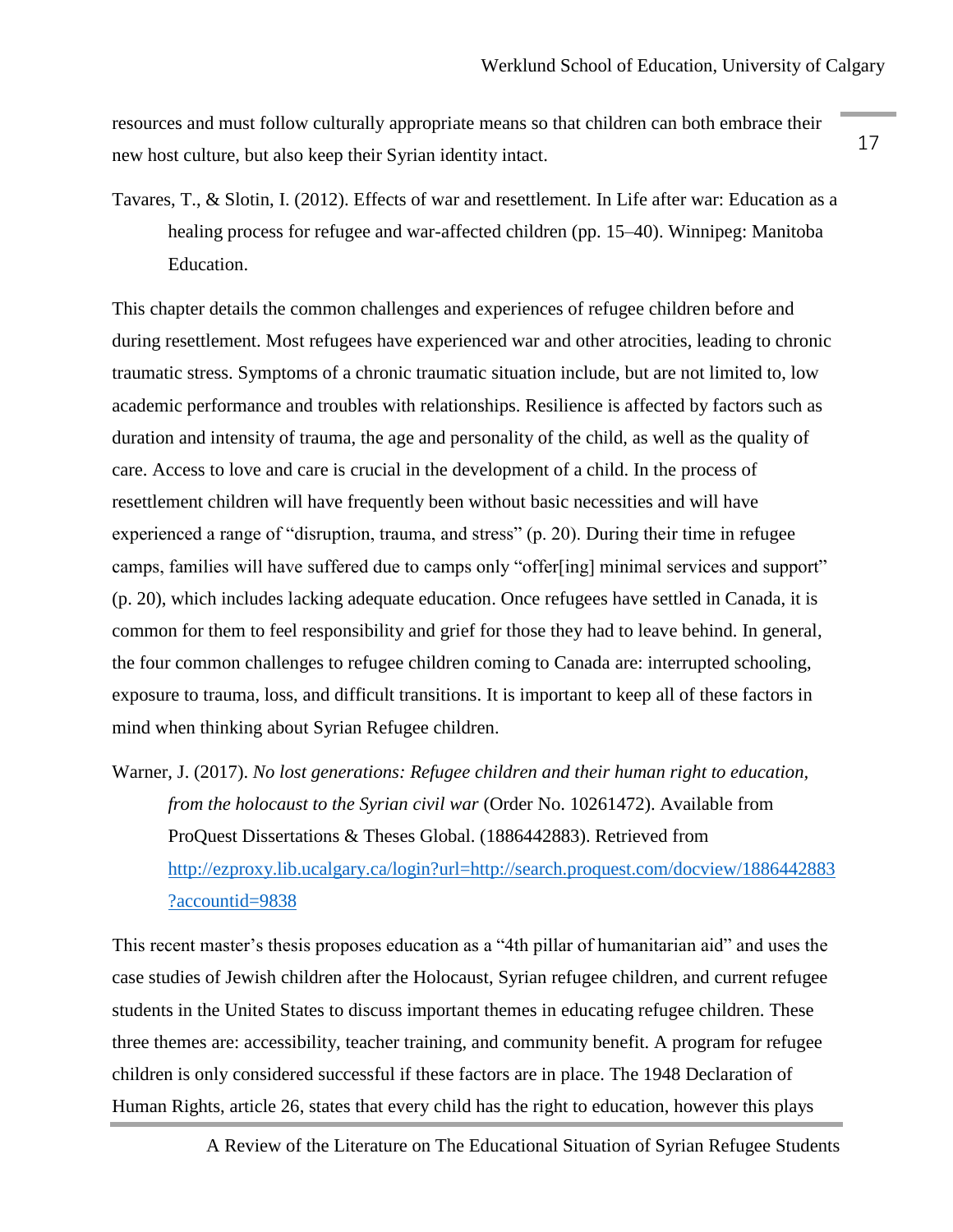out in different ways in different situations. For example, there should be a focus on the refugee students' resilience instead of trauma in order to propel them forward in life.

After World War II, Jewish Displaced Persons created their own classes in camps to educate their children. There was high attendance and the programs were successful. These programs were easy to get to, had great benefit to the community, however many of the teachers were untrained. In contrast to the past, one third of Syrian refugee children in Jordan are not in formal education. To combat this, schools are running two shifts a day, and children out of school for three years or more previously can enroll in intensive "catch up classes". However, inside the refugee camps themselves, many students do not attend school due to a long commute, familial duties, or young girls marrying and boys needing to work. All teachers in Jordan must be citizens and in order to meet demand undertrained people teach. However, recently the Ministry of Education has started allowing Syrian educational aids into classrooms to support the Jordanian teachers.

Even though less than 1% of world refugees are resettled into a third country, such as Canada or the United States, quality education is important there as well. One such example is the partnership between the International Rescue Committee and the Tukwila School District in Washington. Their School Readiness Program supervises children walking a short distance to school, trains teachers and volunteers in diversity, and after completion of the program, refugee students can begin to contribute to the community meaningfully. Aspects of the problem solving present in this example and others can serve to inform ways to support Syrian refugee students in Alberta schools.

Williams, R. (2007). The psychosocial consequences for children of mass violence, terrorism and disasters. *International Review of Psychiatry, 19* (3), 263–77. <http://doi.org/10.1080/09540260701349480>

In this article, Williams discusses the effects and strategies for children impacted by disaster, to which the Syrian refugee children belong. Two types of trauma from disaster include event trauma and process trauma, process trauma is "continuing exposure to enduring stress such as war and abuse" (p. 270). Traumatic events can greatly impact a child's worldview and result in effected development, depression, and Post Traumatic Stress Disorder (PTSD). In addition, school performance is frequently impacted. The resilience of a child is important to minimize the

A Review of the Literature on The Educational Situation of Syrian Refugee Students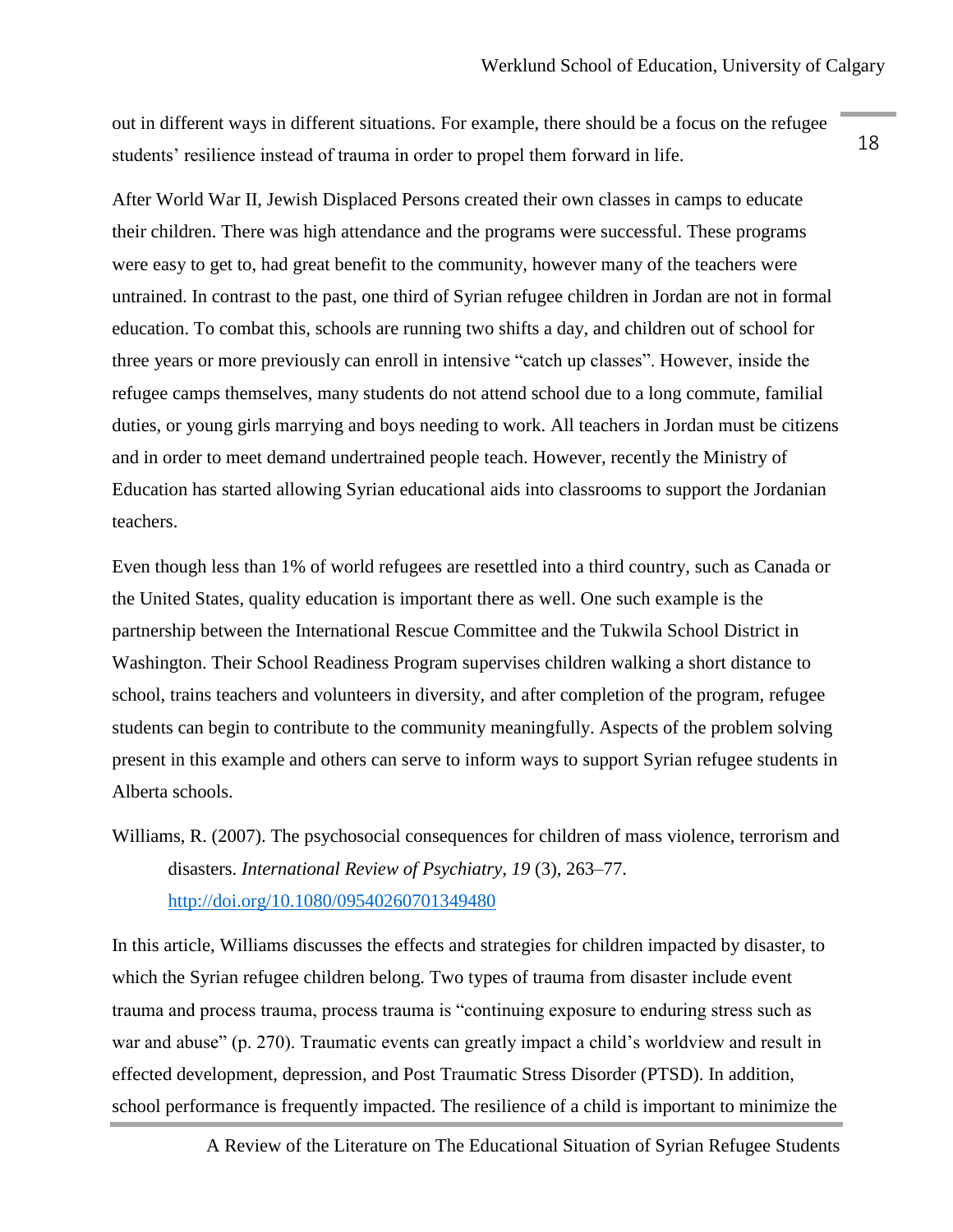damage of psychosocial consequences; to be resilient a child needs intelligence, a good temperament, strong family relationships and support, and external and institutional support. When disaster occurs, the whole family must be supported. While more negative effects are associated with process trauma, certain interventions can be put into place. Such interventions suggested by the article include: a culturally sensitive approach, promoting resilience (through school-based social and education interventions), and psychological first aid. Though the damaging effects of the situation in Syria can be severe, proper and thoughtful intervention can help the refugee children in Canada.

Wolmer, L., Hamiel, D., Ph, D., Laor, N., & Ph, D. (2011). Preventing children' s posttraumatic stress after disaster with teacher-based intervention: A controlled study*. JAAC, 50*(4), 340–348.e2.<http://doi.org/10.1016/j.jaac.2011.01.002>

This study describes the effects of a teacher-based preventative intervention plan implemented with Israeli students before a traumatic event compared to those without the intervention. It is noted that for large scale events, teachers are the best administrators of help for children. Following the research that dealing with previous stressors help with handling future stress, half of the 1488 grade 4 and 5 students had received intervention before the rocket attacks. These students' intervention included help with emotional reaction and control, restoring interpersonal communications, and "encourag[ing] full function and activity" (p. 343). This group of students was better able to deal with the traumatic event as well as typical stressors when compared to the control group. Fewer students in this group exhibited PTSD. This article recommends focusing on building resiliency and resources instead of merely processing events as the occur, a strategy which can be implemented in the case of Syrian refugee students.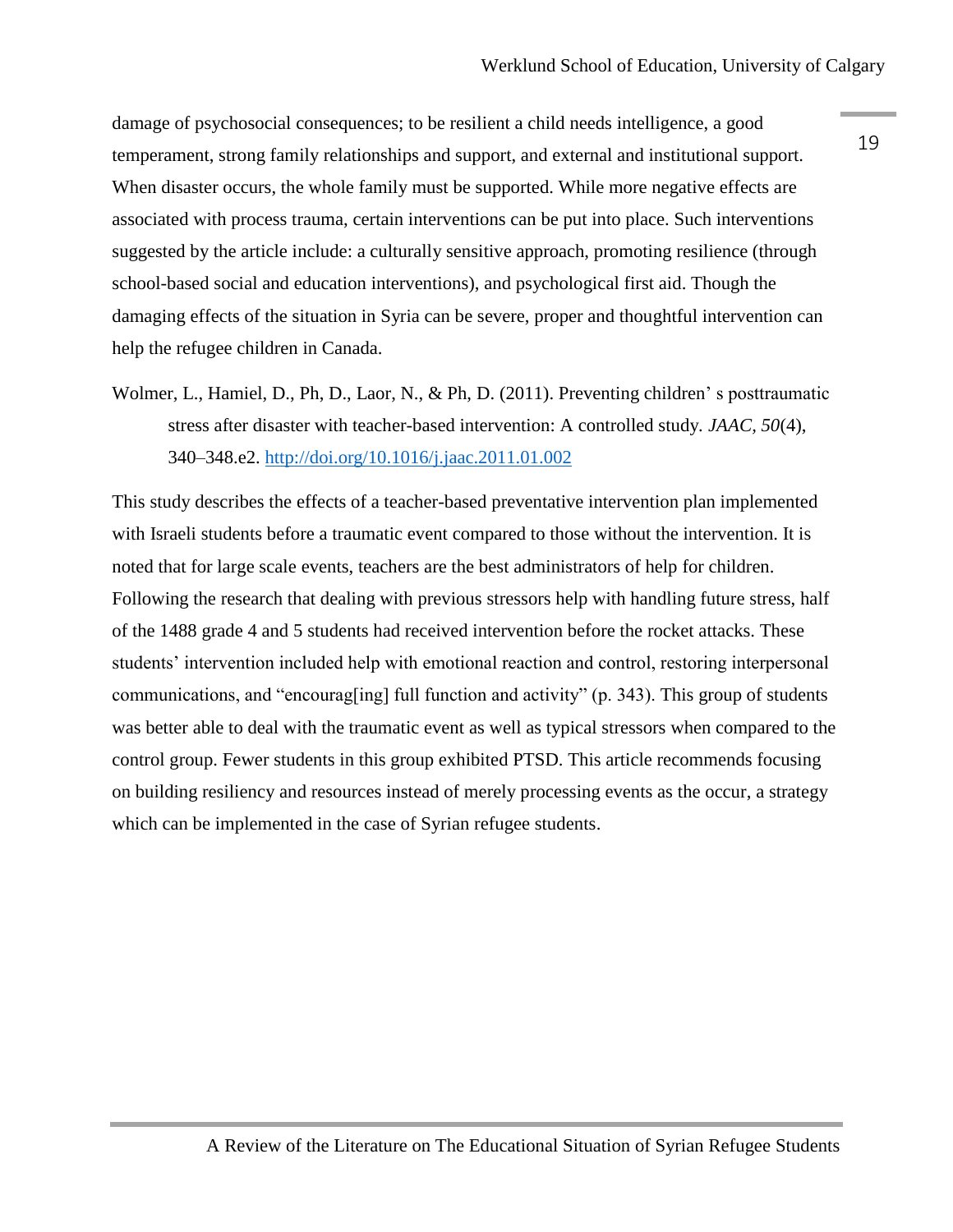# <span id="page-20-0"></span>2. Community and Partnership Support for Alternative Education Programs for Refugee Students

This section surveys literature focused on partnership organizations between the community, the refugee population, and official departments. These organizations serve a variety of purpose but all work towards bettering the lives and education of refugees in their communities

- Community and partnership support serves to bring together the refugee population and those in the area in which they have settled. By creating personal relationships with refugees, the people involved in the organizations gain an understanding of the realities for refugees and are able to act as advocates and fight negative stereotypes.
- Families involved in alternative education programs gain social capital to help their family and are empowered. Families learn how the host society functions, how to navigate the culture, and can therefore better make decisions to guide their family.
- Community and alternative education programs can fill in gaps of the public education system when serving refugee students and provide more individualized support for the whole family. In cases where there is no education opportunity for refugee students, the alternative education organizations may provide the only schooling currently feasible for the children.
- Partaking in informal education organizations can provide important experience for those who will later be able to utilize specialized knowledge of refugees. This includes pre-service teachers, who are frequent volunteers in such programs. They will later be able to support refugee students in their classrooms.
- Organizations are best when they are culturally responsive and do not place refugees in the position of victims. This includes providing language support whenever possible, and including refugees in the organization to empower them and to act as cultural brokers.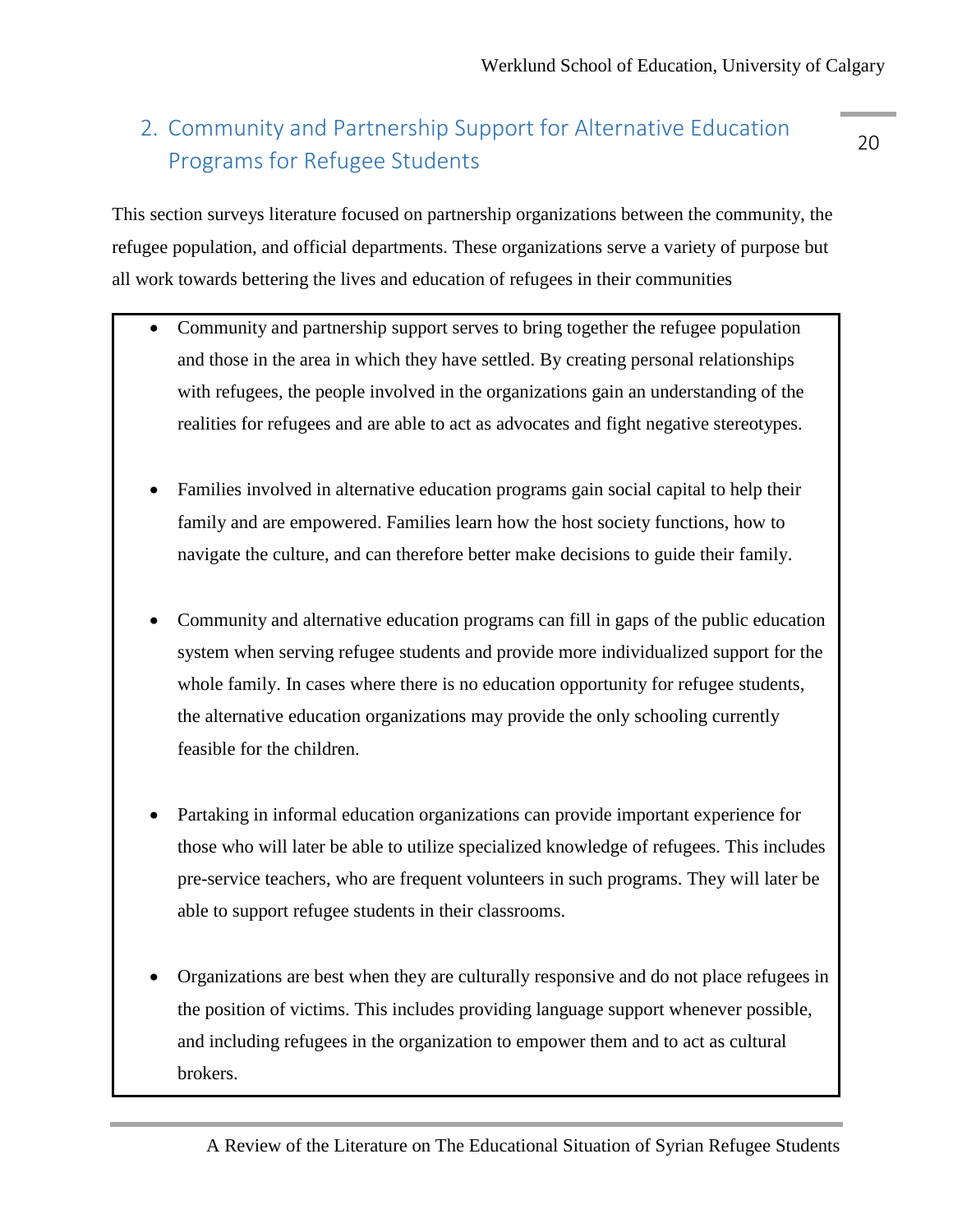Cairo, A., Sumney, D., Blackman, J., & Joyner, K. (2013). Supporting Refugee and Migrant Children with F.A.C.E. Time*. The Education Digest, 79*(2), 61–65. Retrieved from http://search.proquest.com/docview/1440071234?accountid=8555%5Cnhttp://vp9py7xf3 h.search.serialssolutions.com/?ctx\_ver=Z39.88-2004&ctx\_enc=info:ofi/enc:UTF-8&rfr\_id=info:sid/ProQ%3Aeducation&rft\_val\_fmt=info:ofi/fmt:kev:mtx:journal&rft.ge nre=article&rft.jtit

This brief article chronicles a support program set up for immigrant and refugee children in Kentucky. This F.A.C.E. (Families And Communities Educating) program is meant to counteract the loss of family, home, and identity that many refugee children face and support families during the stressful transition. The program is supported by the school district and the local university. Programming goals include: language, academic, cultural, social, family, and community support. Music, academic, and social classes are provided throughout the week to students in kindergarten to grade 8, all supported by volunteers from the nearby university and high school. An example includes the summer reading program, where, "[t]he books were read by a storyteller and then discussed with help from a facilitator" (p. 64). There were even "[t]hree translators interpreted [who] the readings and discussions as necessary in Spanish, Kirundi, Swahili, French, and Arabic" (p. 64) to include everyone. The authors conclude that ongoing changes to the program, proximity to the refugee population, and consulting teachers results in a successful population. A similar program would be equally beneficial if made for Syrian refugee families specifically.

Erden, O. (2016). Building bridges for refugee empowerment. *Journal of International Migration and Integration,* (18), 1–17.<http://doi.org/10.1007/s12134-016-0476-y>

Erden examines an informal community organization with the intent to aid Syrian refugee women and children. This woman's-only organization, the members are local Turkish women and the Syrian women, aims to increase social interaction, improve language proficiency, and register refugee women and children in school. While education is not the sole mandate of the organization, it does have a positive impact on the education of refugee students through various means. By providing families with social knowledge through this network, the educational success of refugee students is improved. Some refugee students in the organization are homeschooled by a member, as well. Importantly, the organization tracks the educational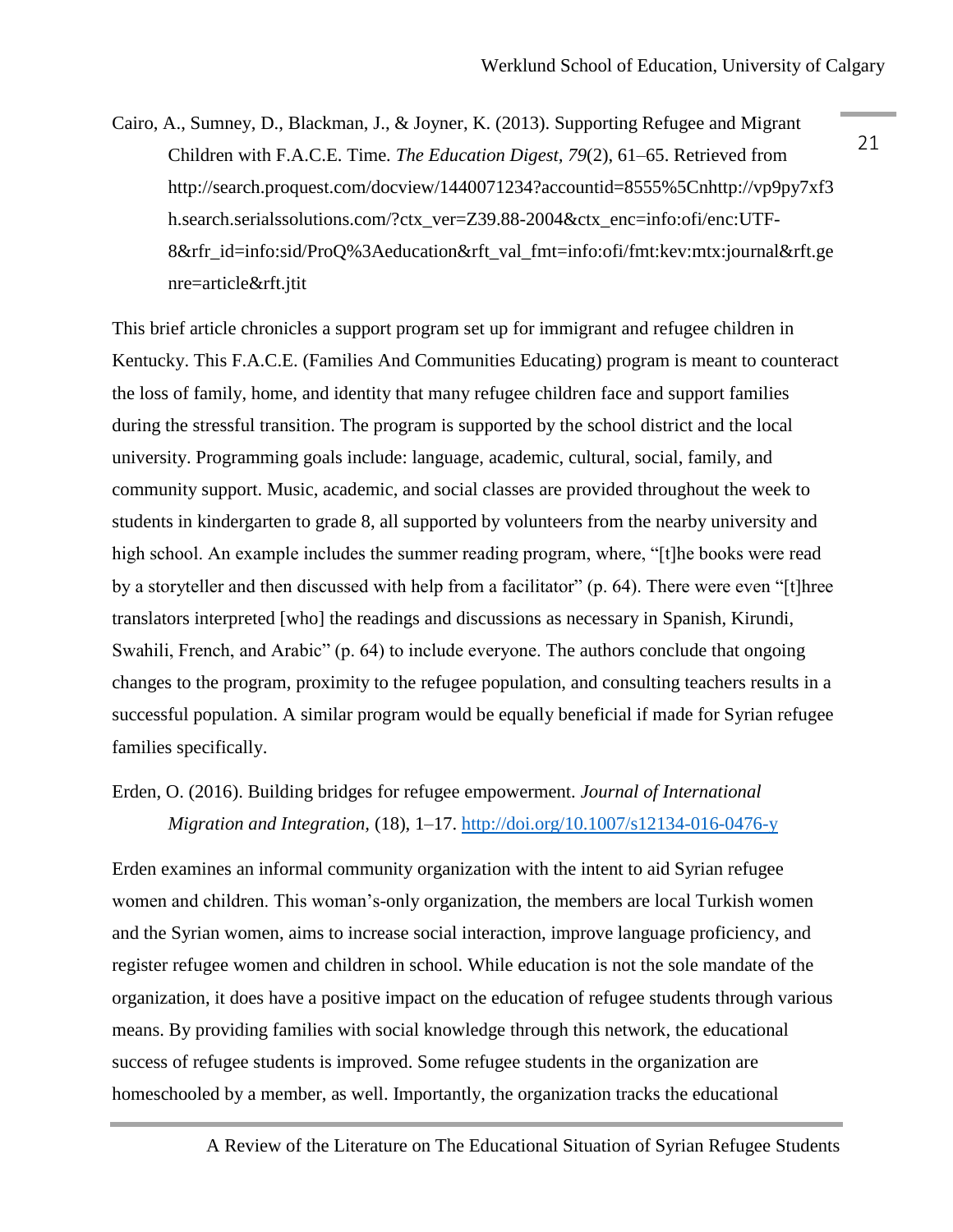22

progress of refugee students within the organization and act as mediators between the local schools and refugee families. This level of grassroots care could be greatly beneficial to Syrian refugees in Canada as well, and could help to improve the negative stereotypes of refugees in general.

Ferfolja, T., & Vickers, M. (2010). Supporting refugee students in school education in Greater Western Sydney. *Critical Studies in Education, 51*(2), 149–162. http://doi.org/10.1080/17508481003731034

This article documents a program intended to supplement public education for refugee students in Australia. The Refugee Action Support program operates in high schools in Sydney and supports the transition between the year-long intensive ESL program to the mainstream classroom. Refugee students face many difficulties in mainstream classes and frequently lack the academic support supplied by many local parents. In this program, pre-service teachers act as literacy and numeracy tutors, and a community liaison officer supports school/home communication. This tutoring is a safe space where refugee students can receive scaffolded support at their level. Students participating in this program improved their writing, confidence, social knowledge and capital. Overall this program is successful in supporting refugee students in Australia.

Global alliance institute; Global alliance institute unveils its girls truth seekers education project for Syrian refugee girls. (2016). *Politics & Government Business, 29*. Retrieved from [http://ezproxy.lib.ucalgary.ca/login?url=http://search.proquest.com.](http://ezproxy.lib.ucalgary.ca/login?url=http://search.proquest.com)

This article documents an education initiative between the United States of America and the countries bordering Syria. This project connects American Girl Scouts, Syrian Refugees, and the HP LIFE program. With the support of the Global Alliance Institute and HP, the American Girl Scouts and Syrian refugee girls are connected to help and learn from each other. The laptops and classes are provided by HP and the girl scouts involved will earn a Truth Seekers badge. The program is also a result of coordination between Global Alliance and the UNHCR. This program is aimed at refugee girls both in refugee camps as well as those integrated into the local populations in countries neighbouring Syria. This alternative education program is aimed specifically at girls, which is well needed because of their disadvantaged status.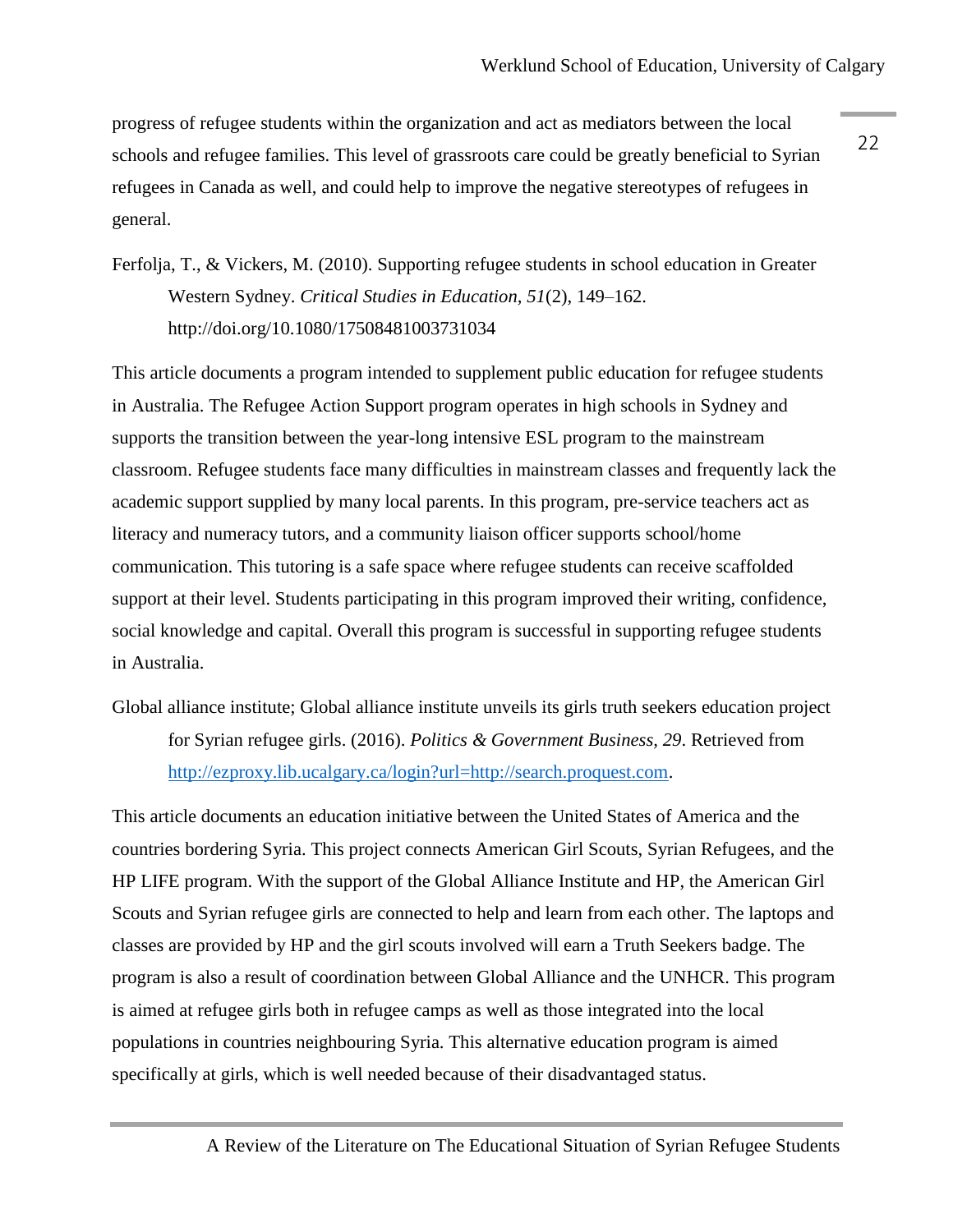Hos, R. (2016). Education in Emergencies: Case of a Community School for Syrian Refugees. *European Journal of Educational Research, 5(*2), 53–60. [http://doi.org/10.12973/eu](http://doi.org/10.12973/eu-jer.5.2.53)[jer.5.2.53](http://doi.org/10.12973/eu-jer.5.2.53)

This article chronicles a school set up in Turkey especially for Syrian refugees in the 2014-2015 school year. There are over 90 schools that specifically target Syrian refugees in this manner in Turkey. This school was created because outside of the refugee camps there are very few children attending school in Turkey, in part due to working as child labourers or the language barrier. Less than half of Syrian children are currently attending formal schooling overall. While Syrian children with residence permits in Turkey may attend public schools, those without permits may only visit and receive no official credit. In addition, there is a lack of language support for the refugee children to learn Turkish in public schools. This school from the study ran from grade 1 to grade 8, had over 700 enrolled students, and all supplies and expenses were covered by the municipality. The teachers and curriculum was Syrian, and class sizes were large (up to 50 students). By providing Syrian curriculum, the administration hoped to have the smallest disruption possible in the education of the refugee children, however there was no changes made specifically to aid refugee children. Students at this school also received no formal credit. As stated by the researcher, "there was not any psychological support at the school," (p. 58) for either the refugee teachers or refugee students. The article concludes that to make the school more effective, long-range planning, a more modern teaching approach, and emotional support should be added to the school.

Lai, C. (2017). Strands of support. *Education Canada*, 10–15. Retrieved from http://www.ceaace.ca/education-canada/article/strands-support

This article in Education Canada details a program in British Columbia meant to help newcomers, such as refugees, settle into their new lives. Surrey's School District's English Language Learner Centre has programs for both parents and students, one of which is a bridge program for students with difficult educational pasts. This program, among others, is funded by the government and focuses on a comprehensive approach to supporting newcomers. When students register at a school in the district, a Multicultural Worker is called in to assist the family in their native language and that registration is sent to the Welcome Centre. At the centre, students are assessed through tests and interviews to determine the child's strengths and barriers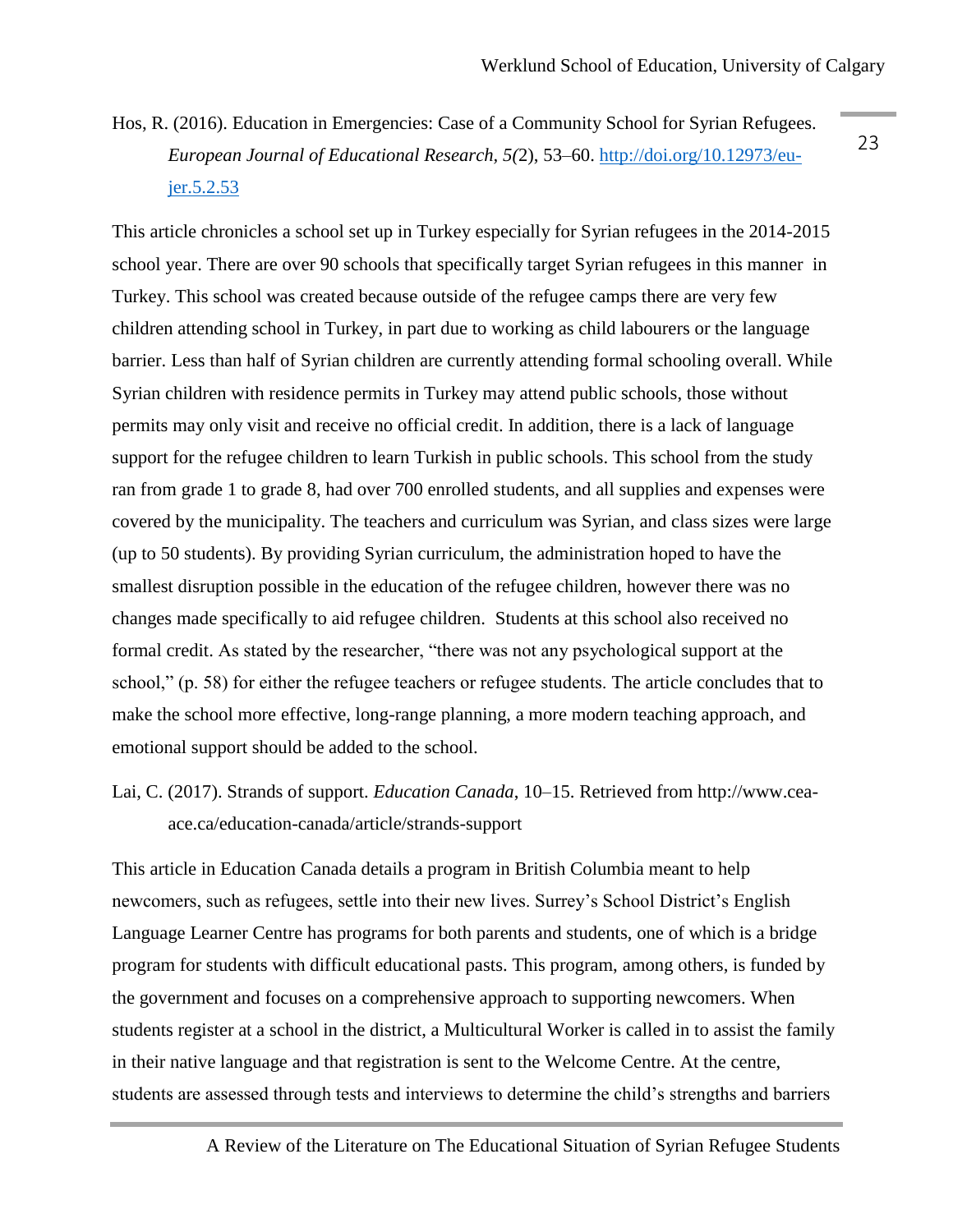for school. This bridge program provides a safe place where students can develop new attachments, goals, and work on preserving their cultural identity. In this program, "a sense of safety, and relationships are the first priorities when supporting refugee students and families" (p. 12). Overall, this program and centre provides the means to support newcomers during their transition to Canada, even when they come from refugee backgrounds.

Tran, D., & Hodgson, B. R. (2015). Meeting the needs of refugee and immigrant students and families in a culturally responsive way*. Voices in Urban Education,* (41), 7–15.

This article explores the experiences of the director of a program where there is a partnership between the district and a community organization in Lowell, Massachusetts. This program serves the social and academic needs of refugee youth and other English learners and their families in that area. In addition to an academic summer program there is a focus on building relationships with refugee families and supporting them. The director of the program notes that refugee students are under many stresses (i.e. balancing language learning, curriculum and financial burden; possessing limited or interrupted formal education), which make adjusting to school a feat. Community involvement is crucial because there cannot be just school in their lives. Relationships with the families are key, because for the parents, "losing the power of being able to take care of everything can be depressing". These parents must hear positives about the situation, so phone calls saying how the student is progressing well is important. Lastly, Tran and Hodgson stress that culture differences are common and it is difficult to assume the intentions around specific actions of the family.

### UNICEF. (2017). No Lost Generation Initiative: January to December 2016. Retrieved from <http://www.wvi.org/syria-crisis/publication/2016-no-lost-generation-report>

This report details the most current results of the No Lost Generation Initiative, a framework for response to the Syria and Iraq crises. Among other, smaller, partners, this initiative is supported by UNICEF, Mercy Corps, Save the Children, and World Vision. This initiative supports children in and around Syria using three pillars: education, protection, as well as adolescent and youth. There is an attempt made to work through existing mechanisms to support children and ensure that there is no lost generation in the region. This initiative has the "goal of ensuring access to education for all out-of-school children and youth inside Syria and all Syrian refugee children and youth in the five host countries" (p. 3). In 2016 the No Lost Generation Initiative

A Review of the Literature on The Educational Situation of Syrian Refugee Students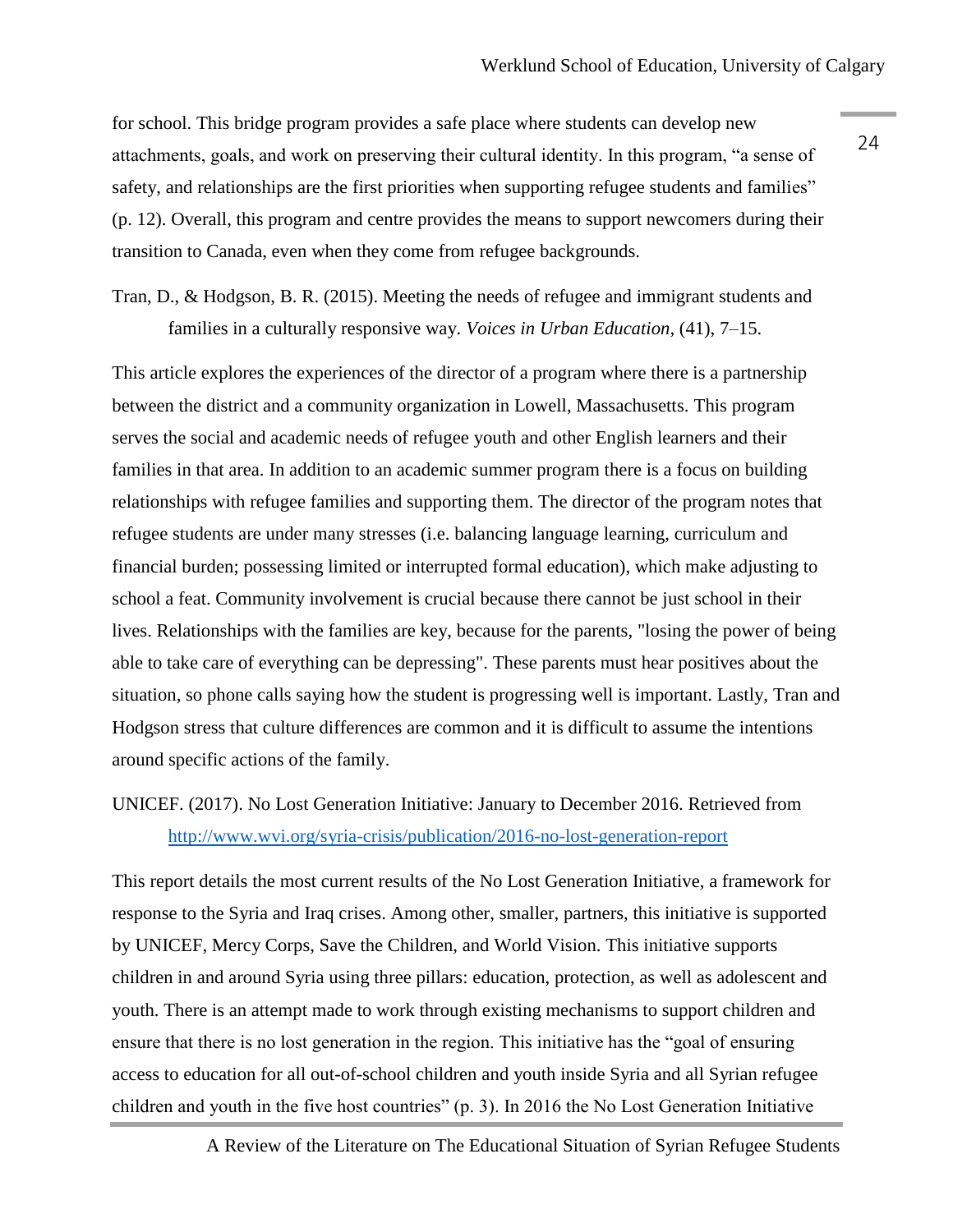25

was able to ensure that more children were enrolled in school and provided more protection than in years previous in both Syria and bordering countries. This initiative has long term goals and continues efforts to support Syrian children and youth to combat the effects of the Syrian crisis. This serves as one example of the informal education efforts to support Syrian refugee children.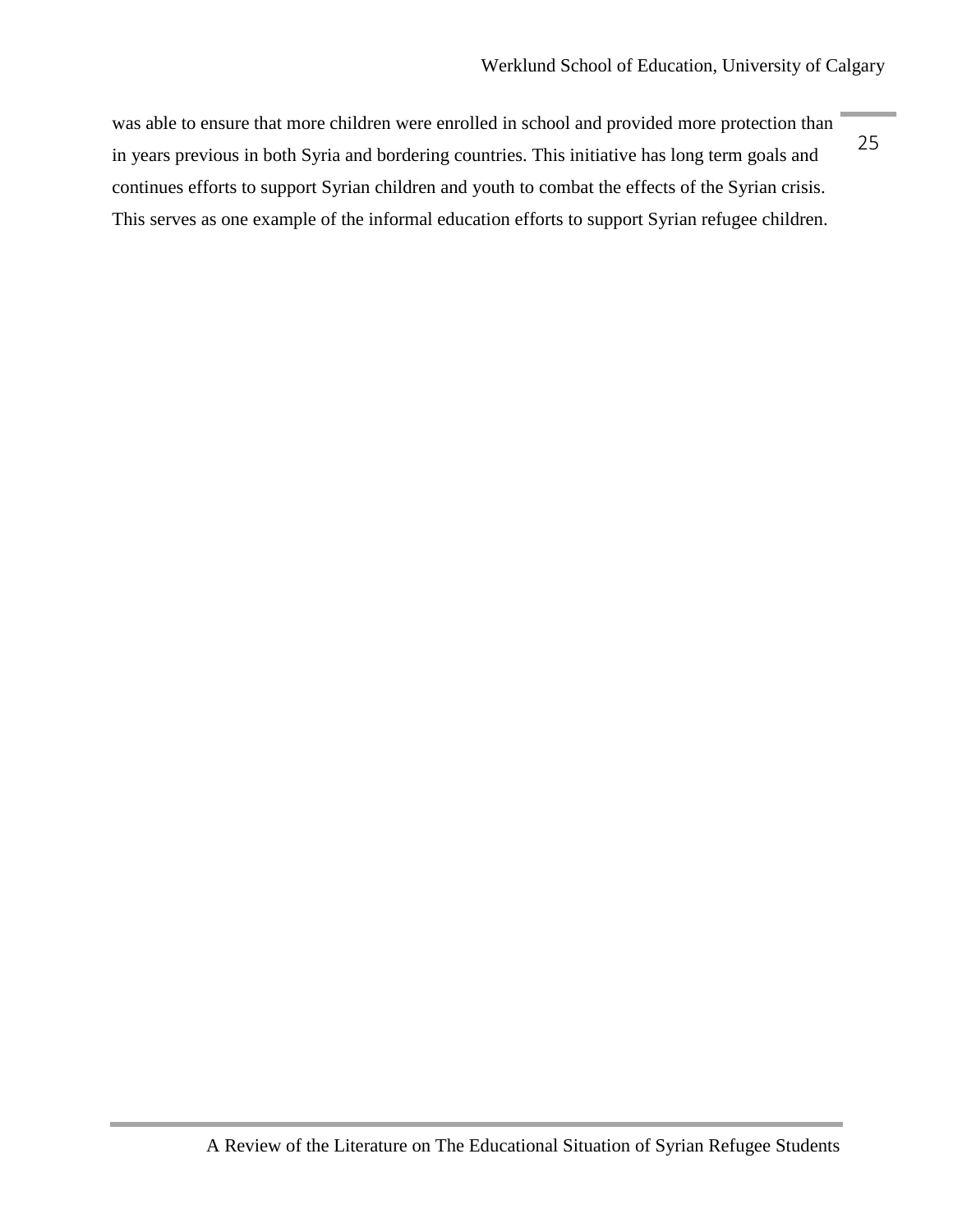### <span id="page-26-0"></span>3. International School Systems and Reponses to Refugee Students

This section surveys literature focused on how countries around the world have attempted to support Syrian refugee students. Different countries have made different accommodations and programs to support refugee students, such as intensive language programs or employing translators.

- Common amongst various countries is placing new refugee and immigrant students into intensive language classes, which do not follow the typical curriculum for a short period of time, to give students a chance to acclimatize. Unfortunately, these programs can serve to physically and racially isolate the newcomers, sometimes making it harder for them to fit in.
- Despite the benefits of an intensive language program to start, small budgets mean that students frequently are transitioned into mainstream classes before they are fully prepared. In mainstream classes the students receive significantly less support and typically struggle.
- Many programs and schools utilize some form of language or cultural broker. These support staff typically serve families by acting as translators or explaining the system as needed. Some literature looks at programs that do no have access to such service, but instead indicates a desire for that support.
- Many programs choose to use either a Trauma-Informed Practice approach, a culturally response approach, or a blend of the two. All programs designed specifically for refugee students attempt to address trauma, language, and cultural differences in some way.
- Whenever possible, schools try to connect refugee students and families to extra education experiences and support in the greater community. Whole school and whole community approaches are common and emphasize integrating the refugees into a bigger whole to prevent isolation. Homework help and enrichment opportunities also enhance the refugee students' learning.
- Schools often partner with mental health services to provide clinical help to support the refugee students suffering from and working through trauma.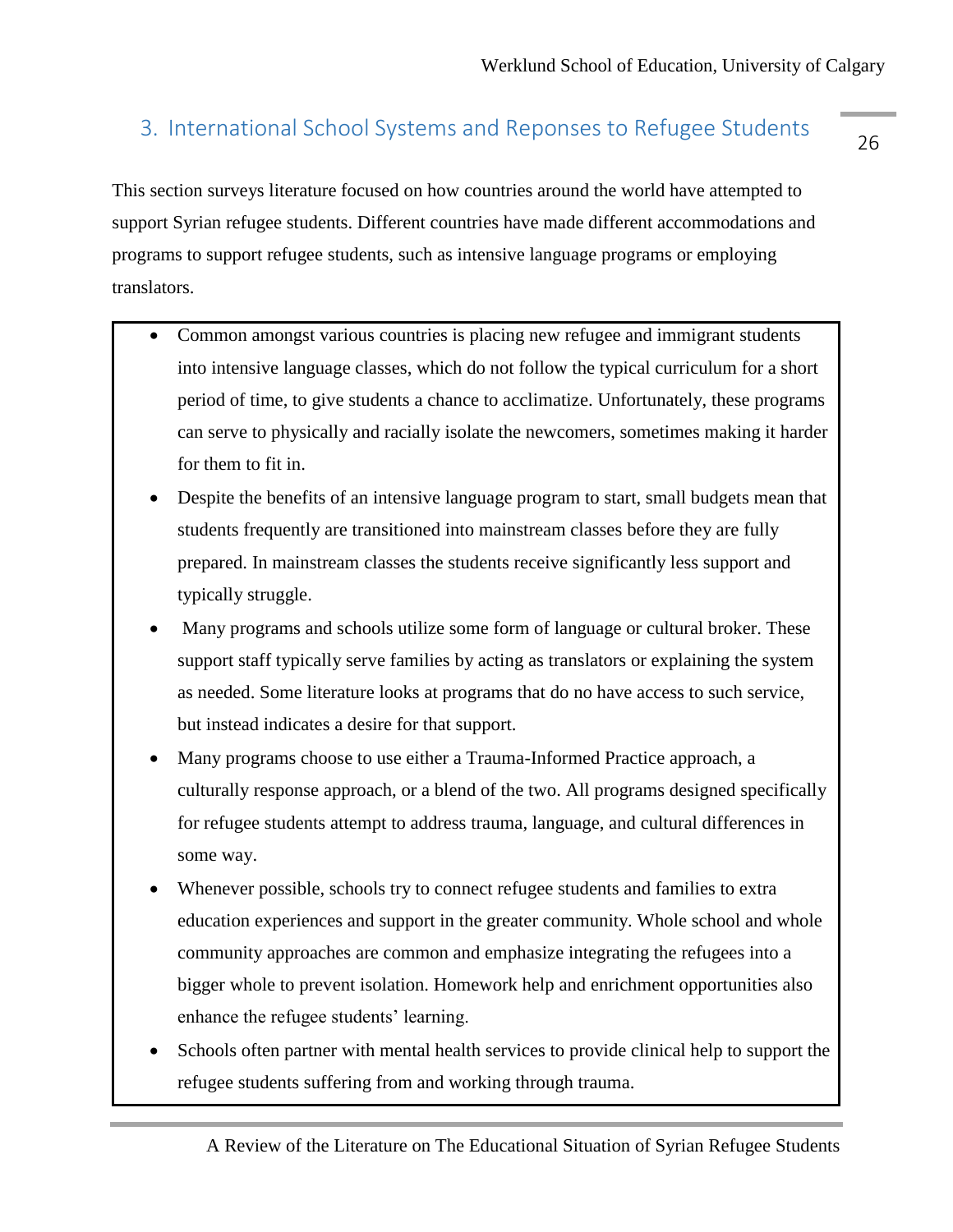27

## Alisic, E. (2012). Teachers' perspectives on providing support to children after trauma: a qualitative study. *School Psychology Quarterly, 27*(1), 51–59. <http://doi.org/10.1037/a0028590>

This article documents teacher perspectives in the Netherlands on supporting children with traumatic pasts in their classrooms. Trauma can interfere with a child's ability to learn, but teachers can help facilitate recovery. Through interviews, core themes arose regarding teachers supporting traumatized children in their classrooms. First, teachers were unsure of what their role in the trauma support was and what exactly they were required and responsible to do. Secondly, teachers had trouble striking a balancing between the various needs. They struggled to balance the child's needs with the overall group needs, focusing on the trauma or the resilience of the child, and giving extra attention to the child without causing them to be outcasts. Teachers also identified that they felt a need for professional knowledge and help. They wanted to know how to talk about the trauma, when to involve professionals, and when extra help was needed, who to contact. Finally, the emotional burden of working with traumatized children affected the teachers. They brought the issues home with them at time, the trauma of the children sometimes awoke previous trauma in the teachers, however they said that their colleagues frequently were supportive and helped. Although some teachers identified dealing with trauma as external from their core job, those teachers who view it as integral are better able to support children in that position than those who do not. These needs and issues of teachers need to be taken into account when supporting Syrian refugee children in Canadian classrooms.

Ayoub, M. N. (2014). "An Investigation of the Challenges Experienced by Somali Refugee Students in Canadian Elementary Schools". Electronic Theses and Dissertations. Paper 5120.

This dissertation includes an in-depth multiple case study approach to document the experience of young Somali refugee students in grades 6-8 in Canadian schools. This is valuable research to this topic because of the similarity between the refugee populations and the Canadian context. The literature review covers how refugee students worry about loss, money, and frequently experience mental health issues. Refugee parents find it hard to provide for their children in

A Review of the Literature on The Educational Situation of Syrian Refugee Students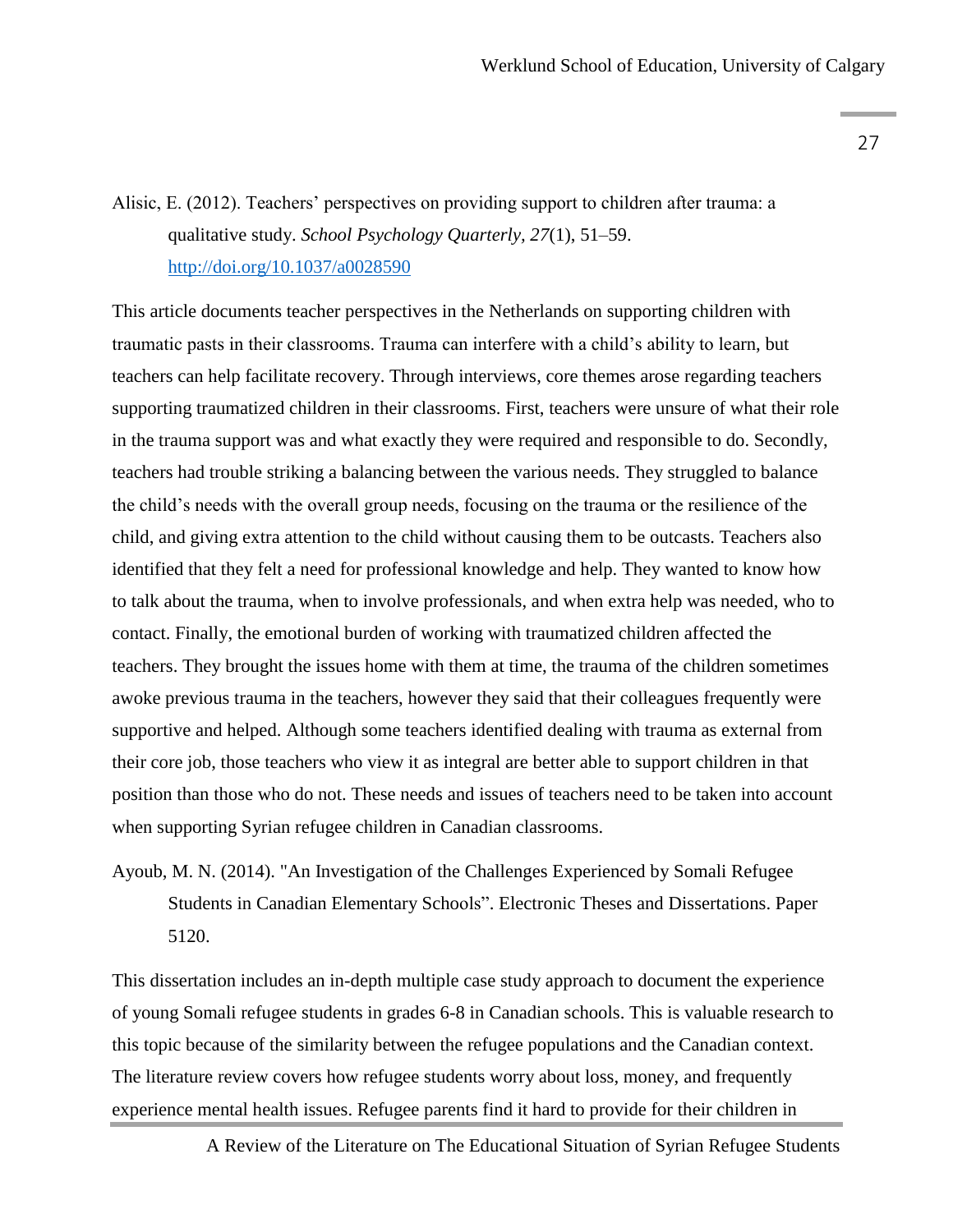refugee camps and as a result children often go without basic necessities such as food, water, and schooling. Once in Canada, students struggle in school for a variety of reasons such as frustration, fear, and bullying.

The study results came from 40 minute interviews from 7 different Somali refugee students. The results were categorized into six different themes: Pre-migration; Family challenges with integration; School socialization; Learning challenges; Behavioural challenges; and Resilience and Passion for Learning. The situation before the children came to Canada was characterized mainly by violence, abuse, lack of education, and struggling with the necessities of life. Upon integration into Canada, families had troubles with the Canadian system from paying for field trips, to fearing social services taking their children away. When it came to school socialization, the refugee students characterized their experience with troubles making friends, communicating with teachers, being afraid of ridicule or beatings from adults, and bullying from fellow students. As a whole, the students had difficulty with numeracy and literacy, found their parents were frequently unable to help, and transitions from ESL to regular classes occurred too quickly. Behavioural challenges in school meant that boys would attempt to solve issues physically like they had in refugee camps. Despite all of this, students felt a passion for learning in Canada and felt happy at their successes.

Students identified certain support systems which they felt helped them. Refugee students appreciated friends and peers who shared their language and could keep them up to speed on what was happening. Physical education class and hands-on activities tended to be their favourite because they could bond with others and participated easier than in lecture-style classes. Sports teams were important to the students for making friends as well. Outside of school the refugee students were happy to make use of homework and tutoring programs to help with academics, especially in light of the difficulties with getting help at home.

From this study, recommendations were generated to help refugee students succeed in Canadian schools. First, schools need to create a welcoming, multicultural, environment for the students with various backgrounds and unique needs. However, each child is different and every student needs to have their specific needs met. Especially at the beginning, refugee students need extensive literacy, numeracy, emotional, and mental support. Whenever possible, schools should utilize students and teachers who share languages in common with the refugees to enhance their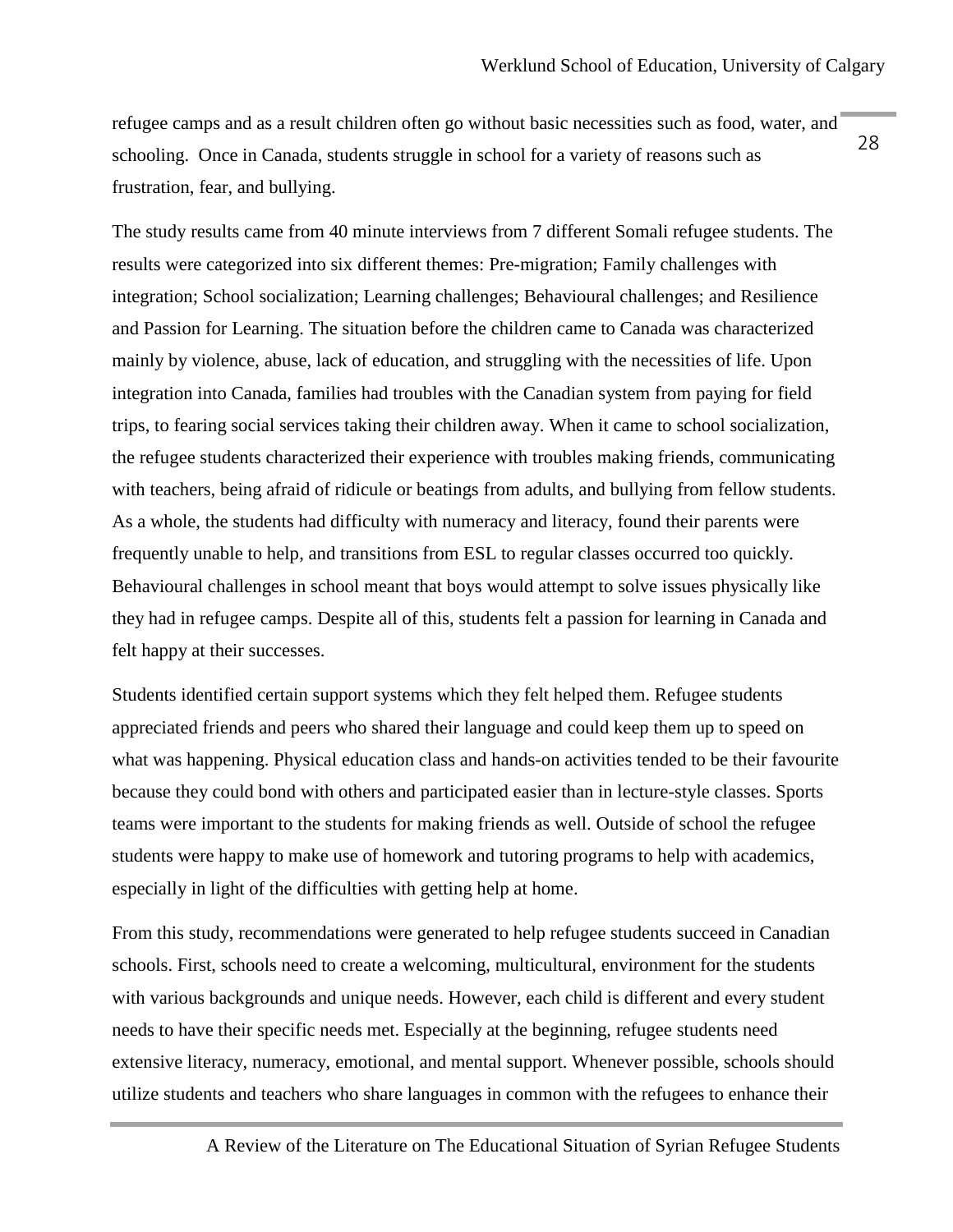experience. Teachers should have professional development targeted at teaching refugee students and be encouraged to listen to what the refugee students need to say. Lastly, participation in extra-curricular activities needs to be encouraged so that refugee students can make friends and integrate.

Block, K., Cross, S., Riggs, E., & Gibbs, L. (2014). Supporting schools to create an inclusive environment for refugee students. *International Journal of Inclusive Education, 18*(12), 1337–1355.<http://doi.org/10.1080/13603116.2014.899636>

This paper is the result of analyzing the School Support Programme operating in schools in Victoria, Australia and its successes in helping refugee students. Block, Cross, Riggs and Gibbs admit that while schools are in the perfect position to combat the negative realities of being a student of refugee status, there is little evidence that schools naturally achieve this outcome. Refugee students come from backgrounds of trauma, little formal education or literacy, and need to focus on learning, as well as their social and emotional needs. While this paper stresses that "non-intervention can result in significant disadvantage," there are identified tactics this program implements which increase success. Factors that this study found to create a meaningful, positive impact were: a holistic, whole-school approach; the ethos of inclusion and cultural diversity celebration; close partnerships with the community; supports targeting all students; interpreters and parental involvement; and a raised awareness among staff. This program in Australia serves as a successful example of how refugee students can be supported in schools.

Cacciattolo, M. (2013). Fostering collaborative partnerships: One school's approach. In *Engaging the Disengaged: Inclusive approaches to teaching the least advantaged* (pp. 143–158). Port Melbourne: Cambridge University Press.

This book chapter details efforts made by an Australian elementary school to support their large refugee and disadvantaged population. Keeping in mind that disadvantaged students are more likely to leave school and face unemployment, schools must consider the historical and cultural backgrounds of students and use a "whole school and community approach" (p. 155) to learning. The families of refugee students can have troubles working with institutional structure and need programs to create positive resettlement experiences. At Richmond Grove Primary School, where two thirds of families have a refugee background, they make efforts to support the whole family and create strong family/school partnerships. Each year there is a Parent Program. This

A Review of the Literature on The Educational Situation of Syrian Refugee Students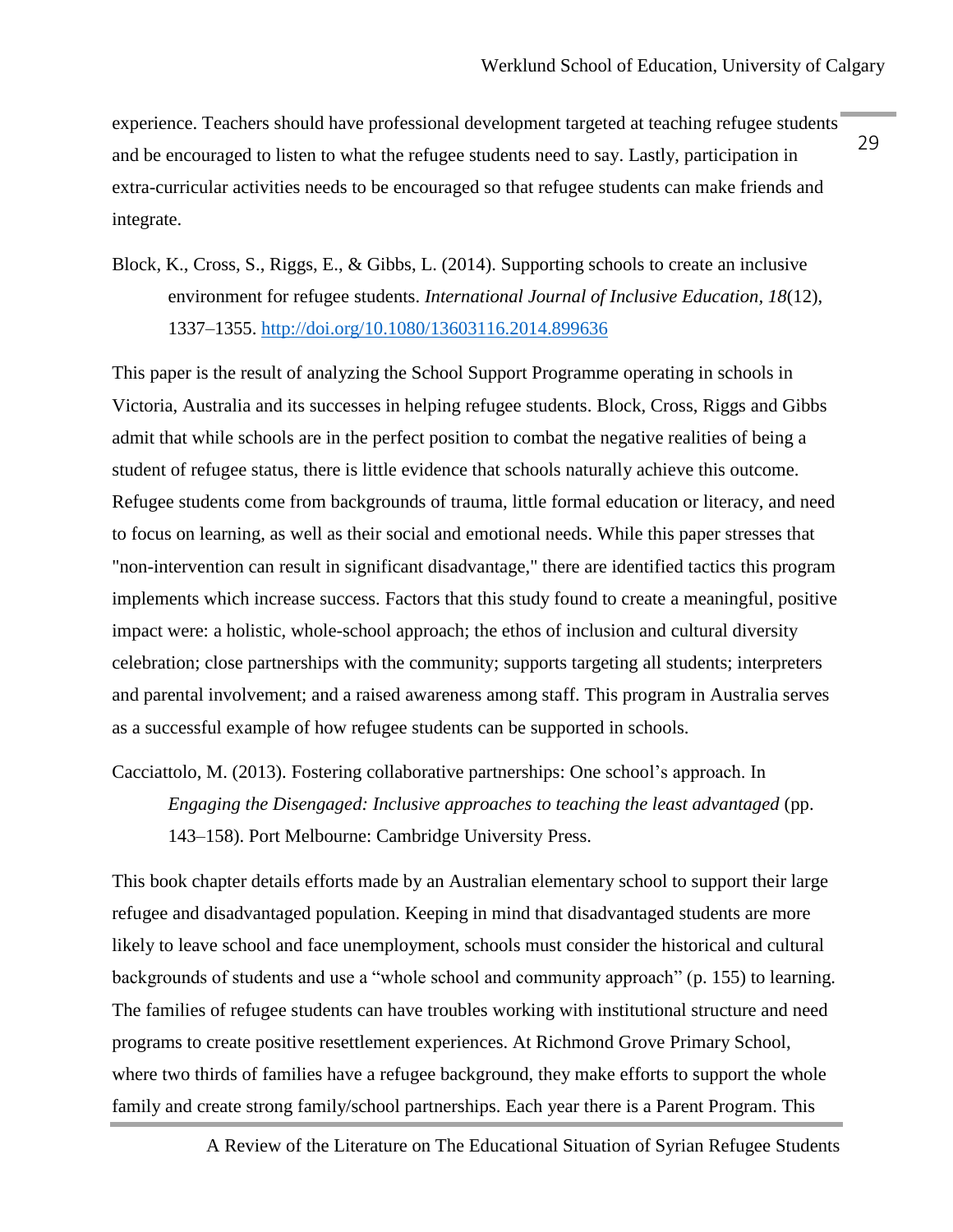program involves parent-chosen seminar topics to aid in the struggles that they are going through, such as finances, form filling, or literacy skills. Additionally, an art session for mothers and relatives is hosted weekly where they socialize and gain connections. Young children are provided an early childhood education program, free of charge, using pre-service teachers so that families who are unable to afford preschool can still give their young children a head start to school. Various professionals also assist the school. There are Multicultural Education Advisors to support the families in communicating with the school, and a team of medical professionals works to ensure the physical and mental well-being of students. This school realizes that success in school means much more than just what happens within the classroom walls and have developed various supports for the whole human experience to help their disadvantaged students. This method certainly would be useful in supporting Syrian refugee students.

Due, C., Riggs, D. W., & Mandara, M. (2015). Educators' experiences of working in Intensive English Language Programs: The strengths and challenges of specialised English language classrooms for students with migrant and refugee backgrounds. *Australian Journal of Education, 59*(2), 169–181.<http://doi.org/10.1177/0004944115587365>

As is common in migrant and refugee support systems, refugee children in South Australia first go into an Intensive English Language Program to start school. This article presents research where 14 teachers in this program were interviewed to identify strengths and challenges associated with this type of program. It is common for teachers with refugee and migrant students to view language learning as they only obstacle these children face, however the experienced teachers in this program look at many more issues in their day to day teaching. Through the interviews the following strengths of an Intensive English Language Program were identified: developing a whole-school approach, students feeling a sense of community, smaller class sizes, and having a "safe" space for students who need it. There were also, however, challenges associated with such a program. These include: the administration of the program, policies leading to inequity between students, short length of time in program, transitioning into mainstream classes, and students with learning difficulties. Although there are numerous, everevolving, challenges in the Intensive English Language Program, all of those interviewed concluded that the benefits outweighed the negatives. Similar programs in Canada with similar benefits can be used to support Syrian refugee students.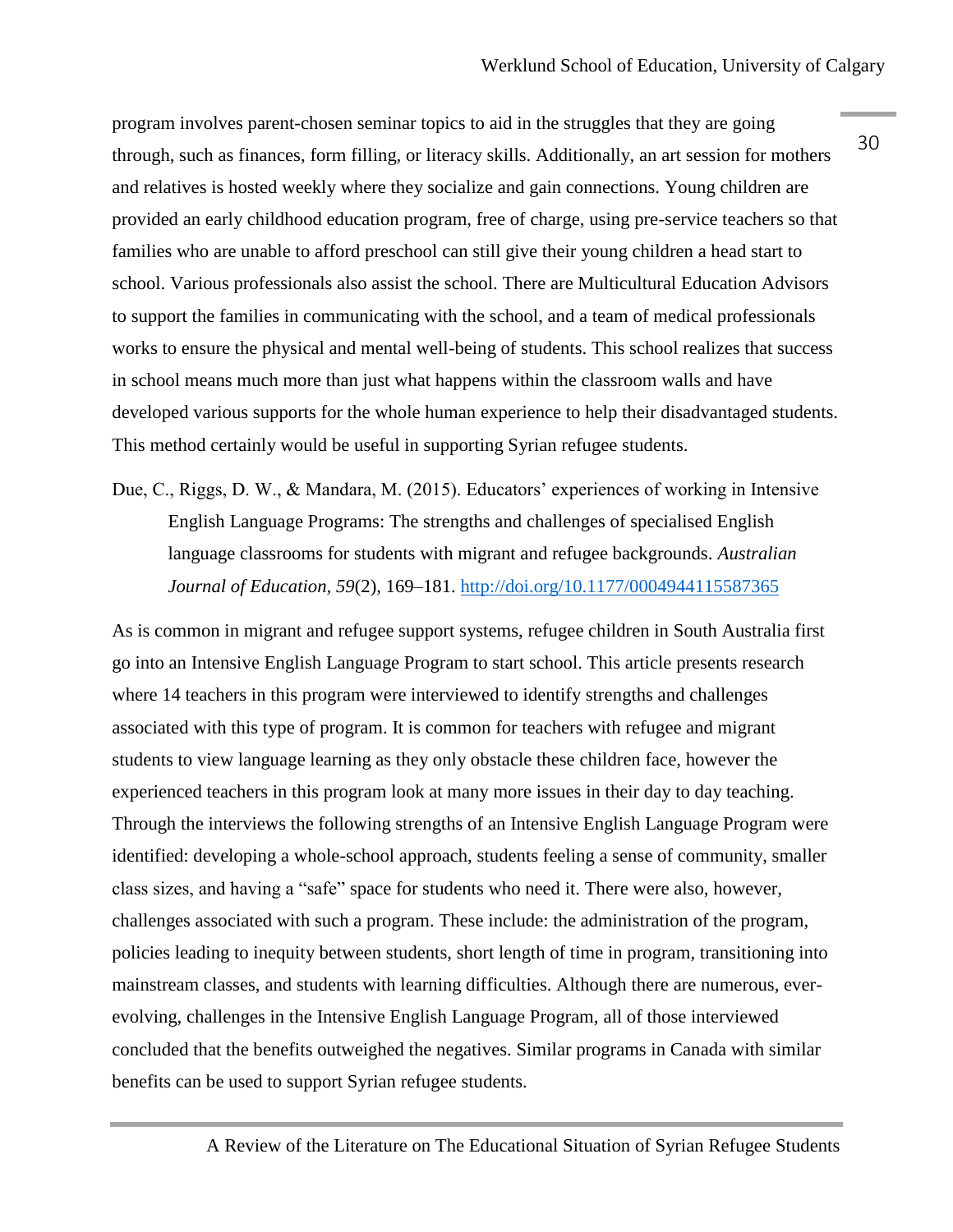Ficarra, J. (2017). Comparative international approaches to better understanding and supporting refugee learners. *Issues in Teacher Education, 26*(1), 73–85.

Ficarra brings together multiple approaches and information about refugee learners in this article. The countries and situations examined include: refugee camps, Kenya, Australia, The United States, and Canada. The educational impact of the Syrian conflict reverbs both inside and outside its borders. Within Syria the percentage of children enrolled in school went from 97 in 2011 to less than 30 in 2013, with many children fleeing the country entirely. Despite the 1951 United Nations Convention stating that nations must educate the school aged children residing in their country, different nations find this mandate difficult. Refugee children of visible minorities in their new countries find themselves facing prejudice and special programming can leave them feeling racially and culturally isolated. However, this article does summarize steps different countries are making to use best practices while teaching refugee students which include both that families and parents be involved in the process, and that schools use a multicultural social justice approach to education. Existing teachers need to be taught about the specific refugee groups they will have in their classes and it is important for pre-service teachers to engage and volunteer with refugees as a part of their teacher preparation. Overall, there needs to be a comprehensive approach to education; all the different stakeholders need to be brought into account and especially people from Syria itself must be used within the ranks whenever possible.

Rasheed, R. A., & Munoz, A. (2016). Higher education and peacebuilding – a bridge between communities? *Journal of Peace Education, 13*(2), 172–185. http://doi.org/10.1080/17400201.2016.1205003

This article focuses on Syrian refugees gaining access to post-secondary education and how that could lead to a population being able to sustainably create peace in Syria. Through interviews and focus groups, Rasheed and Munoz use the Duhok region of Iraq as an example as to the barriers and opportunities for Syrian post-secondary education. When wanting to go to postsecondary, refugee students face many barriers, such as finances, adapting to a new language, and struggles with proper documentation. Many Syrian refugees are interested in pursuing higher education, but find it difficult due to needing paperwork they cannot obtain and the negative views from the local population. University officials agree finding a solution is important, but also are unable or unwilling to determine who should enable easy access for Syrian refugees to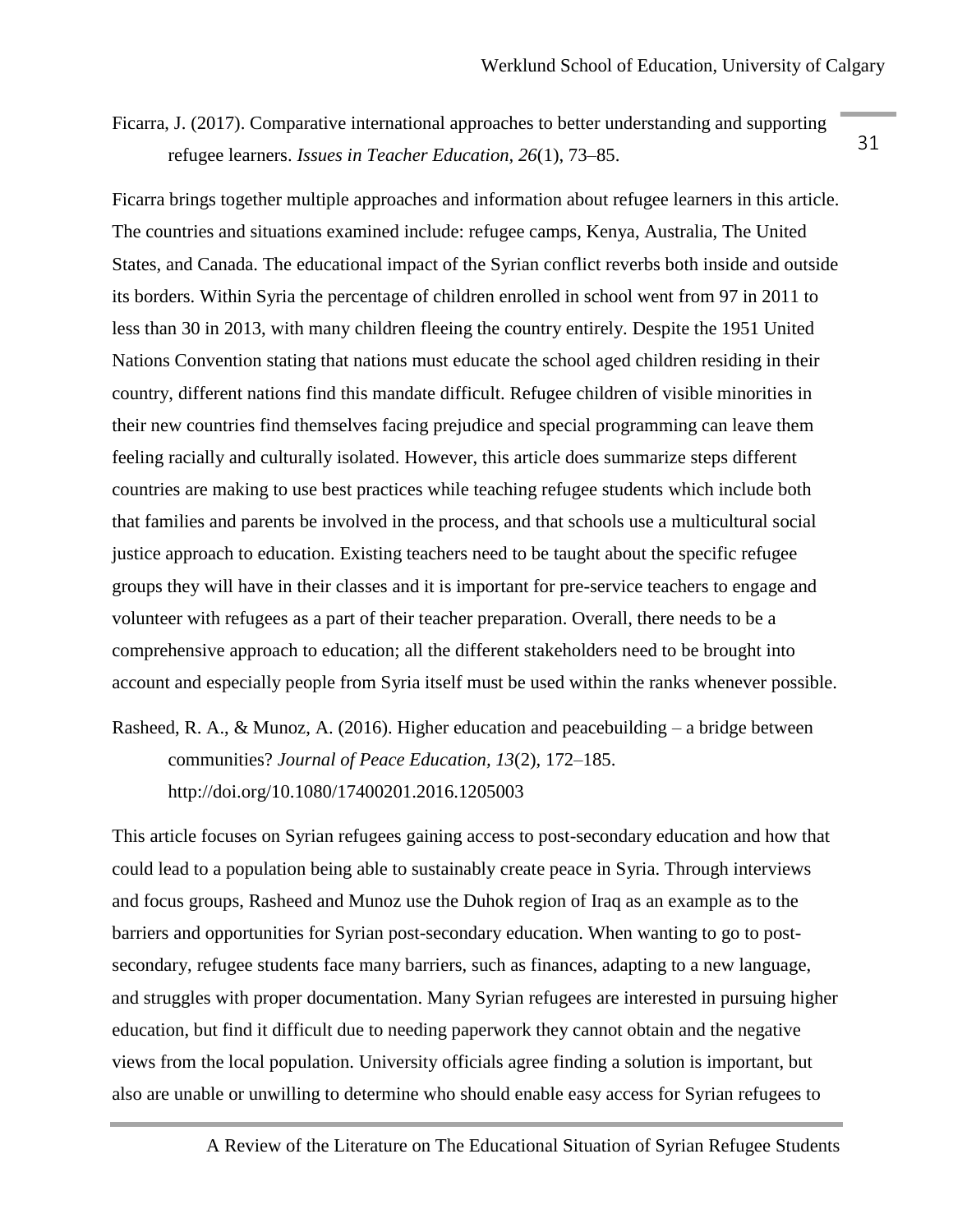post-secondary education. The authors, however, end the article with recommendations moving forward. These include: using current resources more efficiently, clarifying processes and communication, as well as planning for the long term including of refugee students.

32

Schroeder, J. (2012). Insecure identities: Unaccompanied minors as refugees in Hamburg. *Bulgarian Comparative Education Society,* 81–86. Retrieved from: http://bcesconference.org/onewebmedia/BCES.Conference.Book.Vol.10.2012.text.pdf

This article discusses the unaccompanied child and youth refugee population in the German city of Hamburg. Over 100 young refugees were in the study and it was found that the most difficult part of their life in Germany was dealing with their uncertain legal position and institutional exclusion. As asylum seekers, these young people found they were not eligible to attend school, however, there is some informal education open to them. These young refugees indicated they had troubles making German friends due to social rejection and language barriers. When they are in an educational setting, they are frequently in a class made up entirely of other foreigners, and have little contact with Germans. Unfortunately, "schooling, vocational training and work permit[s] are refused to them on the grounds of legal status, or access to these things is made difficult" (p. 85). This example in Germany shows that asylum seekers and refugees frequently face almost insurmountable obstacles to education.

Stewart, J. (2017, March). A culture of care and compassion for refugee students: Creating a state of nhân đạo. *Education Canada.* Retrieved from http://www.cea-ace.ca/educationcanada/article/culture-care-and-compassion-refugee-students

This article focuses on ways that Canadian schools and educators can support refugee students in an inner-city school noting that "barriers such as discrimination, limited employment opportunities, poverty, lack of appropriate housing and low educational achievement are just a few of the issues" (p. 1). Teachers need to be properly prepared for having students with traumatic pasts in their classrooms. The focus of this successful inner-city school is one of care and compassion, they "aim to provide a welcoming and safe space [for] refugee youth and their families" (p.2). To create meaningful relationships and monitor students, the same group of teachers follows students from grade seven to grade nine. Importantly, A trauma-sensitive school "creates universal supports that are sensitive to the unique needs of each student, while being attentive to avoiding the possibility of re-traumatization," (p. 3). This is a necessary attribute of a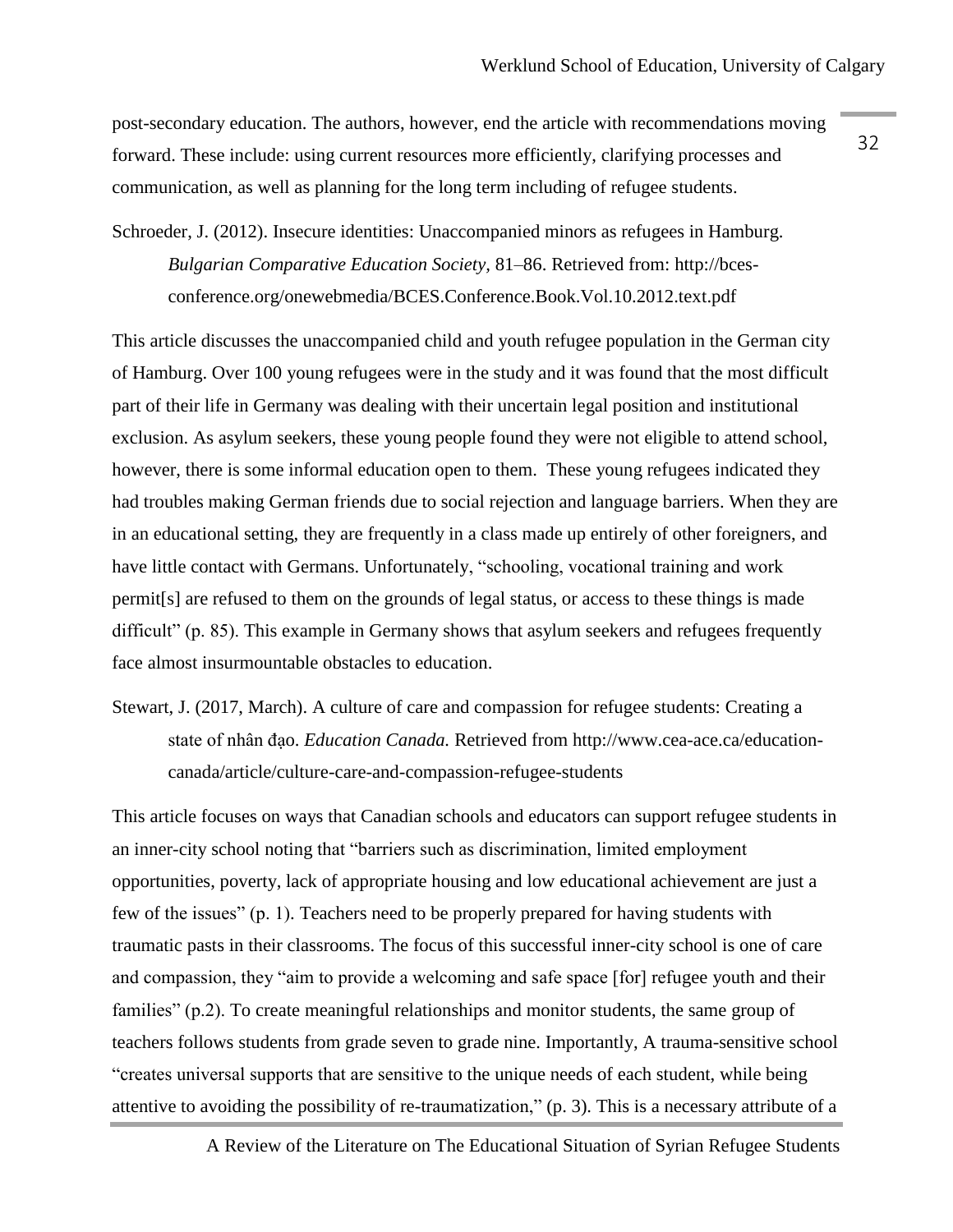school with refugee students. To create a trauma-sensitive school, one must: know the students; know and build the community; know the signs; know who can help; and know one's self. This school supports refugee students well and can be used as a model for supporting Syrian refugee students throughout Canada.

Timm, M. (2016). The integration of refugees into the German education system: A stance for cultural pluralism and multicultural education. *eJournal of Education Policy*, (special issue), 1–8. Retrieved from [http://nau.edu/COE/eJournal/\\_Forms/2016SpecIssue/Timm/](http://nau.edu/COE/eJournal/_Forms/2016SpecIssue/Timm/)

This article documents the situation of Syrian refugee students in Germany and makes recommendations. The mass movement of refugees in the Syrian Refugee Crisis lead to Germany receiving a record number of new refugees, meaning numerous new students with unique needs in their schools. These refugees, driven by conflict, are placed into a school system focused on test scores rather than a well-rounded education. Primary aged refugees are placed directly into regular classrooms, and secondary aged refugees first attend language prep classes before being integrated into the regular classrooms. This situation does not address the students' unique needs and rather focuses on an assimilation model which can prove to be damaging. This article concludes with proposing changes to the current system: shifting to multicultural education where refugee students are valued, integrating Syrian educators and Arabic-language content instruction, as well as creating teacher preparation courses to educate on the needs of refugee students.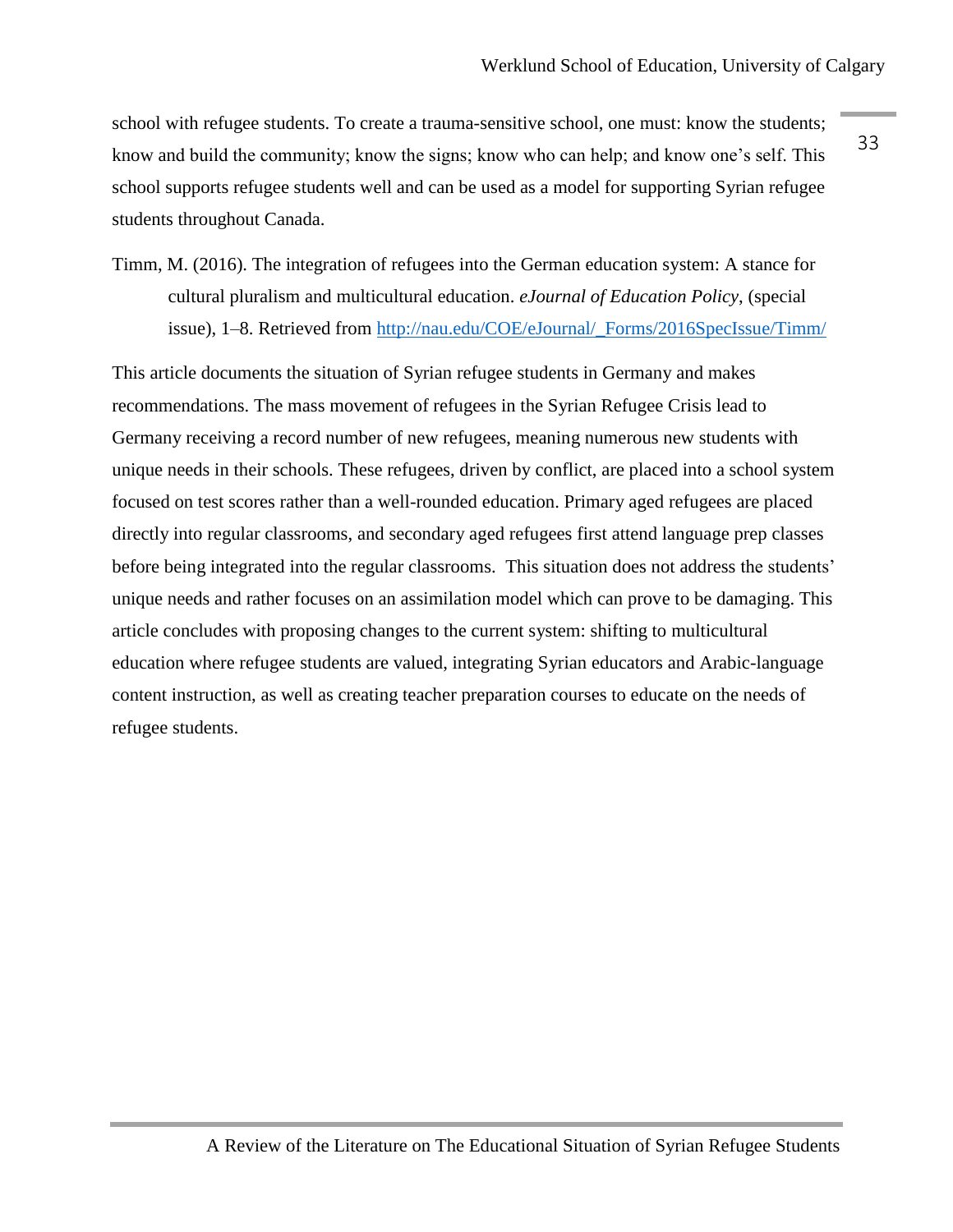# <span id="page-34-0"></span>4. Best Practice Suggestions for Refugee Educational Support

This section surveys literature focused on the methods and frameworks suggested within research and practice that is meant to best support refugee students. Major models include culturally relevant pedagogy, trauma informed practice, and strength-based views.

- Overall, teachers feel overwhelmed and under-prepared to teach refugee students. Facing children with limited English and academic skills, at the same time as dealing with trauma, leaves teachers desiring professional development to help them best serve the refugee students in their classrooms.
- Refugee students differentiate themselves both from regular Canadian students, but also from immigrant students because they need to learn the language, culture, academic content, and trauma coping skills simultaneously. Frequently these refugees also are Students with Interrupted or Limited Formal Education (SLIFE).
- Refugee students need culturally relevant pedagogy. This is teaching that takes the culture differences into account and works to bridge the gap in order to respect Syrian culture while still teaching about Canadian culture.
- A caring environment that is supportive and secure is important for refugee students. Unfortunately, this is becoming more difficult to provide due to strenuous curriculum expectations and increasingly tighter budgets.
- Refugee students need to have environments and teachers that are capable of addressing their trauma and helping them work through it. One such method to do so is Trauma-Informed Practice. This method focuses on safety, connections, and emotional self regulation so that students are properly supported.
- Relationships are crucial to the success of refugee students. Teachers must form meaningful and trusting relationships with students, families must be included in their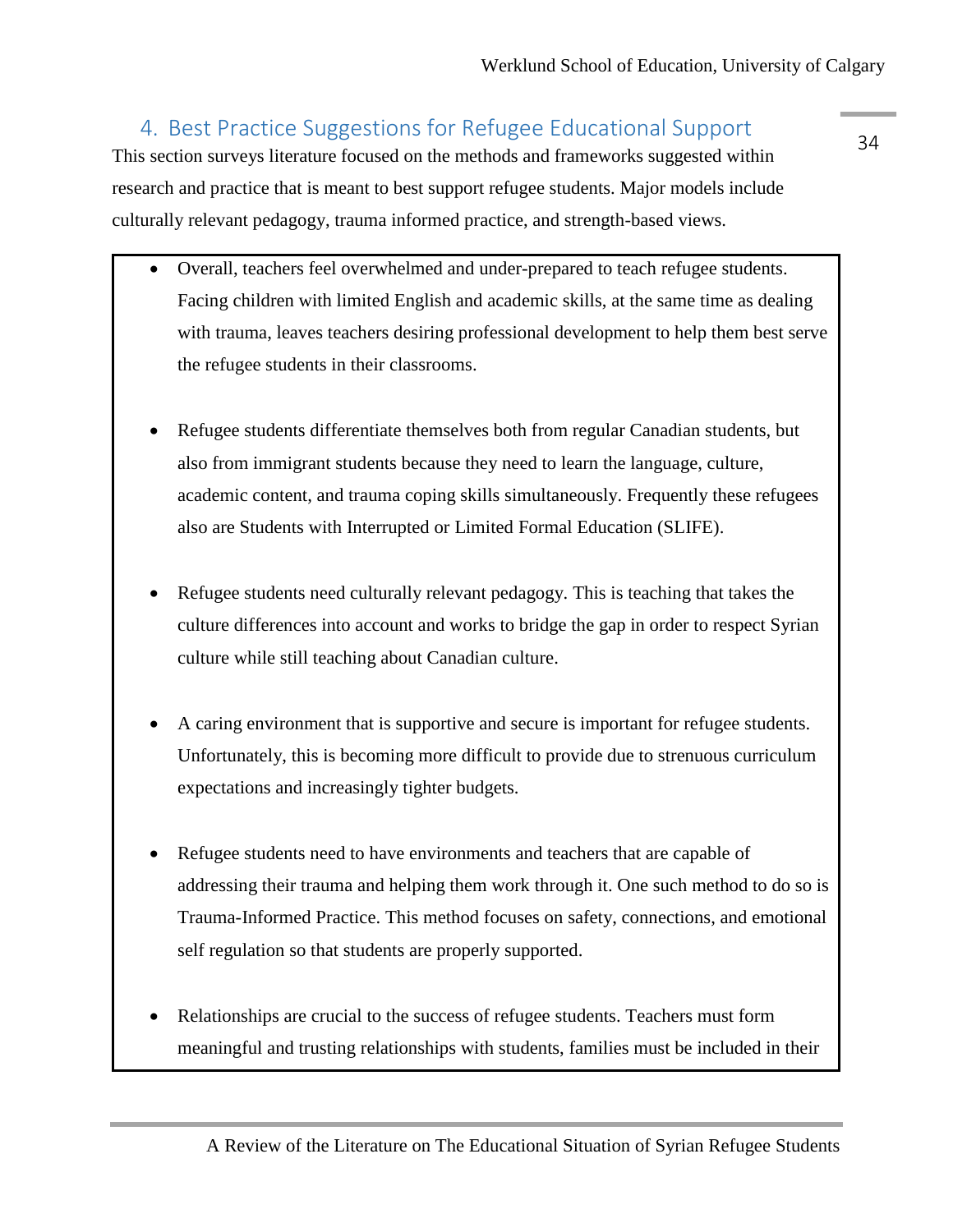children's education, and the community surrounding the school has to be given positive experiences with refugees.

• Due to the turmoil of transitions the refugee students experienced before resettlement, schools must provide an environment where expectations are explicit, routines are steady, and students are addressed using a strength-based approach.

Bath, H. (2008). The three pillars of trauma-informed care. *Reclaiming Children and Youth, 17*(3), 17–21. Retrieved from: [https://s3-us-west-](https://s3-us-west-2.amazonaws.com/cxl/backup/prod/cxl/gklugiewicz/media/507188fa-30b7-8fd4-aa5f-ca6bb629a442.pdf)[2.amazonaws.com/cxl/backup/prod/cxl/gklugiewicz/media/507188fa-30b7-8fd4-aa5f](https://s3-us-west-2.amazonaws.com/cxl/backup/prod/cxl/gklugiewicz/media/507188fa-30b7-8fd4-aa5f-ca6bb629a442.pdf)[ca6bb629a442.pdf](https://s3-us-west-2.amazonaws.com/cxl/backup/prod/cxl/gklugiewicz/media/507188fa-30b7-8fd4-aa5f-ca6bb629a442.pdf)

This article outlines the three necessary components of trauma healing for children. Although professional help is often necessary, not all trauma healing must happen in a clinical setting; schools and teachers can also play an important role. The most damaging form of trauma is complex trauma. This trauma involves ongoing, extended exposure and leads to the breakdown of internal state regulation as well as making children focusses primarily on safety instead of growing and learning. This complex trauma is the kind from which most refugee children suffer. The core of trauma healing includes: the development of safety, the promotion of healing relationships, and the teaching of self-management and coping skills. Before healing is to occur, children need an atmosphere of safety with "consistency, reliability, predictability, availability, honesty, and transparency" (p. 19). Children also need to "develop positive emotional responses with some adults and . . . learn to accurately distinguish between those who threaten harm and those who do not" (p. 20). Finally, any approach that has rational processing and works on reflecting upon feelings and impulses helps children learn self-regulation. These three pillars of trauma-informed care are necessary in caring for traumatized children, especially in cases such as the refugee children from Syria.

Brewer, C. A. (2016). An outline for including refugees in Canadian educational policy. *Canadian Journal for New Scholars in Education, 7*(1), 133–141.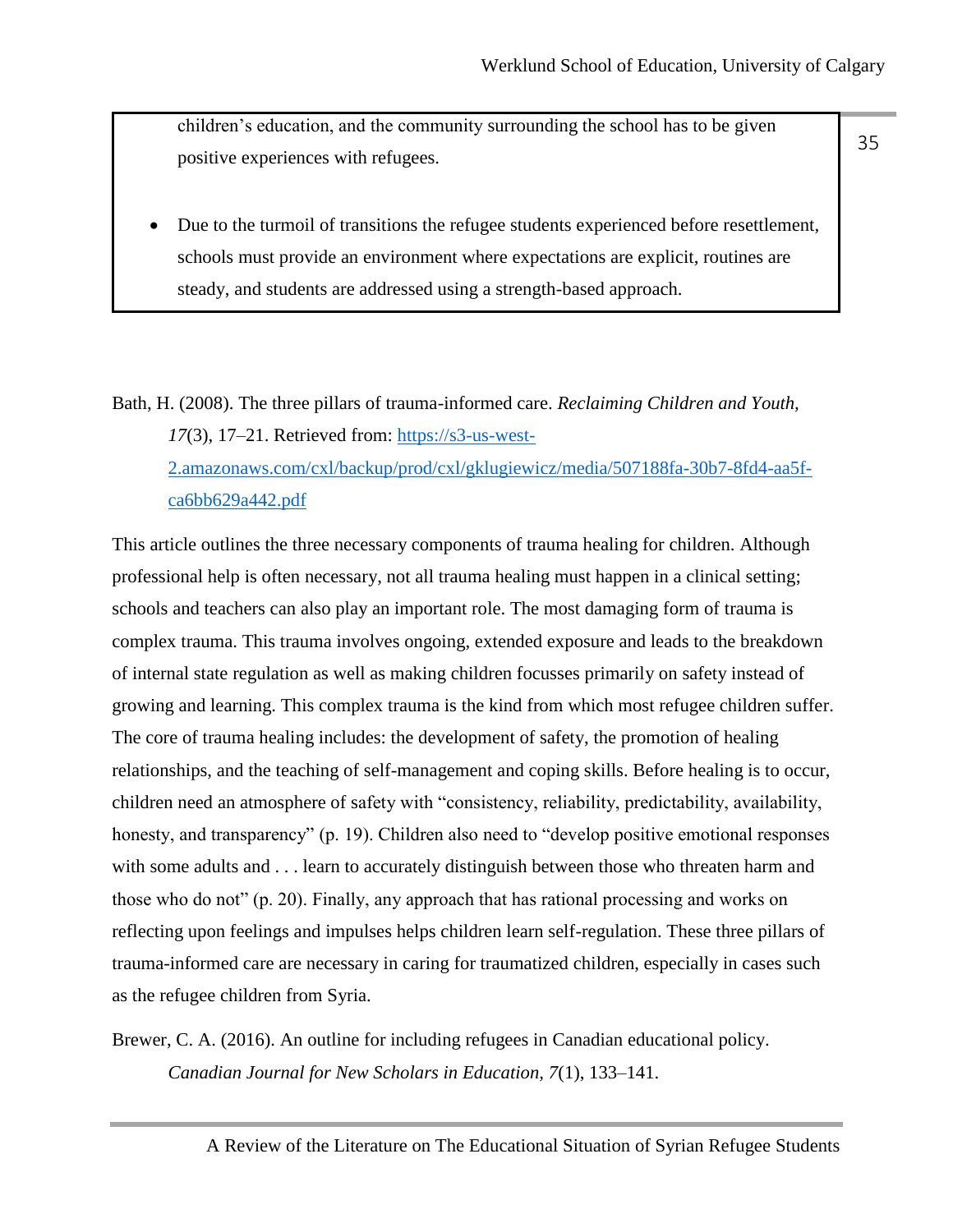Brewer proposes the information necessary to create an educational policy for the Syrian refugee students in Canada. The political landscape was negative towards the Syrian refugees until the Liberal government pledged to resettle 25,000 refugees, however even after that the educational details needed to be finalized. The federal government pledged to receive the refugees, however the educational policy for these children is created at the provincial level. Brewer identifies key themes for supporting Syrian refugee students. These include that they must be treated specifically as refugees, not just immigrants, and an asset approach must be utilized so that refugee students are not seen as victims. Additional themes for Syrian refugee support include: promoting academic success through language learning, addressing academic barriers, recognizing identity issues and addressing discrimination, recognizing power imbalances, and always considering each student as an individual. All the above themes must be addressed, states the author, in order to create a supportive educational policy for the Syrian refugee students in Canada.

Brunzell, T., Stokes, H., & Waters, L. (2016). Trauma-informed positive education: Using positive psychology to strengthen vulnerable students. *Contemporary School Psychology, 20(*1), 63–83.<http://doi.org/10.1007/s40688-015-0070-x>

Brunzell, Strokes and Waters outline the "Trauma-Informed Positive Education" (TIPE) model of education which bridges the fields of traumatology and positive education. Students with trauma face many challenges. They "may attend school with the best of intentions, . . . but despite their best effort, they find themselves defiant, frustrated, demanding, and without any hope at the end of the day" (p. 63). Trauma refers not to the damaging event, but rather how an individual reacts to it and those who experience multiple, ongoing sources of trauma, such as refugees, have complex trauma. Trauma negatively impacts students' abilities at school and brain development. The TIPE model is one method for supporting and helping refugee students. The three components of the model are: repairing regulatory abilities, repairing disrupted attachments, and increasing psychological resources. This means fostering strong teacher/student relationships to combat disrupted attachment styles, classroom exercises to build self-relation, and focusing on positive experiences using the students' strengths. The unique part of this model is that there is a focus on the positive, students are not seen as being deficient, but rather seen in terms of how they are resilient and their strengths can help them succeed.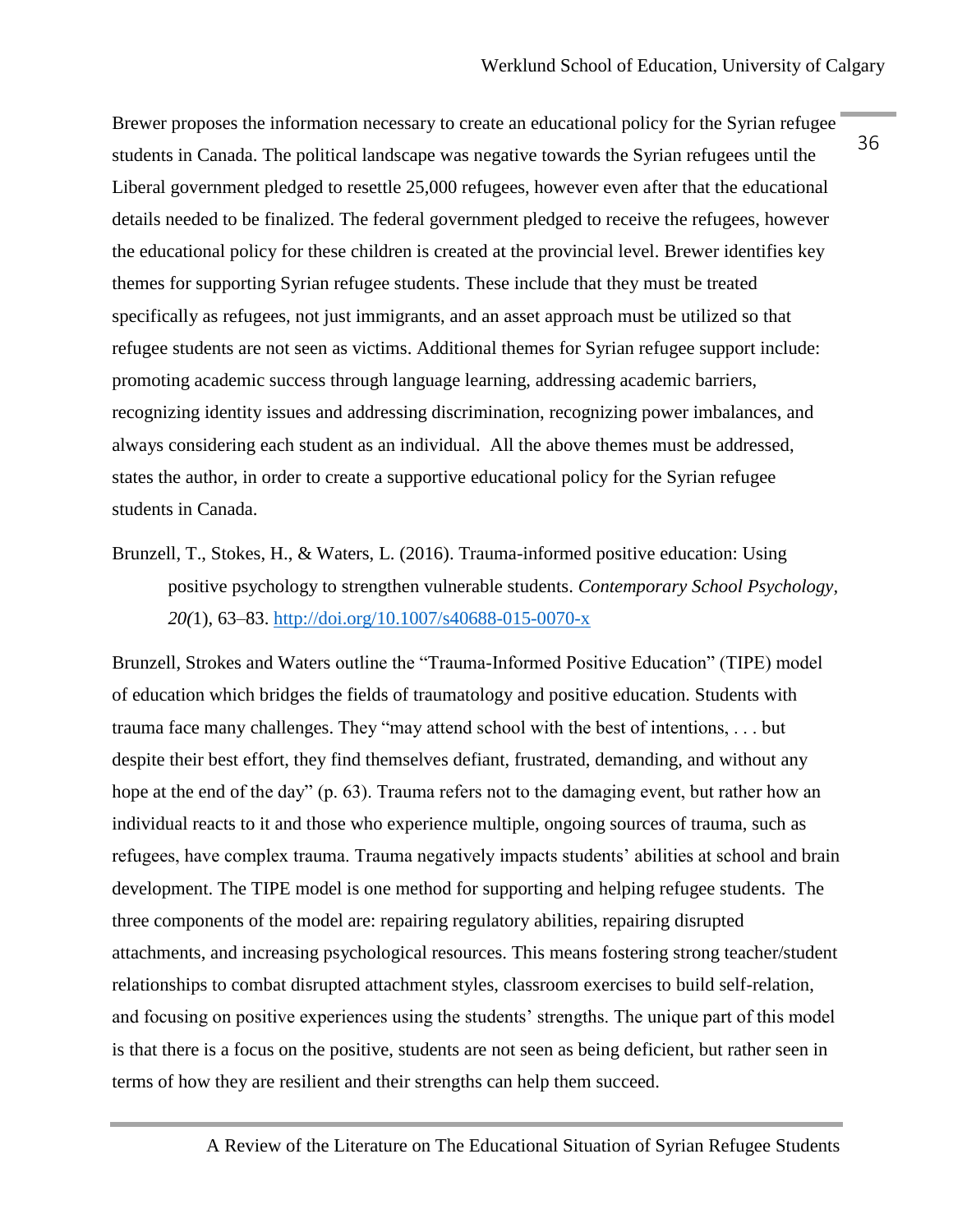DeCapua, A. (2016). Building bridges to academic success through culturally responsive teaching. *MinneTESOL, Spring(*1). Retrieved from http://minnetesoljournal.org/spring-2016/building-bridges-to-academic-success-through-culturally-responsive-teaching

This article presents one framework for culturally responsive teaching, the Mutually Adaptive Learning Paradigm. This framework is based upon the understanding that struggling ELL learners are not necessarily lacking, which is viewing them with a deficit model, but rather operate on systems that the school system does not, and that teachers and students both need to meet in the middle to bridge the gap into North American school systems. These struggling refugees may lack formal education, have low or no literacy skills, be missing grade-level content knowledge, or not even see themselves as learners in the formal context. Culturally responsive teaching for this group must deal with differing views in literacy and orality, individualism and collectivism, and formal education. The Mutually Adaptive Learning Paradigm stresses that teachers must provide lessons with immediate relevance and interconnectedness, combined oral and written tasks, shared and individual responsibility, and balance concrete tasks with abstract knowledge. By balancing these elements, teachers are better able to support the transition for struggling ELL students, such as the Syrian refugees, into their classrooms.

DeCapua, A., & Marshall, H. W. (2011). Reaching ELLs at risk: Instruction for students with limited or interrupted formal education. *Preventing School Failure: Alternative Education for Children and Youth, 55*(1), 35–41. http://doi.org/10.1080/10459880903291680

This article analyzes a teacher's math lessons of students with limited or interrupted formal education (SLIFE) using the concept of Mutually Adaptive Learning Paradigm (MALP) to show culturally responsive pedagogy. An issue with teaching refugee students is that educators rarely have the explicit knowledge of their own culture to be able to successfully navigate the transition for their students. SLIFE are different from mainstream students because they need to learn the culture and academic ways of schooling in addition to content. SLIFE face challenges such as: western-style schooling, adjusting to individualism, and unique pedagogy and culture. The article explains how Ms. Lopez's MALP classroom addresses these challenges in a math lesson on exponents. She shows that she is genuinely caring and creates a classroom community by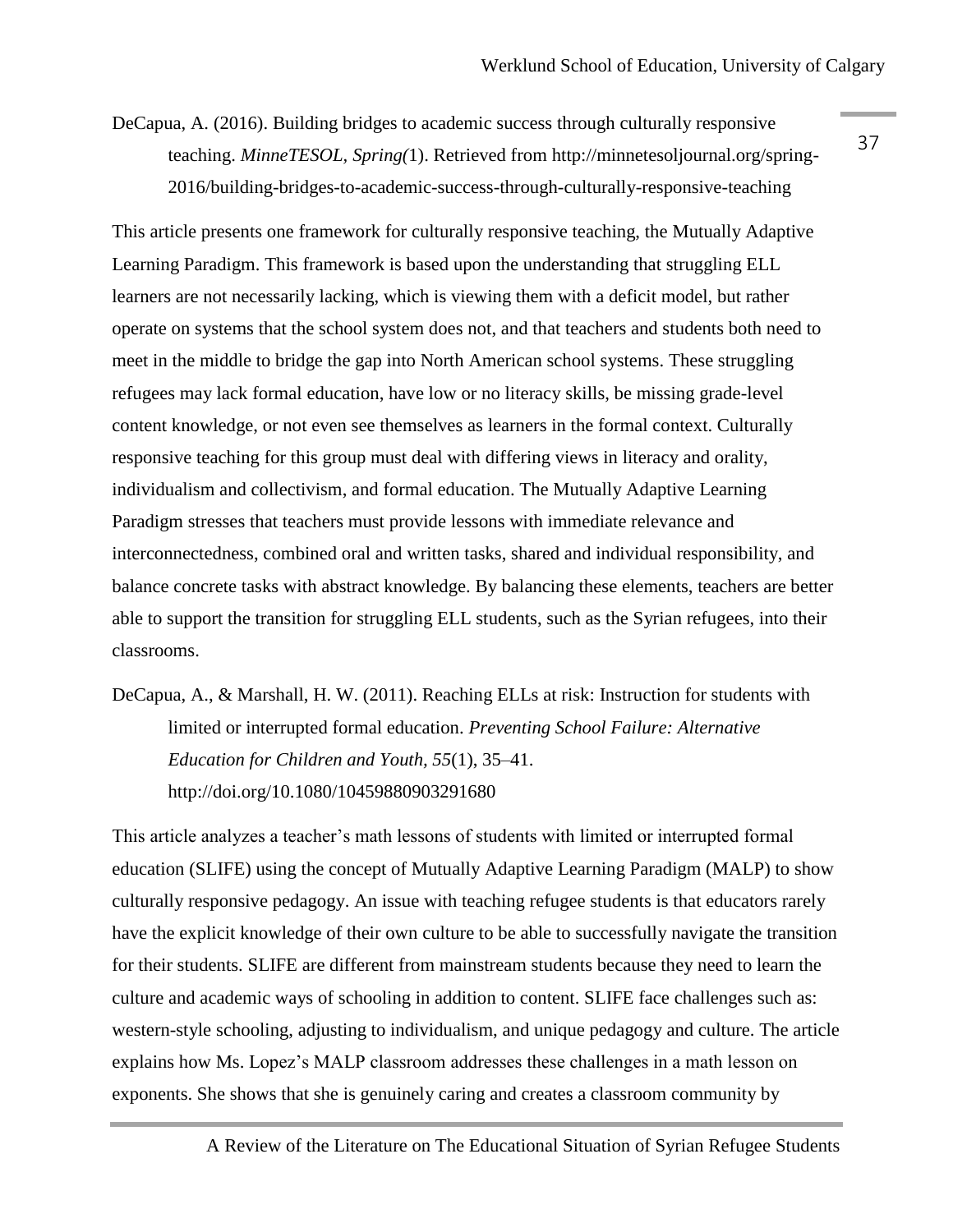devoting time to greetings at the beginning of class. She makes the content relevant by explaining how exponents are a shortcut, just like cutting through a field. She eases their transition to literacy by always reading written instructions aloud as students read along. The students are scaffolded into individualism by having a combination of group and individual work, including tasks where groups present their combined work in a cohesive manner. Also, only one of the following aspects is ever new at a time so that students are not overwhelmed: task, language, or content. Overall, teachers who use strategies such as these are better able to ease the transition of SLIFE, such as refugee students, into the North American classroom.

Decapua, A., & Marshall, H. W. (2015). Reframing the conversation about students with limited or interrupted formal education: From achievement gap to cultural dissonance. *NASSP Bulletin, 99*(4), 356–370. https://doi.org/10.1177/0192636515620662

Decapua and Marshall examine why English learners who are also students with limited or interrupted formal education (SLIFE) are among the groups most likely to do poorly and drop out of school. These students are not only lacking the educational background from their previous countries, but rather "[do not] understand the expectations, discourse styles, and modes of school-based ways of thinking and learning in . . . educational institutions" (p. 357). These students may have been acting as adults previously, and only known informal education, therefore being treated as minors again and going to school comes as a shock. Culturally responsive teaching sees these students as culturally different, not culturally deficient, and, coupled with the MALP (Mutually Adapted Learning Paradigm, as outlined in DeCapua, 2016) seeks to ease SLIFE into being successful in the North American Classroom. Culturally responsive teaching consists of five key components: cultural competence, culturally relevant curriculum, supportive learning community, cultural congruity, and effective instruction. Culturally relevant teaching creates "a learning environment that will enable them to grow and develop intellectually with the freedom to acculturate gradually into their new school settings" (p. 361). Teachers must: combine individual and group responsibility, alternate between oral and written tasks, and introduce school-thinking explicitly. Through doing this, classrooms can combat typical barriers for SLIFE, such as the credibility of future reward, classroom routines emphasizing individualism, and the focus on standardized testing. Introducing culturally relevant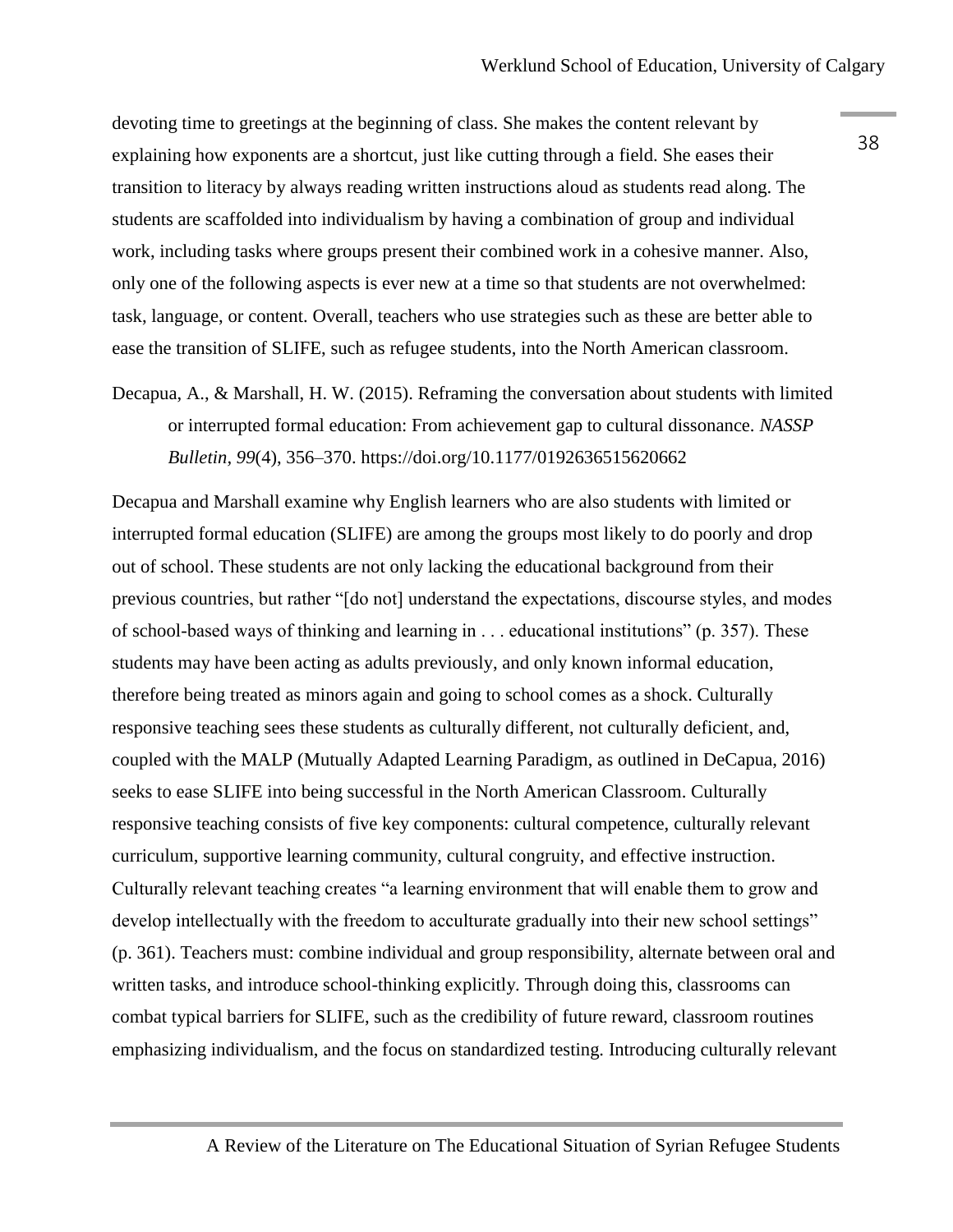teaching and MALP can support Syrian refugees in their transition to the North American school system.

Due, C., Riggs, D. W., & Augoustinos, M. (2016). Diversity in intensive English language centres in South Australia: Sociocultural approaches to education for students with migrant or refugee backgrounds. *International Journal of Inclusive Education, 3116*(12), 1–11.<http://doi.org/10.1080/13603116.2016.1168874>

Using a sociocultural learning approach, Due, Rigg, and Augoustinos documented primary schools with students of migrant and refugee backgrounds in Australia. These schools recognize that diversity, a whole-school approach to learning featuring social and emotional support is crucial for these students. Shared communication between home and school is also important because the gap between these two worlds can be very big for refugee students. Within this study the researchers identified opportunities and challenges with using a sociocultural learning approach in this diverse setting. The challenges found were that the numerous demands within a classroom can be difficult for teachers and that the extremely diverse setting sometimes exacerbates student distress upon starting the program. However, this approach also has important benefits. By valuing everyone's contributions from their own backgrounds, "diverse classrooms can create spaces for children to share their knowledge and experiences" (p. 1289), such as traditional food and customs. Also, by valuing everyone's contributions and backgrounds equally, diverse classes can help combat bullying and foster positive interactions within the school community. Though valuing and sharing diverse backgrounds has many benefits, the researchers do admit that sharing can be sometimes problematic with children coming from a trauma background. Overall, using a sociocultural learning approach is a beneficial tool for classrooms with refugee and migrant children.

Hos, R. (2016). Caring is not enough: Teachers enactment of ethical care for adolescent Students with Limited or Interrupted Formal Education (SLIFE) in a newcomer classroom. *Education and Urban Society, 48*(5), 479–503. <http://doi.org/10.1177/0013124514536440>

Students with Limited or Interrupted Formal Education (SLIFE) have a particularly difficult time in high school compared to the average and require special care and attention. That is the focus of this article. The dropout rate for SLIFE is three times higher than for their English-speaking

A Review of the Literature on The Educational Situation of Syrian Refugee Students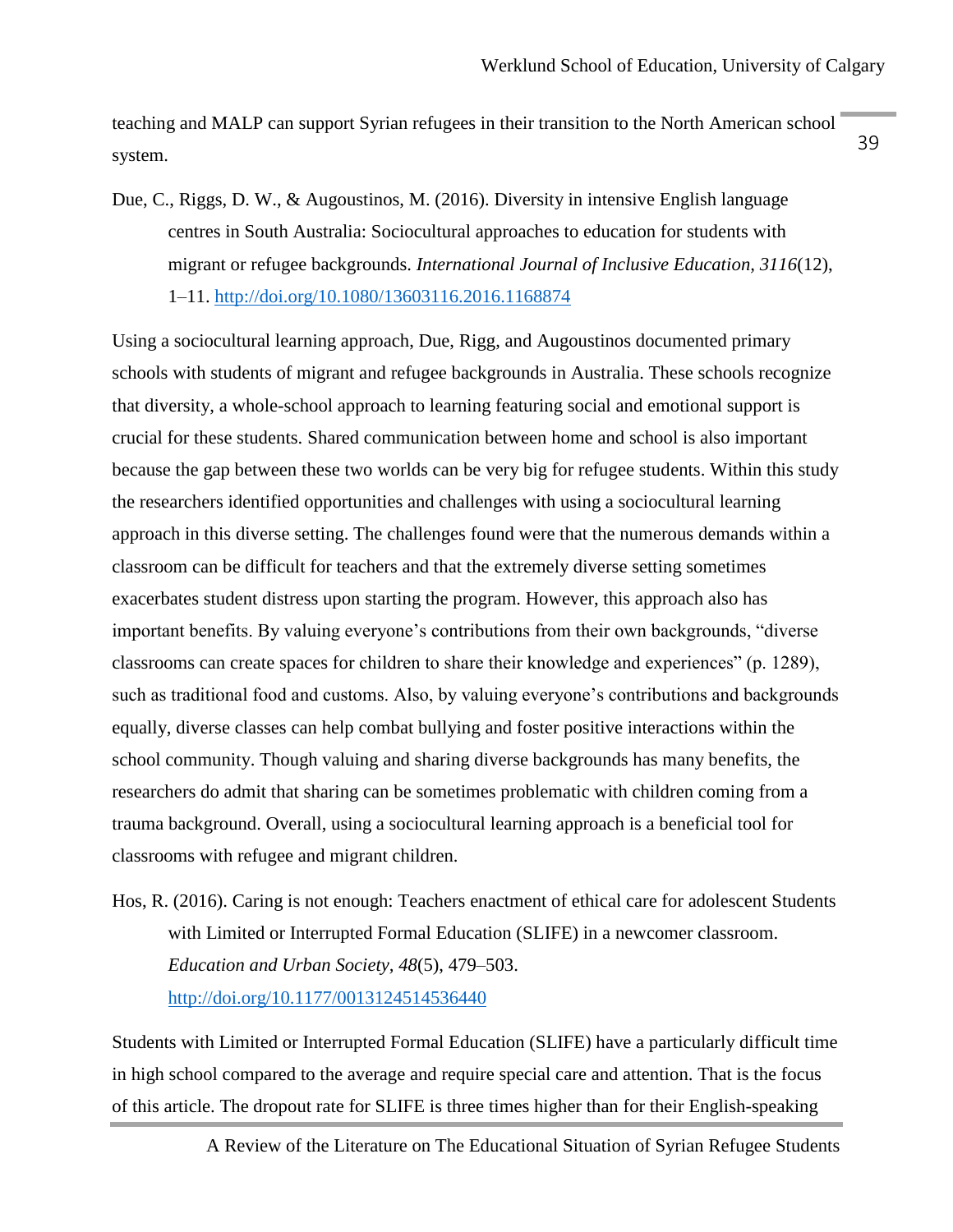counterparts. That makes these students the "highest of high risk students" (p. 481). These refugee students typically live in poor neigbourhoods and also have poor mental health. When such a student comes to the United States they typically are placed in Newcomer programs. These programs have the goal of transitioning the student to the mainstream classroom and care within these initial classrooms should be central. How examined one such Newcomer Classroom and the way in which its teacher enacted caring. This high school has a high ELL population, is in a poor neighbourhood, and the newcomer classroom is segregated in a corner of the school. The class has 19 students, from various countries around the world, and the students have an average of 4.5 years of schooling, despite ranging from 13 to 18 years of age. The teacher acted with great kindness and caring to her students, and her care can be classified into the following themes: patience/flexibility and empathy for students, appropriate ESOL pedagogy for SLIFE, advocacy, and building students' self-confidence through confirmation. Even though this teacher was caring and sought to do everything possible for her students, they still had obstacles to their success. Students within the program needed psychological support that was not available to them and they were not receiving credit for their time in the program, barring them from graduating as they expected. This lesson of the importance of caring for refugee students can easily be transferred to Syrian students in Canada.

Kia-Keating, M., & Ellis, B. H. (2007). Belonging and connection to school in resettlement: Young refugees, school belonging, and psychosocial adjustment. *Clinical Child Psychology and Psychiatry, 12*(1), 29–43. http://doi.org/10.1177/1359104507071052

This article investigates how the past trauma of refugee adolescents and the current level of school belonging interact to determine the emotional well-being of refugee students. As the authors remark, "schools are one of the first and most influential service systems that young refugees come into contact with after resettlement" (p. 30), therefore knowing the impact it has is important. Belonging and connection to school is related to positive academic, behavioural, and psychological outcomes, so a variety of tests were used to determine how this occurred in Somali refugee students aged 12-19. The tests administered included: War Time Trauma Screening Scale, Psychological Sense of School Membership, a PTSD test, Depression Self-Rating Scale, and the Multidimensional Scales of Perceived Self- Efficacy. All of the had experienced various forms of trauma, however, the higher their sense of belonging meant that they also had lower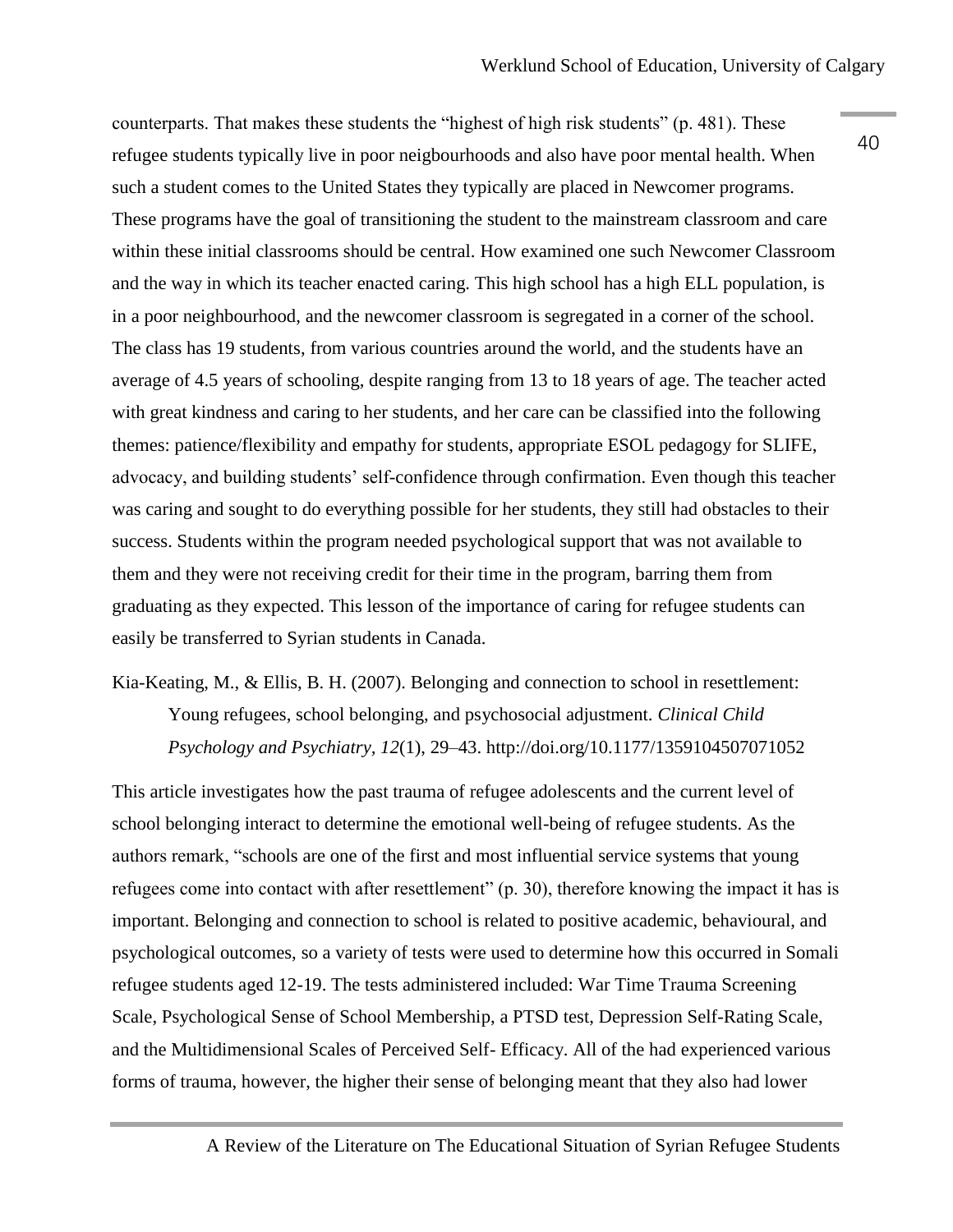rates of depression and a better sense of self-efficacy. Belonging had little effect on PTSD, however, which depended upon previous levels of trauma. Overall, this research is important because it shows the positive effect that a good school experience can have on refugee children, which is important when addressing Syrian refugee students in Canadian schools.

MacNevin, J. (2012). Learning the way: Teaching and learning with and for youth from refugee backgrounds on Prince Edward Island. *Canadian Journal of Education, 35*(3), 48–63.

MacNevin's article focuses on the teacher perspective and professional development on refugee students in Prince Edward Island (PEI), Canada. In Canada, refugee students face racism, discrimination, and poverty while also dealing with trauma, a lack of literacy, and being unlikely to trust authority. These challenges are now part of an ever more diverse classroom for PEI teachers. Teachers have discovered that they must be sensitive to students' backgrounds and experiences, and that what worked for one group in the past, may not work for the current refugee students in their classrooms. In order to best support refugee students, teachers must be better prepared through professional development. This study included 7 experienced middle and high school teachers working with refugee youth in PEI. The teachers in this study felt that there as a lack of professional development available to them pertaining to refugee students, especially that which focuses on education. Professional development which teachers thought would be useful to them included the topics of: "how to work with students who have experiences trauma", "how to include students from refugee backgrounds in the classroom", "how to teach basic reading to youth", and "information regarding students' (educational) backgrounds".

McCall, A. L., & Vang, B. (2012). Preparing preservice teachers to meet the needs of Hmong refugee students. *Multicultural Perspectives, 14*(1), 32–37. http://doi.org/10.1080/15210960.2012.646847

This article documents how pre-service teachers can be trained using Sleeter and Grant's (2009) multicultural social justice approach to a diverse classroom. In this case the focus is on Hmong refugee students, however this approach can be applied to any refugee group. A multicultural social justice approach includes various cultures in the curriculum, addresses issues of inequality, and fight against stereotypes. This practice acknowledges that "all students have a legal right to an education in order to succeed in life without requiring them to relinquish their cultural identity" (p. 33). To embrace the cultural identity of refugee students, teachers must be educated

A Review of the Literature on The Educational Situation of Syrian Refugee Students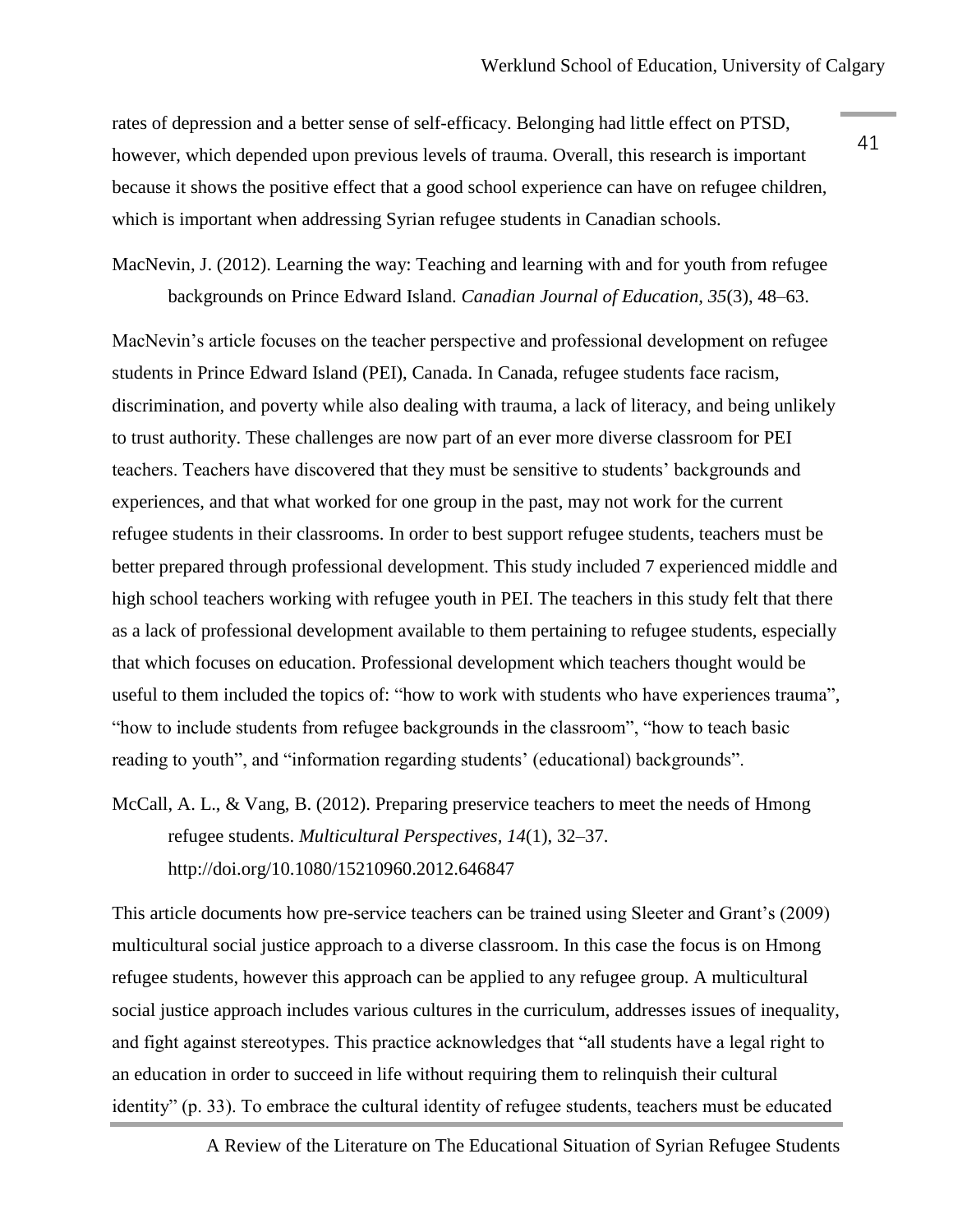in these cultures and include them in the classroom. Teachers must be cognizant that moving to a new country can create cultural dissonance, such as values clashing and students needing to forge a new, hybrid identity. During teaching, it is important to use authentic cultural texts and provide refugee students with materials that are otherwise difficult for them to obtain. As a mandate of the multicultural social justice approach, pre-service teachers and teachers must use their position of power to influence negative dynamics and views of the refugee population in their classroom.

Ogilvie, G., & Fuller, D. (2016). Restorative Justice Pedagogy in the ESL classroom: Creating a caring environment to support refugee students. *TESOL Canada, 33*(10), 86–96.

Ogilvie and Fuller explain how Restorative Justice Pedagogy (RJP) is used in an ESL class to support refugee students. With the surge of Syrian refugees in Canadian classrooms, the authors argue that more than the typical ESL pedagogy must be used to break down barriers of trauma and displacement. Restorative justice pedagogy comes from indigenous ways of knowing where it is believed that everything is interconnected and crime is a "violation of people and relationships" (p.88). While restorative justice itself is usually used in schools for assuming responsibility during punishments, RJP focuses on the needs of students to help teachers adopt a caring perspective. Authentic conversations, such as drinking tea together and using a talking stick to take turns sharing, "address[es] student needs and foster[s] community as a means to promote a state of healthy balance" (p. 92). An additional strategy for using RJP in the classroom is using dialogue journals. In "morning pages", one author has his students free write on what living in Canada is like and instead of correcting grammar, he creates an ongoing conversation where he gets to know his students.

Roxas, K. (2011). Creating communities: Working with refugee students in classrooms. *Democracy and Education, 19*(2), 1–8. http://doi.org/10.7748/nop.27.1.41.s22

Roxas argues for the importance of creating community in public school classrooms with refugee children. This can be difficult because teachers need to balance "packaged, scripted curriculum" (p. 2) with creating community with students from diverse backgrounds. Using culturally responsive pedagogy to create community has positive impacts on refugee students: their motivation, value on school, and preparedness for civic engagement rises with a sense of classroom community. Using the case study of Patricia Engler in a Denver school, Roxas shows

A Review of the Literature on The Educational Situation of Syrian Refugee Students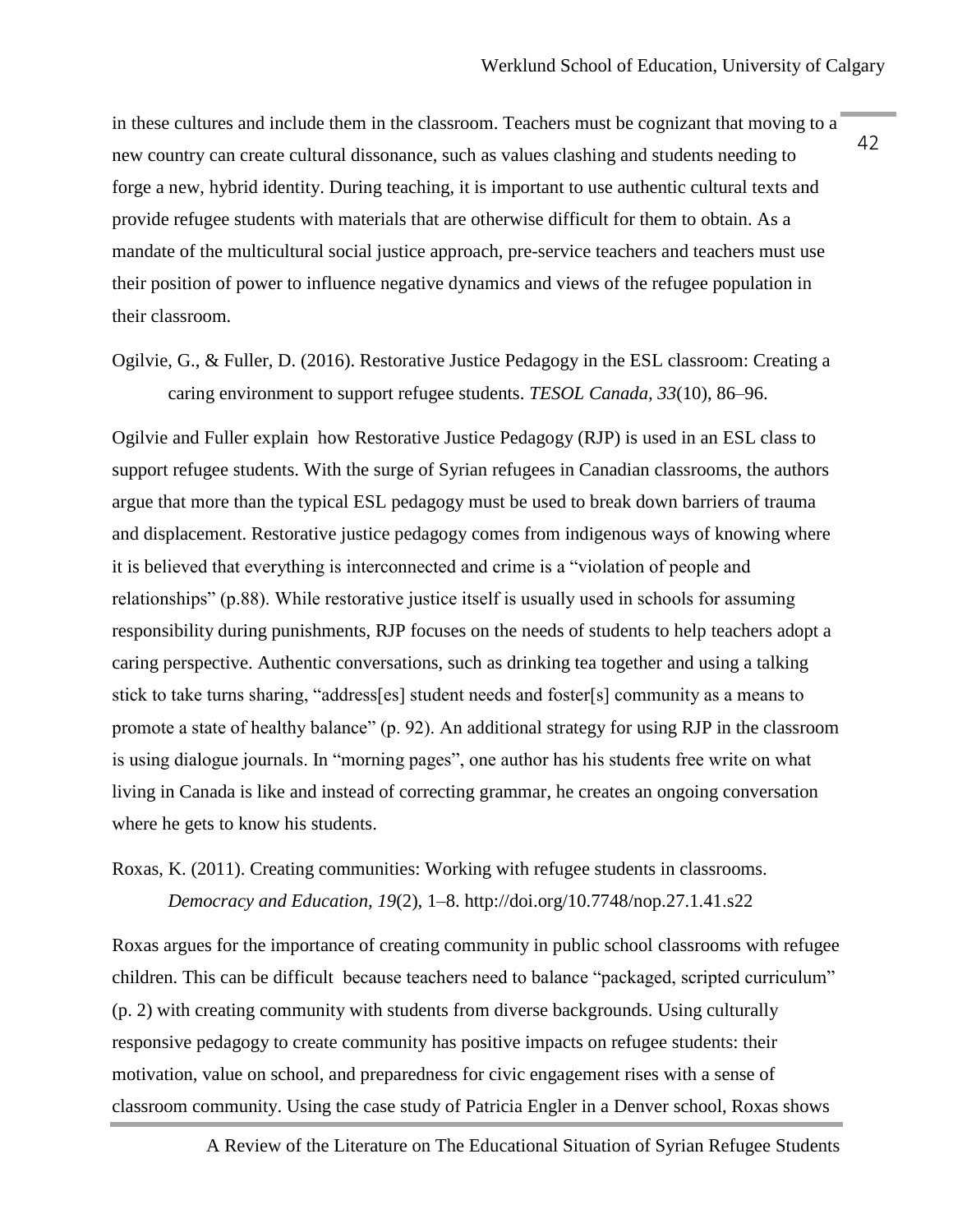how she aided her refugee students by addressing their lived experiences head-on, intentionally building classroom community, and engaged with the outside, broader community. These strategies helped ease the transition for new students, settle fights between traditionally conflicting cultures, and situated students in a position to give back. These techniques and strategies can be used in any situation with refugee students, such as in Alberta classrooms with Syrian refugees students.

Skidmore, J. (2016). From discord to harmony: How Canadian music educators can support young Syrian refugees through culturally responsive teaching. *Canadian Music Educator*, 7–13.

Within the context of the 25,000 refugees Canada recently pledged to resettle, Skidmore uses this article as a call for the importance of music education for Syrian refugee students in Canada. As is well documented, refugee students bring with them various emotional, psychological, and educational challenges. Integrating into a whole new school culture after possibly being away from school for a long period may be one of a refugee child's biggest concerns. Coupled with teachers not being able to treat the intake of these children with the same past educational review and communication, it is a tricky situation for everyone involved. Music and music education can have a positive impact during this difficult time. Music transcends the language barrier, supports students emotionally, socially, and cognitively, and gives Syrian and Canadian children the opportunity to interact and collaborate. Language learning also benefits from music education, as it can aid in phonemic awareness, concepts of print, and idiomatic expressions. By blending musical styles and adding a focus on different styles and genres of music an educator can bring cultural awareness into the classroom, but must also be careful not to isolate refugee students as "culture bearers". Overall, music education is an important tool for Canadian educators to support Syrian refugee students in school.

Szente, J., Hoot, J., & Taylor, D. (2006). Responding to the special needs of refugee children: Practical ideas for teachers. *Early Childhood Education Journal, 34*(1), 15–20. http://doi.org/10.1007/s10643-006-0082-2

This article combines the experiences and advice from various stakeholders in refugee children's education to provide strategies to best supporting this population in classrooms. Through multiple individual and group interviews, these stakeholders (such as, parents, teachers, social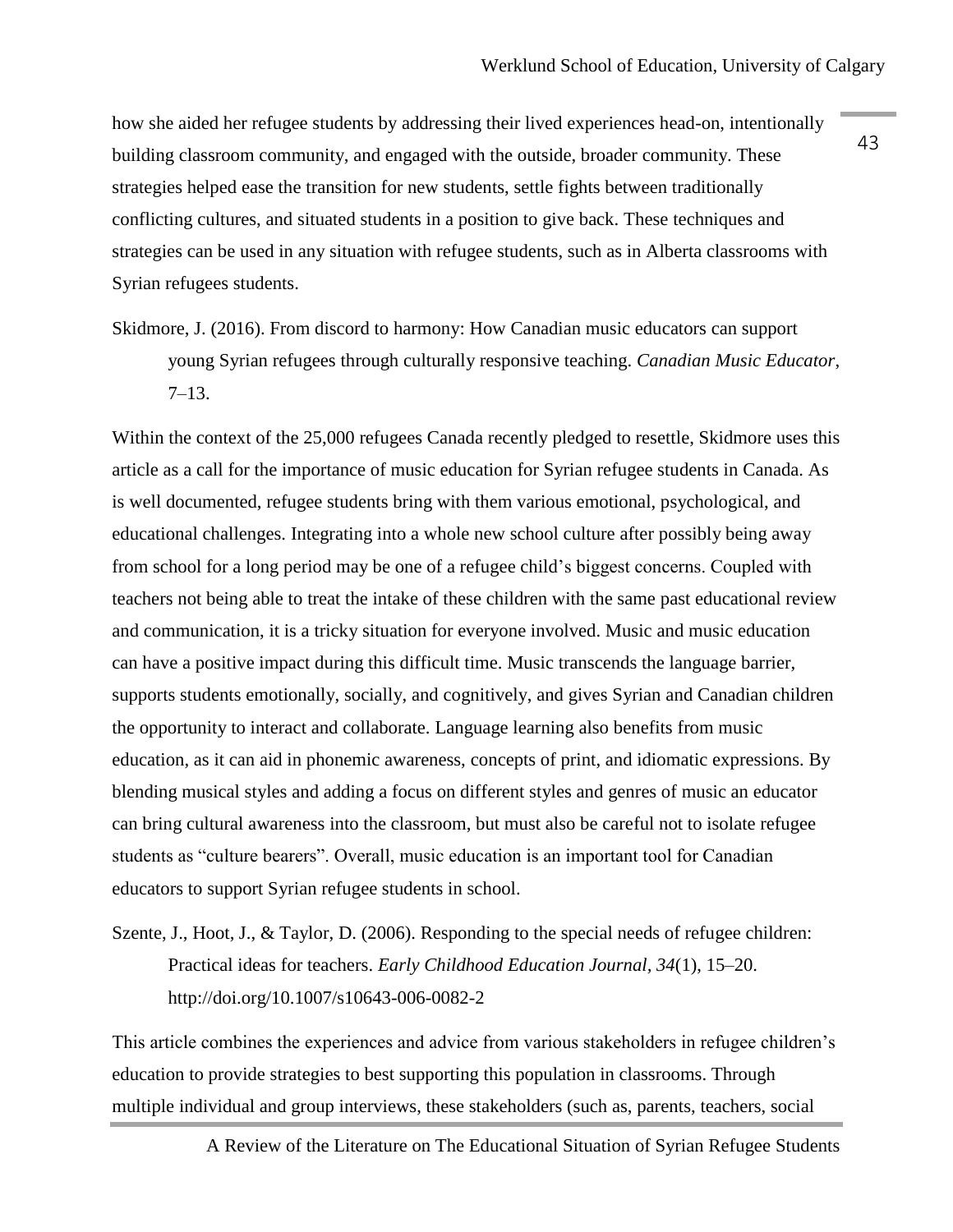workers, counselors, and one principal) provided data to generate three important themes to be considered in refugee education: helping children cope with trauma, supporting academic adjustment, and establishing positive parent/teacher relationships. Strategies for helping children adjust to the new environment and cope with trauma included teaching emotions, American Sign Language, art, dance, and social skills activities. Since many refugee children come into school after spending time out of school, adjusting to North American school is difficult. Strategies to help this academic transition include, not grading refugee students with traditional methods, utilizing translators, and recommending alternative extra educational programs. Creating a positive relationship between school and family is crucial to the success of refugee students. Strategies to achieve this include: translators; written communication that can be translated at leisure; home visits, and; teachers keeping the difficult situation of families in mind. These strategies can be utilized with any refugee population and can certainly aid teachers with Syrian refugee students.

Tavares, T., & Slotin, I. (2012). Supporting student success in the classroom. In *Life after war: Education as a healing process for refugee and war-affected children* (pp. 40–54). Winnipeg: Manitoba Education.

This book part, published by Manitoba Education, details the supports necessary and beneficial to educating refugee students in the Canadian classroom. First, both boys and girls need support from family and school, however girls specifically need to be supported as girls gaining an education. A strength-based approach is better than a deficit approach when dealing with refugee students because it encourages their resiliency and success. Students must have safety, goals, reliability, and clear communication. Teachers should not be afraid of discussing the events that traumatized the children, and be willing to refer to students to extra professional help when necessary. Within the classroom students need to opportunity to play for the development and storytelling can be a useful tool. Schools in general must have an appreciation for diversity and the contributions of the refugee students need to be valued. Finally, after school and summer programs are a "critical strategy for improving educational opportunities and helping develop positive social networks for refugee youth" (p. 50); combined with regular classroom activities these extra programs can have a great effect on the success of refugee students. As written by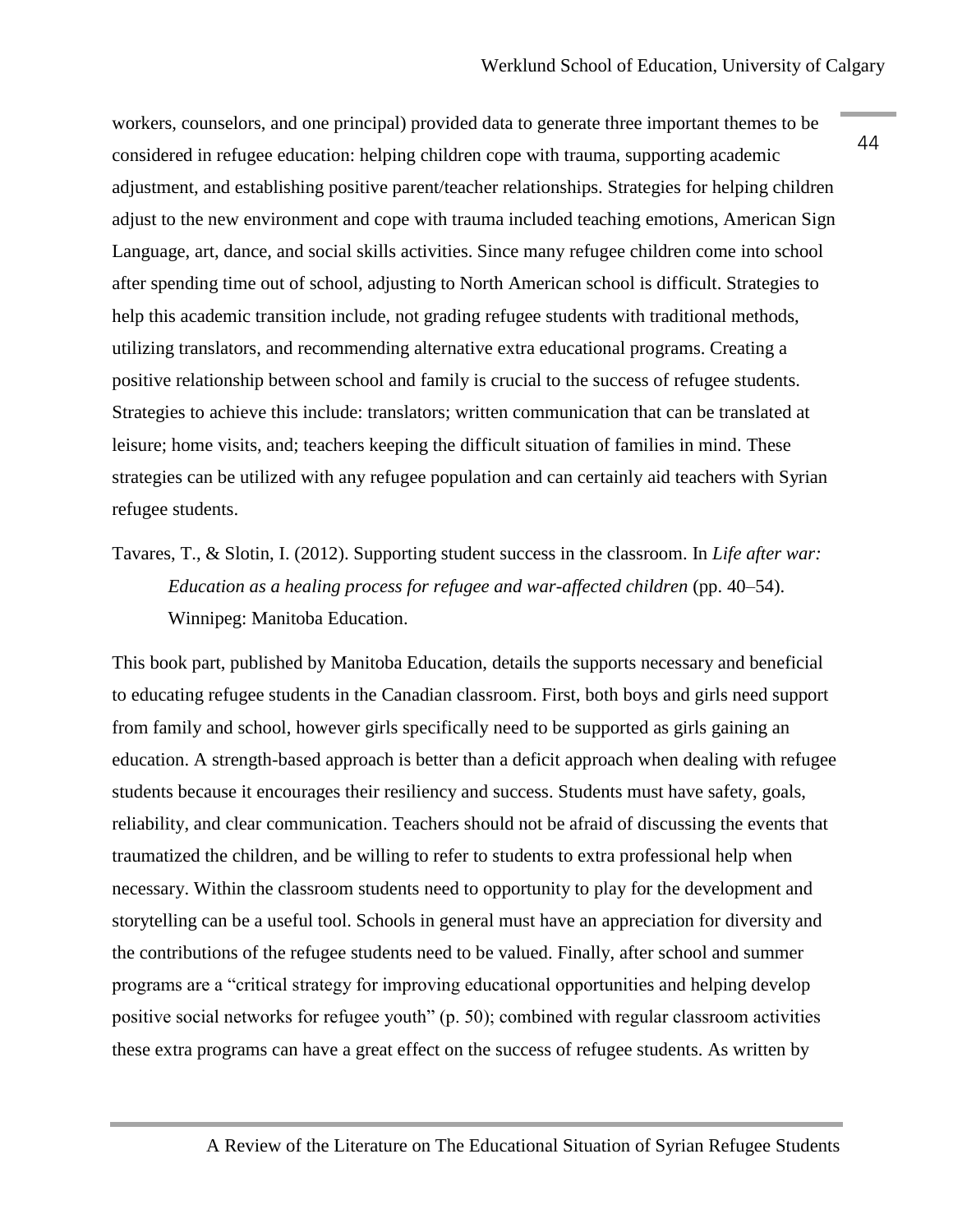Canadian authors for the Canadian context, this book is useful also in conjunction with the current influx of Syrian refugees.

Taylor, S., & Sidhu, R. K. (2012). Supporting refugee students in schools: What constitutes inclusive education? *International Journal of Inclusive Education, 16*(1), 39–56. http://doi.org/10.1080/13603110903560085

Taylor and Sidhu analyzed the policies and best practices for supporting refugee students of four different schools. They see that "schools have a critical role to play in the settlement of refugee young people and in facilitating transitions to citizenship and belonging" (p. 39) and therefore the best practices of these schools should be shared and built upon. Unfortunately, many countries have policies which "facilitate their [refugee] slide into the lower class" (p. 41) and school systems do not make up for the exclusion and marginalization refugee students faced in the educational systems of asylum countries. To combat this, the four schools become examples of best practice when education refugee students. These schools have targeted policies and system support for refugees, a commitment to social justice, and use a holistic approach to education and welfare. The leaders of these schools advocate for the refugee population and show them that they are welcome. Each school has adopted an inclusive approach and ethos, which includes support for all the needs of the students, both academic and psycho-social. Finally, these schools partner with community organizations to provide the help that the school itself is not able to provide, such as mental health services. By incorporating these best practices into the support systems in Canadian schools, the Syrian refugee students would certainly benefit.

Wolmer, L., Hamiel, D., Barchas, J. D., Slone, M., & Laor, N. (2011). Teacher-delivered resilience-focused intervention in schools with traumatized children following the second Lebanon War. *Journal of Traumatic Stress, 24*, 309–316. http://doi.org/10.1002/jts.20638

Wolmer et al introduce a "teacher-delivered intervention focusing on resilience enhancement, designed to relieve trauma symptoms in children" (p. 314). Teachers are trusted figures in children's lives and therefore, "schools have several advantages as sites for implementation of postdisaster interventions" (p. 310). In this study, over 900 Israeli children, aged 8-12, were assessed using a variety of questionnaires on their stress, mood, and PTSD level. Parents and teachers also participated and provided data. The intervention program was successful in

A Review of the Literature on The Educational Situation of Syrian Refugee Students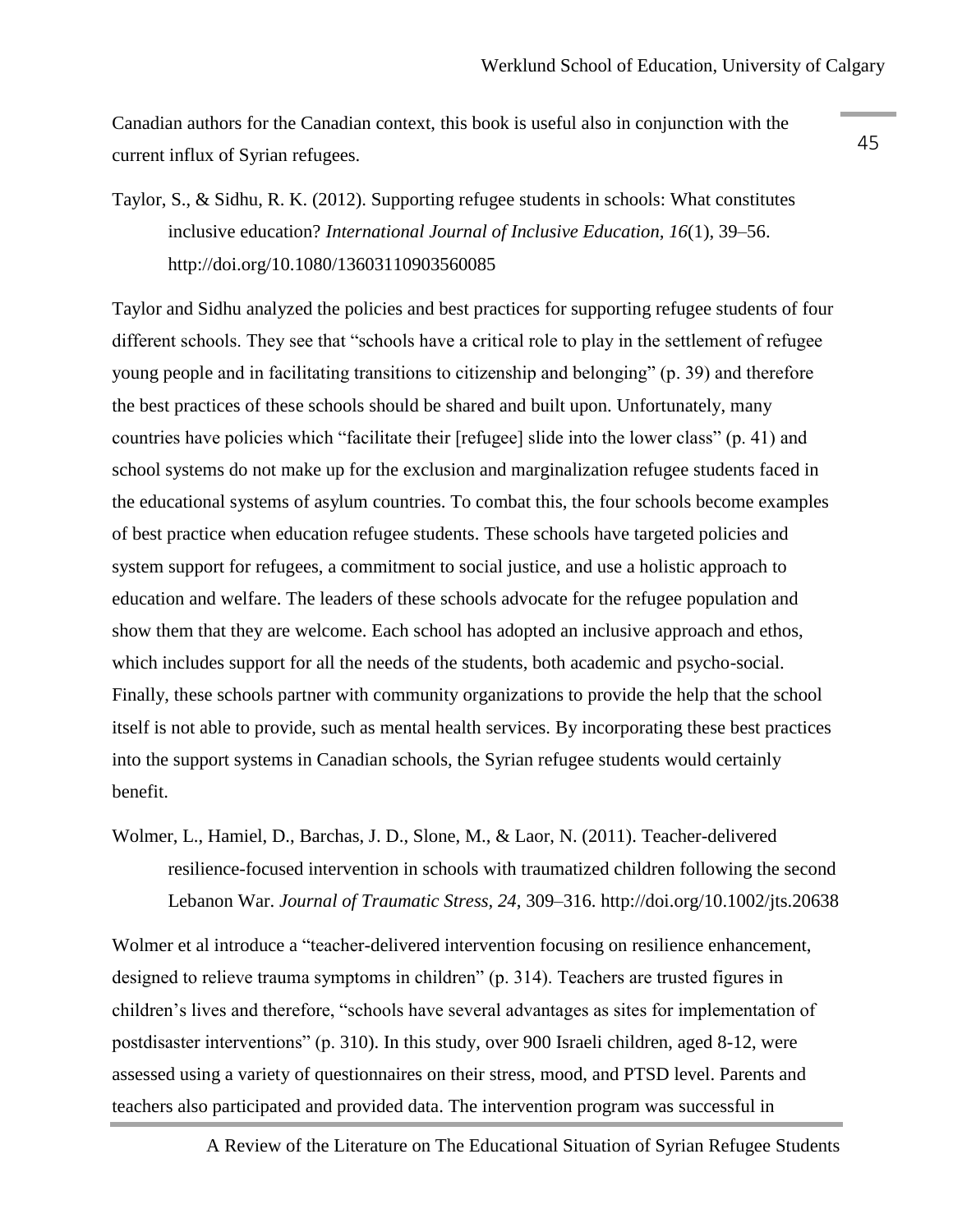46

providing improvements in the students' stress and mood, as well as lowering their PTSD symptoms. However, the more traumatic events in the child's past meant they had worse symptoms and it was recommended that they were referred to clinical intervention in addition to the teacher intervention. Overall, the potential of teachers supporting their traumatized students shows promise for supporting Syrian refugee students in Canadian classrooms.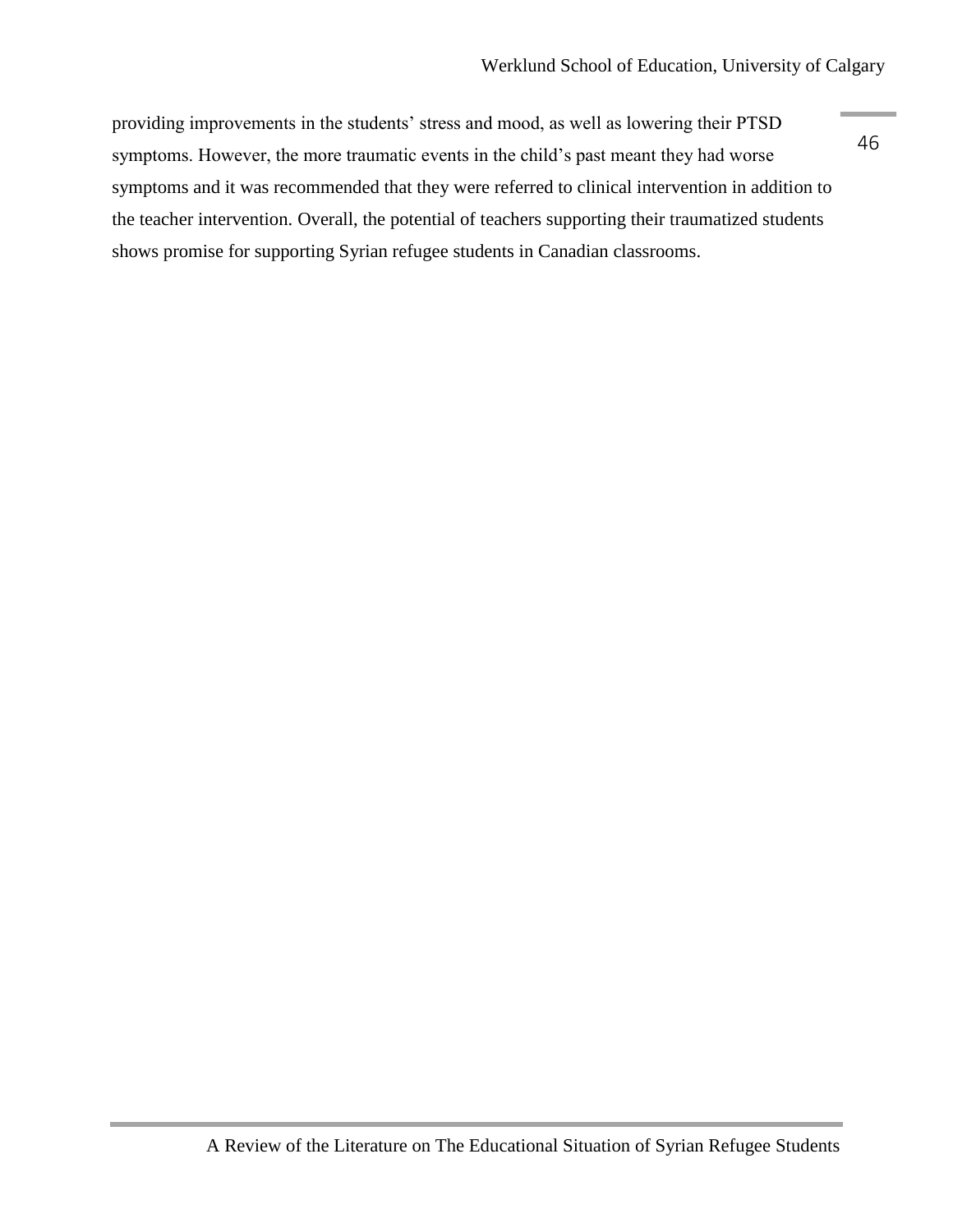i,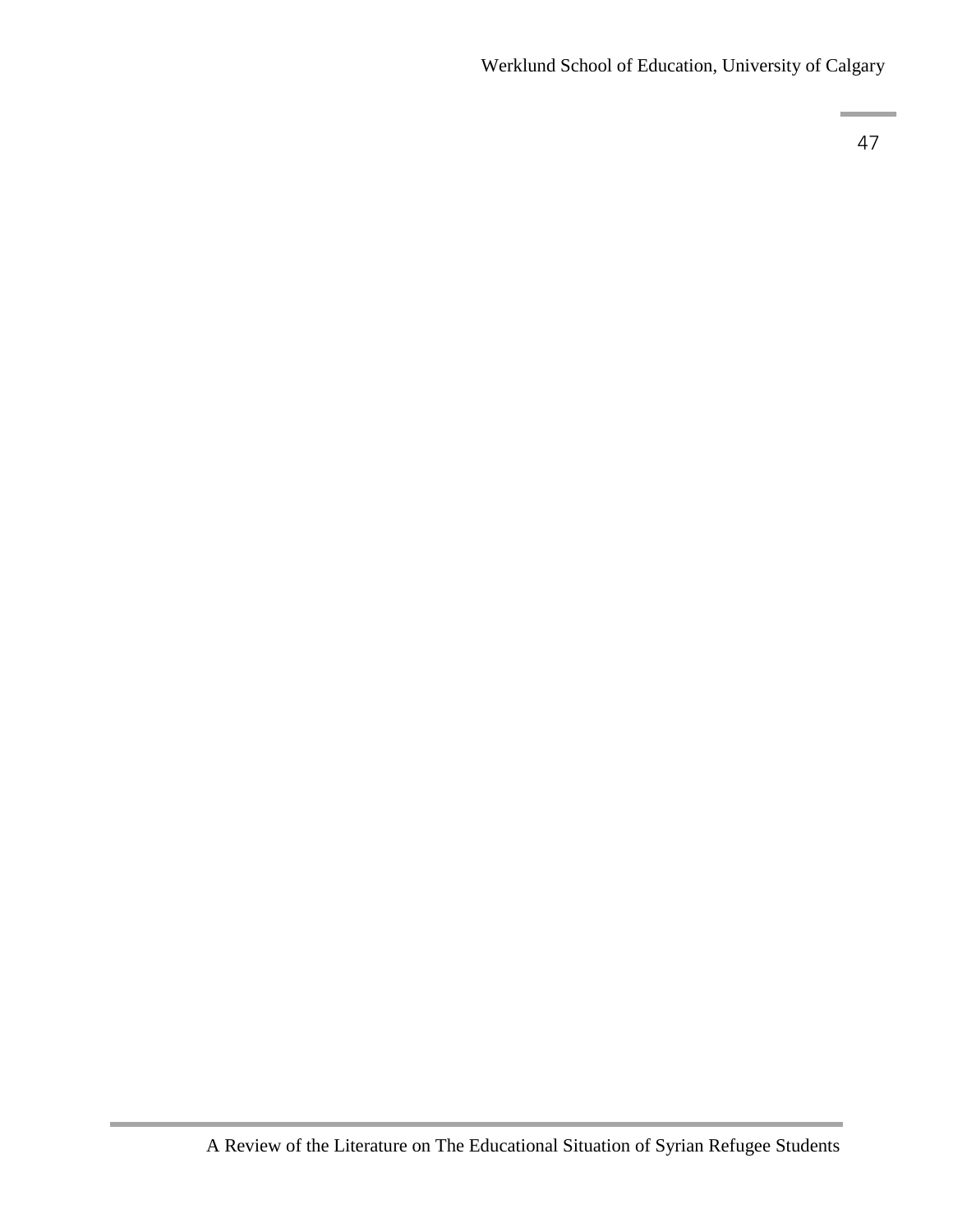#### <span id="page-48-0"></span>**Conclusion**

All of the four (4) report sections bring together summarized research that can be used to inform various stakeholders, such as educators, policy makers and others interested in the topic of Syrian refugee education and refugee education in general. We believe that Syrian refugee education is both a difficult and multifaceted venture, but also a very necessary and rewarding one. Canada is among one of the countries best situated to support Syrian refugee students and it is our hope that this report will help consolidate much of the current research that aims to facilitate support for Syrian refugee children.

Syrian refugee students come from a traumatic past defined by fleeing their country amidst war and loss. Once in a refugee camp, these families work to survive and many children do not have the opportunity to go to school. Various informal organizations work to provide refugee children with education and support families as a whole. These organizations Syrian refugee families with social capital and help them adjust to their new reality. Throughout the world where Syrian refugees have settled, different international school systems have made efforts to accommodate the refugee students. Systems with the funding to do so typically offer intensive language programs and language support for families.

The literature suggests many best practices for supporting refugee students based upon the specific needs of Syrian refugees, but also from other refugee groups. A Trauma-Informed Practice is beneficial to refugee students because it provides the safe place for them to form meaningful attachments and learn self-regulation. Due to refugees existing in more than one culture upon resettlement, a culturally responsive pedagogy is important to support their shifting identities.

It is our hope that this literature review provides a foundation of the issue that will benefit all those who work with the Syrian refugee population. This relevant and timely topic is especially useful for those in Canada who are currently working with the Syrian refugees who have been settled here.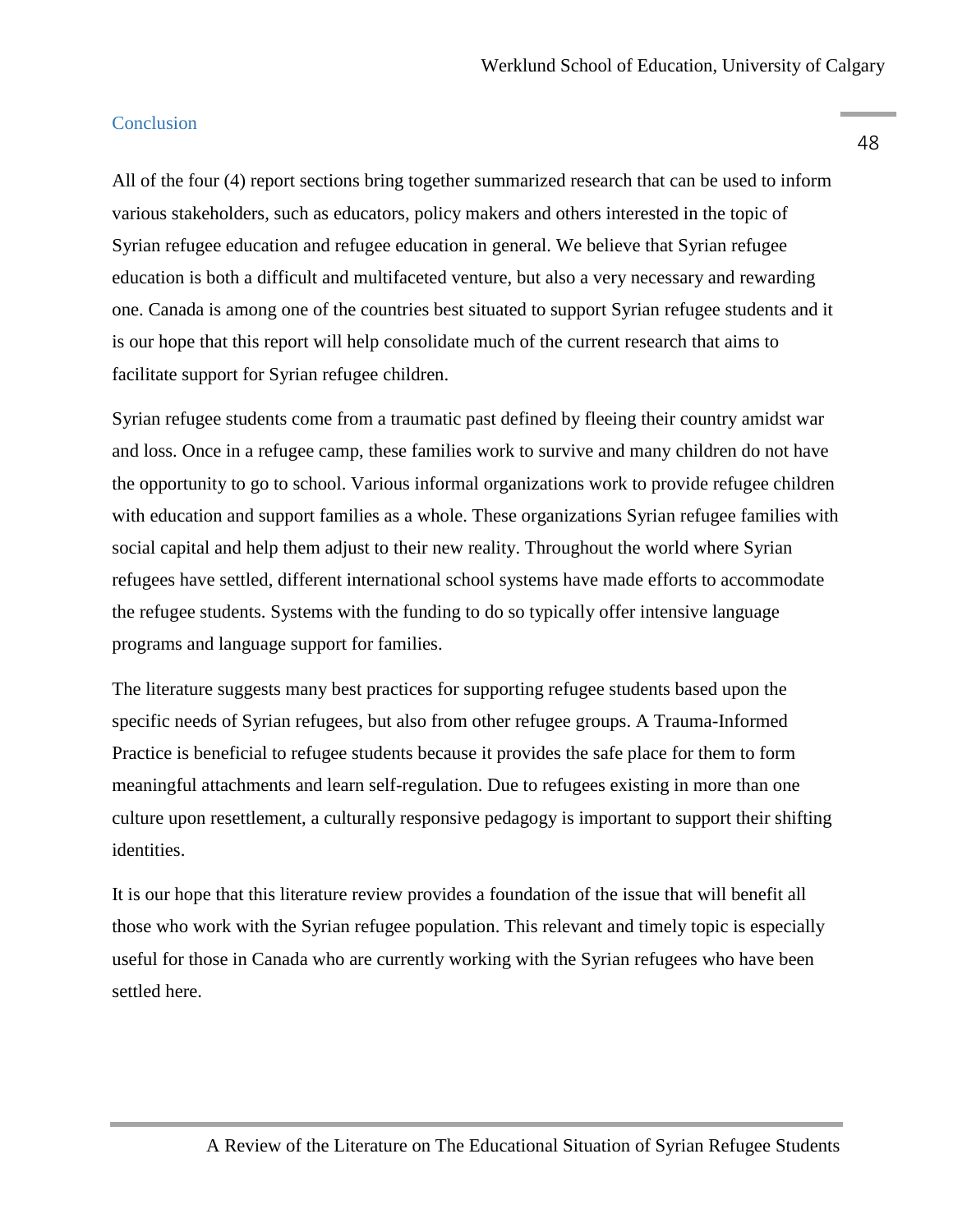### <span id="page-49-0"></span>References

- Alisic, E. (2012). Teachers' perspectives on providing support to children after trauma: a qualitative study. *School Psychology Quarterly, 27*(1), 51–59. http://doi.org/10.1037/a0028590
- Ayoub, M. N. (2014). An investigation of the challenges experienced by Somali refugee students in Canadian elementary schools. University of Windsor.
- Bath, H. (2008). The three pillars of trauma-informed care. *Reclaiming Children and Youth, 17*(3), 17–21.
- Bircan, T., & Sunata, U. (2015). Educational assessment of Syrian refugees in Turkey. *Migration Letters, 12*(3), 226–237. Retrieved from http://search.proquest.com.resources.library.brandeis.edu/docview/1718580495?rfr\_id=in fo:xri/sid:primo
- Block, K., Cross, S., Riggs, E., & Gibbs, L. (2014). Supporting schools to create an inclusive environment for refugee students. *International Journal of Inclusive Education, 18*(12), 1337–1355.<http://doi.org/10.1080/13603116.2014.899636>
- Brewer, C. A. (2016). An outline for including refugees in Canadian educational policy. Canadian Journal for New Scholars in Education, 7(1), 133–141.
- Brunzell, T., Stokes, H., & Waters, L. (2016). Trauma-informed positive education: using positive psychology to strengthen vulnerable students. *Contemporary School Psychology, 20*(1), 63–83. http://doi.org/10.1007/s40688-015-0070-x
- Cacciattolo, M. (2013). Fostering collaborative partnerships: One school's approach. In Engaging the Disengaged: Inclusive approaches to teaching the least advantaged (pp. 143–158).
- Cairo, A., Sumney, D., Blackman, J., & Joyner, K. (2013). Supporting Refugee and Migrant Children with F.A.C.E. Time. *The Education Digest, 79*(2), 61–65. Retrieved from http://search.proquest.com/docview/1440071234?accountid=8555%5Cnhttp://vp9py7xf3 h.search.serialssolutions.com/?ctx\_ver=Z39.88-2004&ctx\_enc=info:ofi/enc:UTF-8&rfr\_id=info:sid/ProQ%3Aeducation&rft\_val\_fmt=info:ofi/fmt:kev:mtx:journal&rft.ge nre=article&rft.j
- Clark-kasimu, N. (2015). Serving refugee students and unaccompanied minors: More than just learning english. *Voices in Urban Education, 41*, 20–25.
- DeCapua, A. (2016). Building bridges to academic success through culturally responsive teaching. *MinneTESOL, Spring*(1). Retrieved from http://minnetesoljournal.org/spring-2016/building-bridges-to-academic-success-through-culturally-responsive-teaching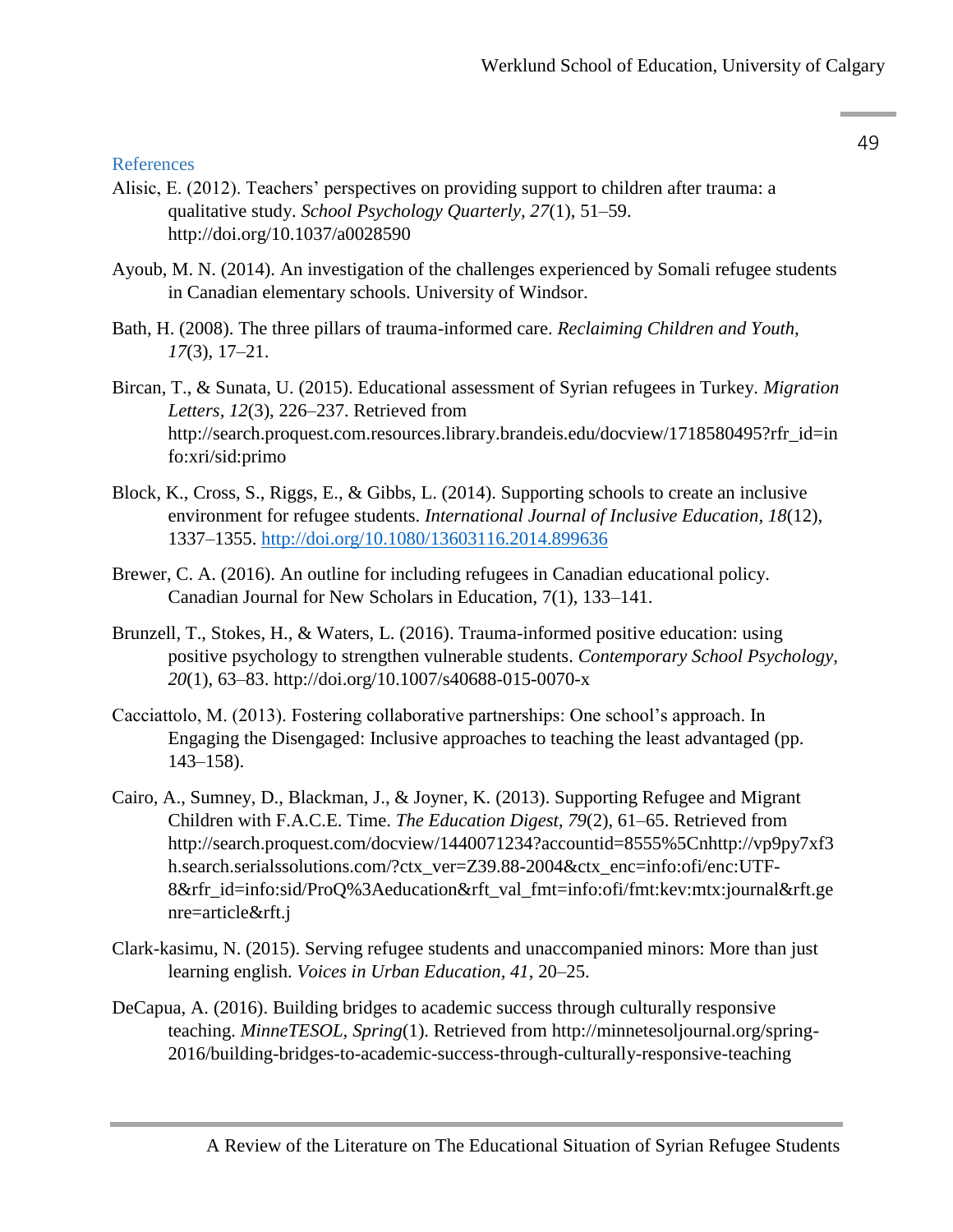- Decapua, A., & Marshall, H. W. (2015). Reframing the Conversation About Students With Limited or Interrupted Formal Education: From Achievement Gap to Cultural Dissonance. *NASSP Bulletin.* http://doi.org/10.1177/0192636515620662
- DeCapua, A., & Marshall, H. W. (2011). Reaching ELLs at Risk: Instruction for Students With Limited or Interrupted Formal Education. *Preventing School Failure: Alternative Education for Children and Youth, 55*(1), 35–41. http://doi.org/10.1080/10459880903291680
- Due, C., Riggs, D. W., & Augoustinos, M. (2016). Diversity in intensive English language centres in South Australia: Sociocultural approaches to education for students with migrant or refugee backgrounds. *International Journal of Inclusive Education, 3116*(12), 1–11. http://doi.org/10.1080/13603116.2016.1168874
- Due, C., Riggs, D. W., & Mandara, M. (2015). Educators' experiences of working in Intensive English Language Programs: The strengths and challenges of specialised English language classrooms for students with migrant and refugee backgrounds. *Australian Journal of Education, 59*(2), 169–181.<http://doi.org/10.1177/0004944115587365>
- Eaton, S. E., Dressler, R., Gereluk, D. & Becker, S. (2015). *A review of the literature on rural and remote pre-service teacher preparation with a focus on blended and elearning models.* Calgary: University of Calgary. Retrieved from http://hdl.handle.net/1880/50497
- Erden, O. (2016). Building bridges for refugee empowerment. *Journal of International Migration and Integration,* (18), 1–17. http://doi.org/10.1007/s12134-016-0476-y
- Ferfolja, T., & Vickers, M. (2010). Supporting refugee students in school education in Greater Western Sydney. *Critical Studies in Education, 51*(2), 149–162. <http://doi.org/10.1080/17508481003731034>
- Ficarra, J. (2017). Comparative international approaches to better understanding and supporting refugee learners. *Issues in Teacher Education*, *26*(1), 73–85.
- Global alliance institute; global alliance institute unveils its girls truth seekers education project for syrian refugee girls. (2016). *Politics & Government Business, 29*. Retrieved from http://ezproxy.lib.ucalgary.ca/login?url=http://search.proquest.com. (n.d.).
- Hos, R. (2016). Caring is not enough: Teachers enactment of ethical care for adolescent students with Limited or Interrupted Formal Education (SLIFE) in a newcomer classroom. *Education and Urban Society, 48*(5), 479–503. http://doi.org/10.1177/0013124514536440
- Hos, R. (2016). Education in Emergencies: Case of a Community School for Syrian Refugees. *European Journal of Educational Research, 5*(2), 53–60. http://doi.org/10.12973/eujer.5.2.53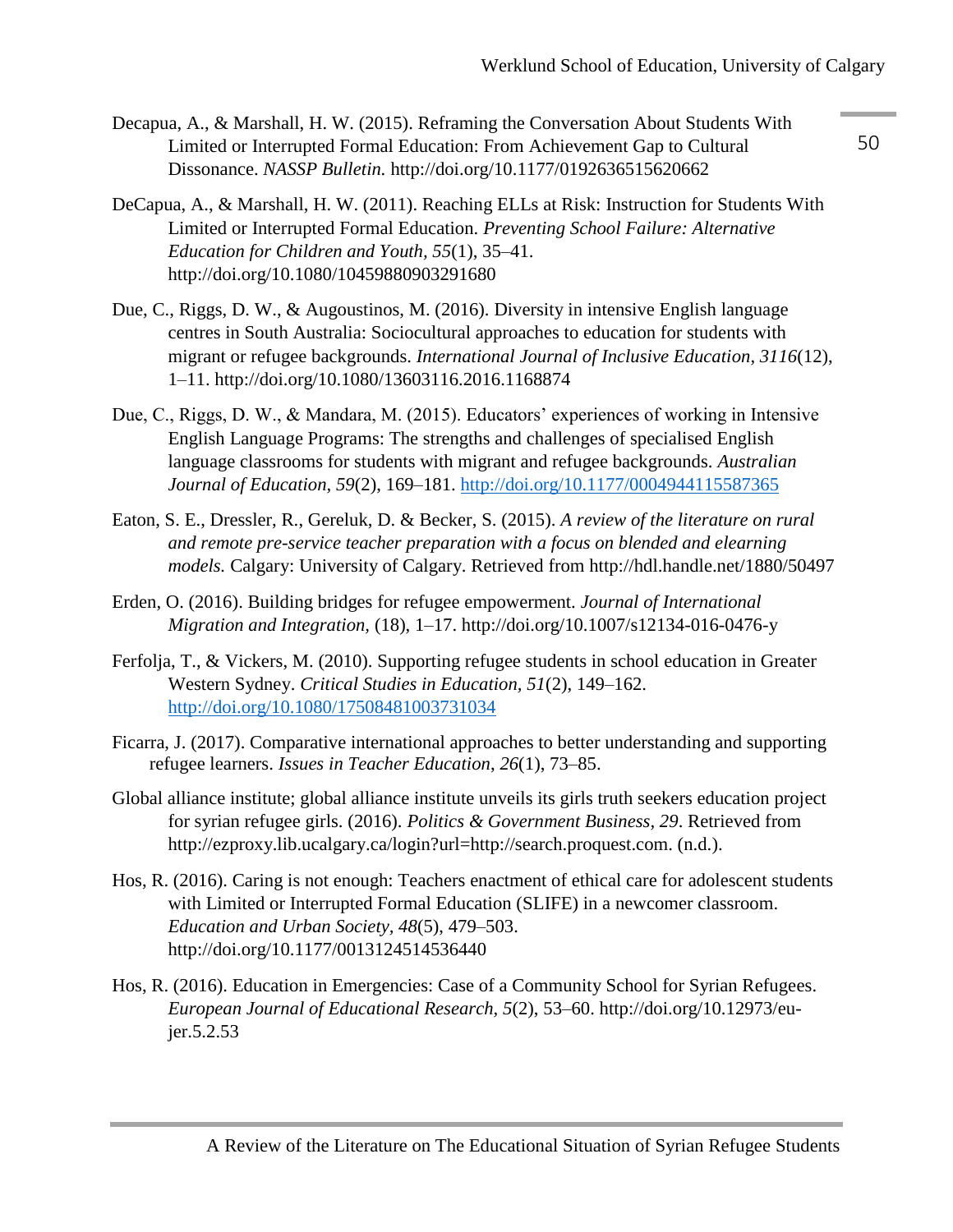- 51 Jabbar, S. A., & Zaza, H. I. (2014). Impact of conflict in Syria on Syrian children at the Zaatari refugee camp in Jordan. *Early Child Development and Care, 184*(February), 1507–1530. http://doi.org/10.1080/03004430.2014.916074
- Kia-Keating, M., & Ellis, B. H. (2007). Belonging and connection to school in resettlement: Young refugees, school belonging, and psychosocial adjustment. *Clinical Child Psychology and Psychiatry, 12*(1), 29–43. http://doi.org/10.1177/1359104507071052
- Lai, C. (2017). Strands of support. *Education Canada*, 10–15. Retrieved from http://www.ceaace.ca/education-canada/article/strands-support
- Lăzăroiu, G. (2015). The educational status of refugee youth from Syria. *Educational Philosophy and Theory, 47*(13–14), 1383–1384. http://doi.org/10.1080/00131857.2015.1108608
- MacNevin, J. (2012). Learning the way: Teaching and learning with and for youth from refugee backgrounds on Prince Edward Island. *Canadian Journal of Education, 35*(3), 48–63.
- Mareng, C. D. (2010). Reflections on refugee students' major perceptions of education in Kakuma Refugee Camp, Kenya. *Intercultural Education, 21*(5), 473–481. http://doi.org/10.1080/14675986.2010.521392
- McCall, A. L., & Vang, B. (2012). Preparing preservice teachers to meet the needs of Hmong refugee students. *Multicultural Perspectives, 14*(1), 32–37. http://doi.org/10.1080/15210960.2012.646847
- O'Rourke, J. (2014). Education for Syrian refugees: the failure of second-generation human rights during extraordinary crises. *Albany Law Review, 78*(2), 711–738.
- Ogilvie, G., & Fuller, D. (2016). Restorative Justice Pedagogy in the ESL classroom: Creating a caring environment to support refugee students. *TESOL Canada, 33*(10), 86–96.
- Ostrand, N. (2015). The Syrian Refugee Crisis: A Comparison of Responses by Germany, Sweden, the United Kingdom, and the United States. *Journal on Migration and Human Security, 3*(3), 255–279. http://doi.org/10.14240/jmhs.v3i3.51
- Rasheed, R. A., & Munoz, A. (2016). Higher education and peacebuilding a bridge between communities? *Journal of Peace Education, 13*(2), 172–185. http://doi.org/10.1080/17400201.2016.1205003
- Research by Selcuk Sirin finds Syrian refugee children encountering significant trauma and education disruptions. (2015). Retrieved May 17, 2017, from http://steinhardt.nyu.edu/site/ataglance/2015/10/research-by-selcuk-sirin-finds-syrianrefugee-children-encountering-significant-trauma-and-education-disruptions.html
- Roxas, K. (2011). Creating communities: Working with refugee students in classrooms. *Democracy and Education, 19*(2), 1–8. http://doi.org/10.7748/nop.27.1.41.s22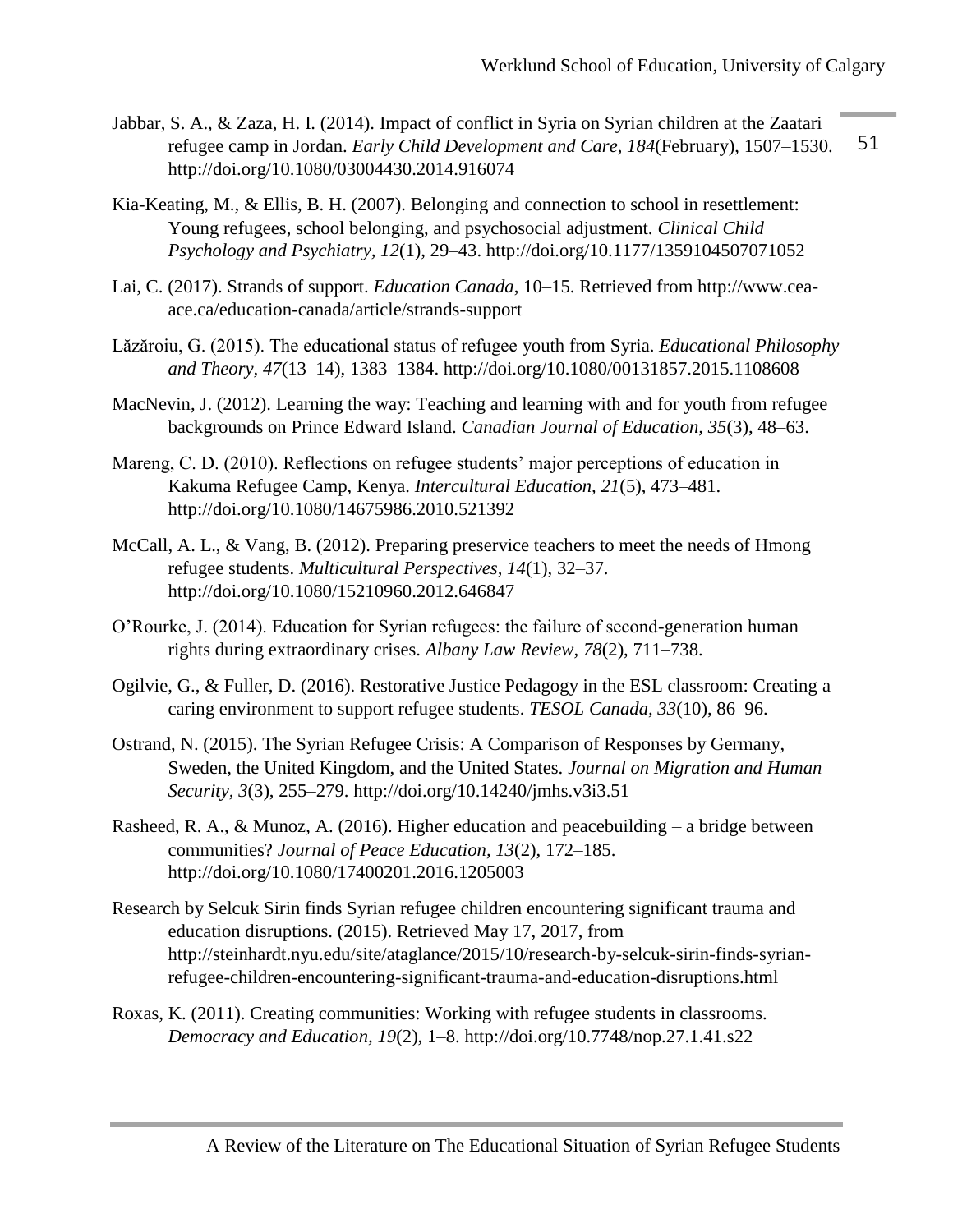- Schroeder, J. (2012). Insecure identities: Unaccompanied minors as refugees in Hamburg. *Bulgarian Comparative Education Society*, 81–86. Retrieved from: http://bcesconference.org/onewebmedia/BCES.Conference.Book.Vol.10.2012.text.pdf
- Skidmore, J. (2016). From discord to harmony: How Canadian music educators can support young Syrian refugees through culturally responsive teaching. *Canadian Music Educator*,  $7-13.$
- Stewart, J. (2017). A culture of care and compassion for refugee students. *Education Canada,*  20–2.
- Szente, J., Hoot, J., & Taylor, D. (2006). Responding to the special needs of refugee children: Practical ideas for teachers. *Early Childhood Education Journal, 34*(1), 15–20. http://doi.org/10.1007/s10643-006-0082-2
- Tavares, T., & Slotin, I. (2012a). Effects of war and resettlement. In Life after war: Education as a healing process for refugee and war-affected children (pp. 15–40). Winnipeg: Manitoba Education.
- Tavares, T., & Slotin, I. (2012b). Supporting student success in the classroom. In Life after war: Education as a healing process for refugee and war-affected children (pp. 40–54). Winnipeg: Manitoba Education.
- Taylor, S., & Sidhu, R. K. (2012). Supporting refugee students in schools: What constitutes inclusive education? *International Journal of Inclusive Education, 16*(1), 39–56. http://doi.org/10.1080/13603110903560085
- Timm, M. (2016). The integration of refugees into the German education system: A stance for cultural pluralism and multicultural education. *eJournal of Education Policy*, (special issue), 1–8. Retrieved from http://nau.edu/COE/eJournal/\_Forms/2016SpecIssue/Timm/
- Tran, D., & Hodgson, B. R. (2015). Meeting the needs of refugee and immigrant students and families in a culturally responsive way. *Voices in Urban Education,* (41), 7–15.
- UNHCR. (2010). Convention and protocol relating to the status of refugees. <http://doi.org/10.1093/iclqaj/10.2.255>
- UNICEF. (2017). No Lost Generation Initiative: January to December 2016. Retrieved from <http://www.wvi.org/syria-crisis/publication/2016-no-lost-generation-report>
- Warner, J. (2017). *No lost generations: Refugee children and their human right to education, from the holocaust to the Syrian civil war* (Order No. 10261472). Available from ProQuest Dissertations & Theses Global. (1886442883). Retrieved from [http://ezproxy.lib.ucalgary.ca/login?url=http://search.proquest.com/docview/1886442883](http://ezproxy.lib.ucalgary.ca/login?url=http://search.proquest.com/docview/1886442883?accountid=9838) [?accountid=9838](http://ezproxy.lib.ucalgary.ca/login?url=http://search.proquest.com/docview/1886442883?accountid=9838)
- Williams, R. (2007). The psychosocial consequences for children of mass violence, terrorism and disasters. *International Review of Psychiatry, 19*(3), 263–77. http://doi.org/10.1080/09540260701349480

A Review of the Literature on The Educational Situation of Syrian Refugee Students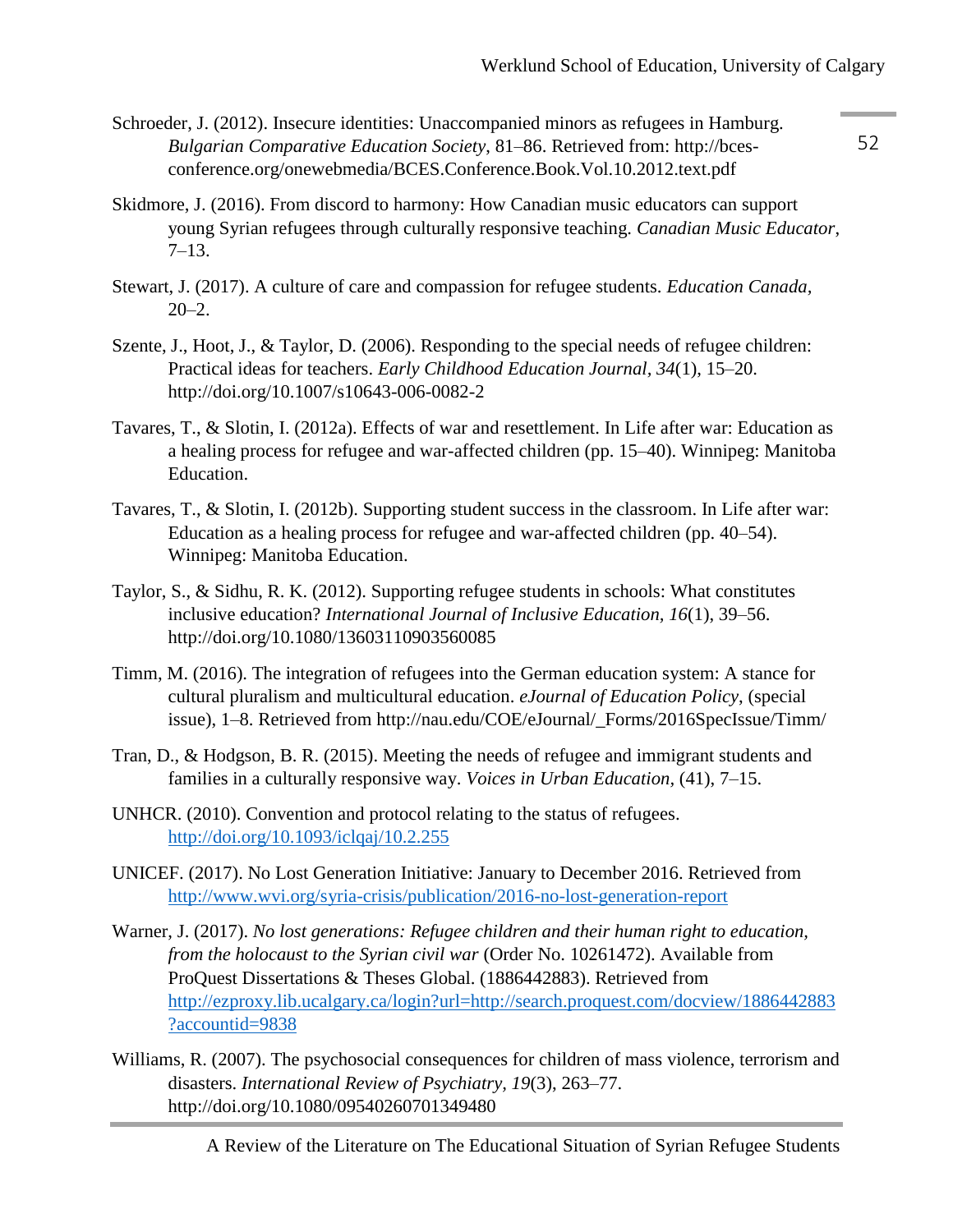- 53 Wolmer, L., Hamiel, D., Barchas, J. D., Slone, M., & Laor, N. (2011). Teacher-delivered resilience-focused intervention in schools with traumatized children following the second Lebanon War. *Journal of Traumatic Stress,* 24, 309–316. http://doi.org/10.1002/jts.20638
- Wolmer, L., Hamiel, D., Ph, D., Laor, N., & Ph, D. (2011). Preventing children's posttraumatic stress after disaster with teacher-based intervention : A controlled study. *JAAC, 50*(4), 340–348.e2. http://doi.org/10.1016/j.jaac.2011.01.002
- Zong, B. J., & Batalova, J. (2017). Syrian refugees in the United States: Migration policy report.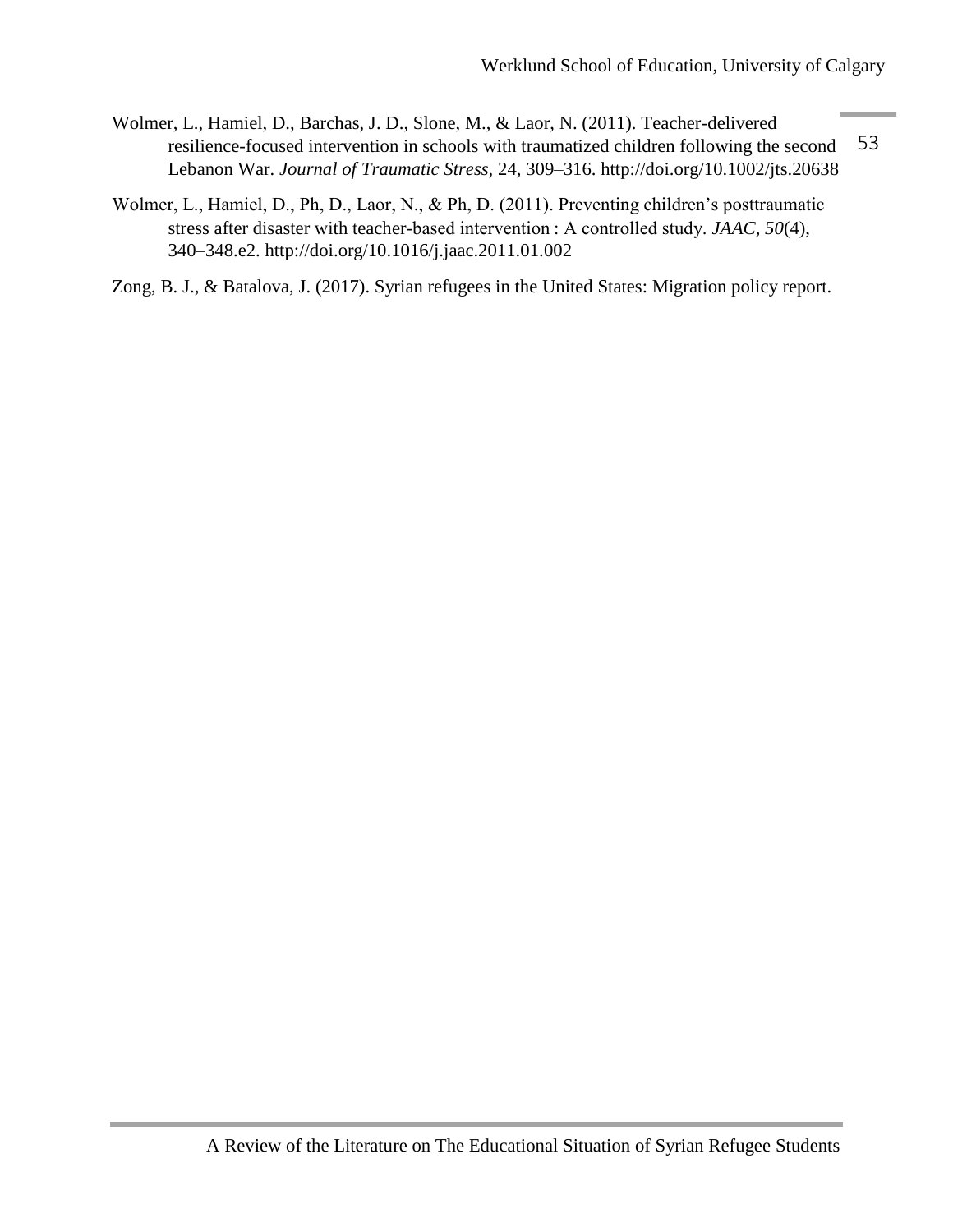### <span id="page-54-0"></span>Contact Info

For more information on this report contact:

### **Anja Dressler B.A.**

Student, Werklund School of Education,

[amdressl@ucalgary.ca](mailto:amdressl@ucalgary.ca)

### **Dianne Gereluk, Ph.D.**

Associate Dean, Undergraduate Programs in Education,

dtgerelu@ucalgary.ca

(403) 220–7539